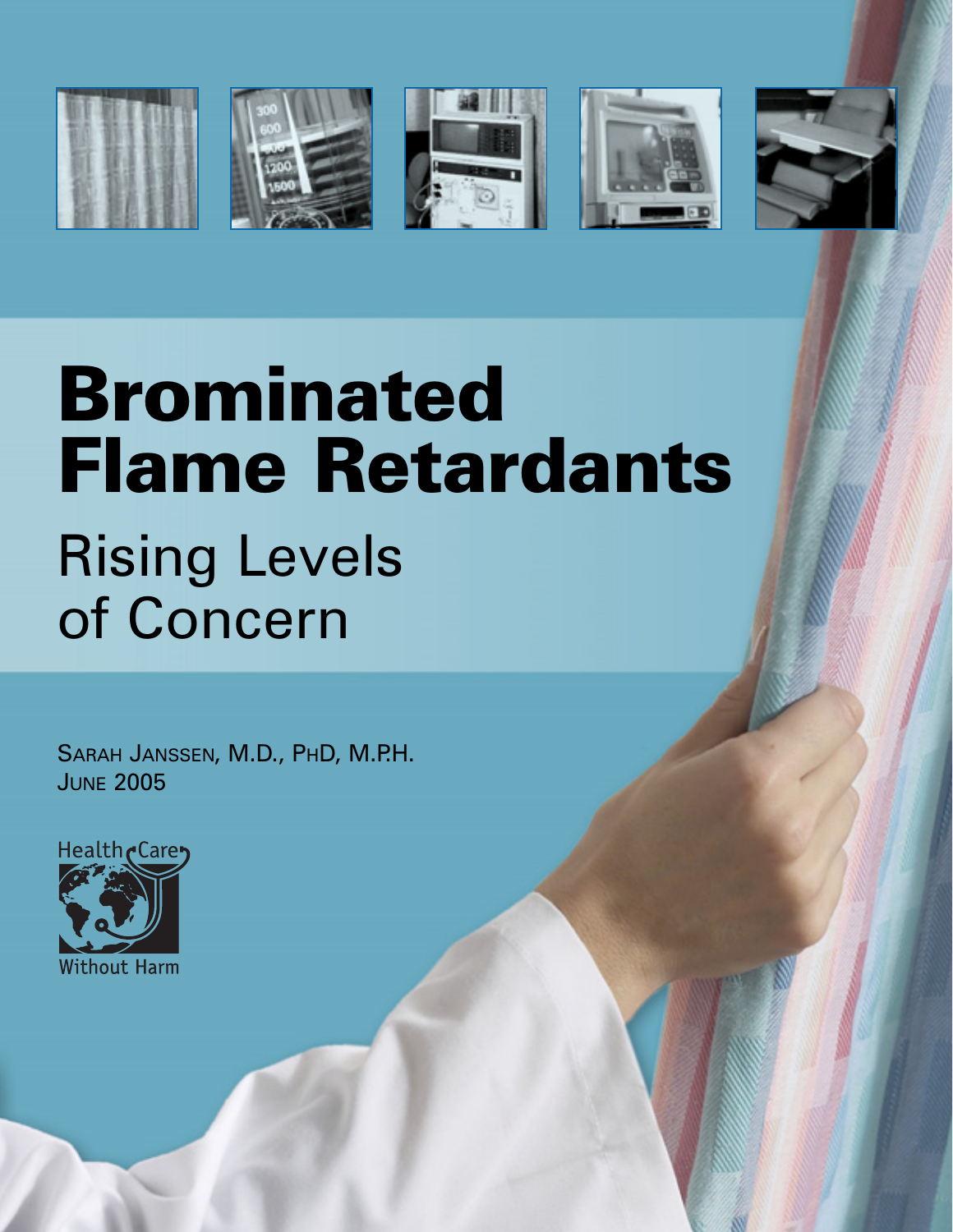# **Brominated Flame Retardants:**  Rising Levels of Concern

SARAH JANSSEN, M.D., PHD, M.P.H. **JUNE 2005** 



1901 North Moore St., Suite 509 Arlington, VA 22209 Phone: 703.243.0056 Fax: 703.243.4008 www.noharm.org info@hcwh.org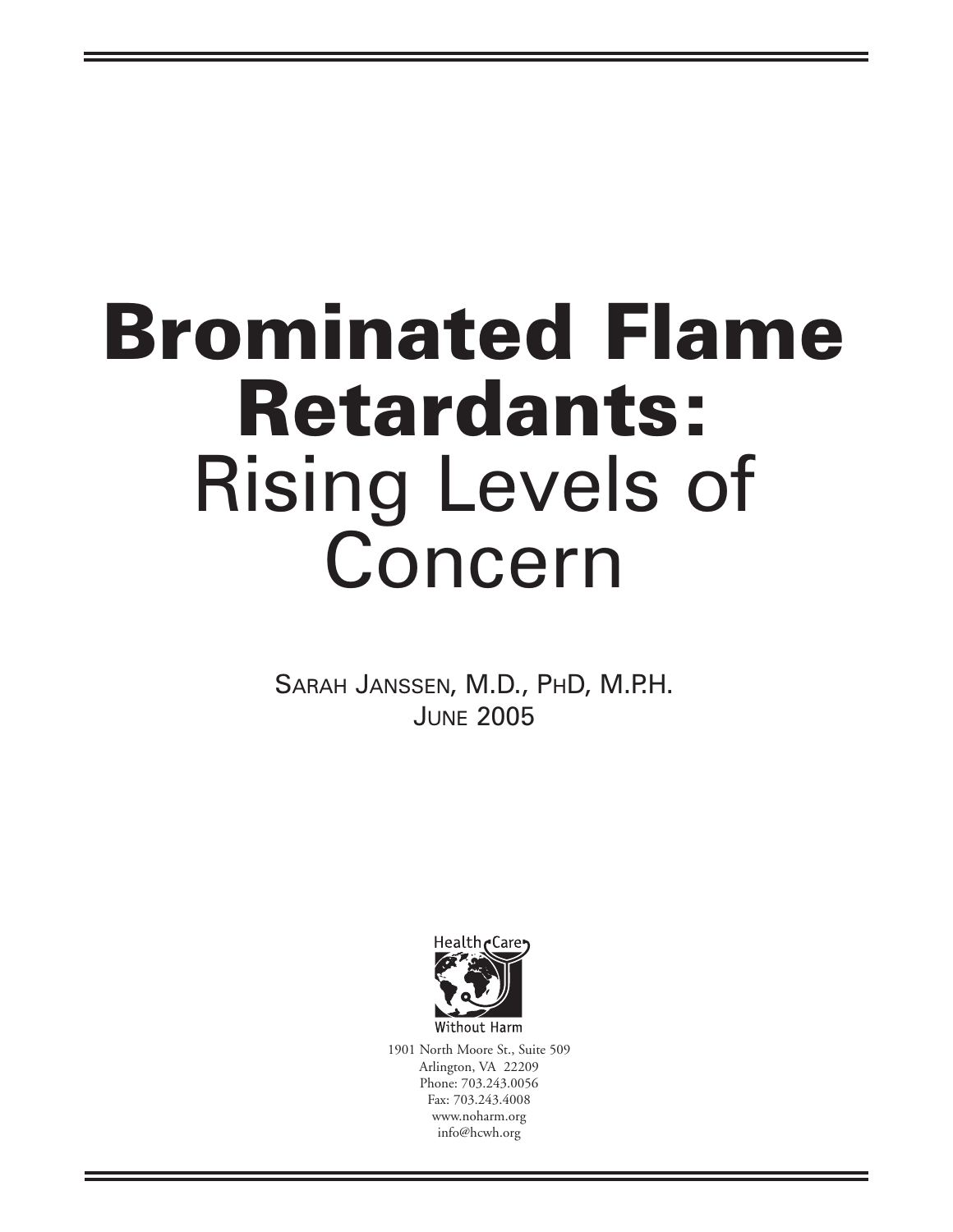# **ABOUT THE AUTHOR**

**Sarah Janssen, M.D, PhD, M.P.H.** is an Occupational and Environmental Medicine Fellow at the University of California at San Francisco. She can be contacted by e-mail at sjanssen69@yahoo.com or at Campus Box 0843, San Francisco, CA 94143-0843

# **ACKNOWLEDGEMENTS**

Thanks to the many people who helped draft, review, and edit this document: Tracey Easthope, MPH, The Ecology Center, Michigan; Larissa Lubomudrov Sano Ph.D. Candidate, Cooperative Institute for Limnology and Ecosystems Research, University of Michigan; Stacy Malkan, Media Director, Health Care Without Harm; Mark Miller, M.D., MPH, Assistant Clinical Professor of Pediatrics, Director Pediatric Environmental Health Specialty Unit, University of California at San Francisco; Mark Rossi, PhD, Clean Production Action; Karolina Ruzickova, Health Care Without Harm Europe, Czech Republic; Ted Schettler, M.D., MPH, Science and Environmental Health Network; Kathleen Schuler, MPH, Institute for Agriculture and Trade Policy; Julie Silas, San Francisco Bay Area Physicians for Social Responsibility; Lara Sutherland, Health Care Without Harm; Laurie Valeriano, Washington State Toxics Coalition; and David Wallinga, MD, MPH, Institute for Agriculture and Trade Policy.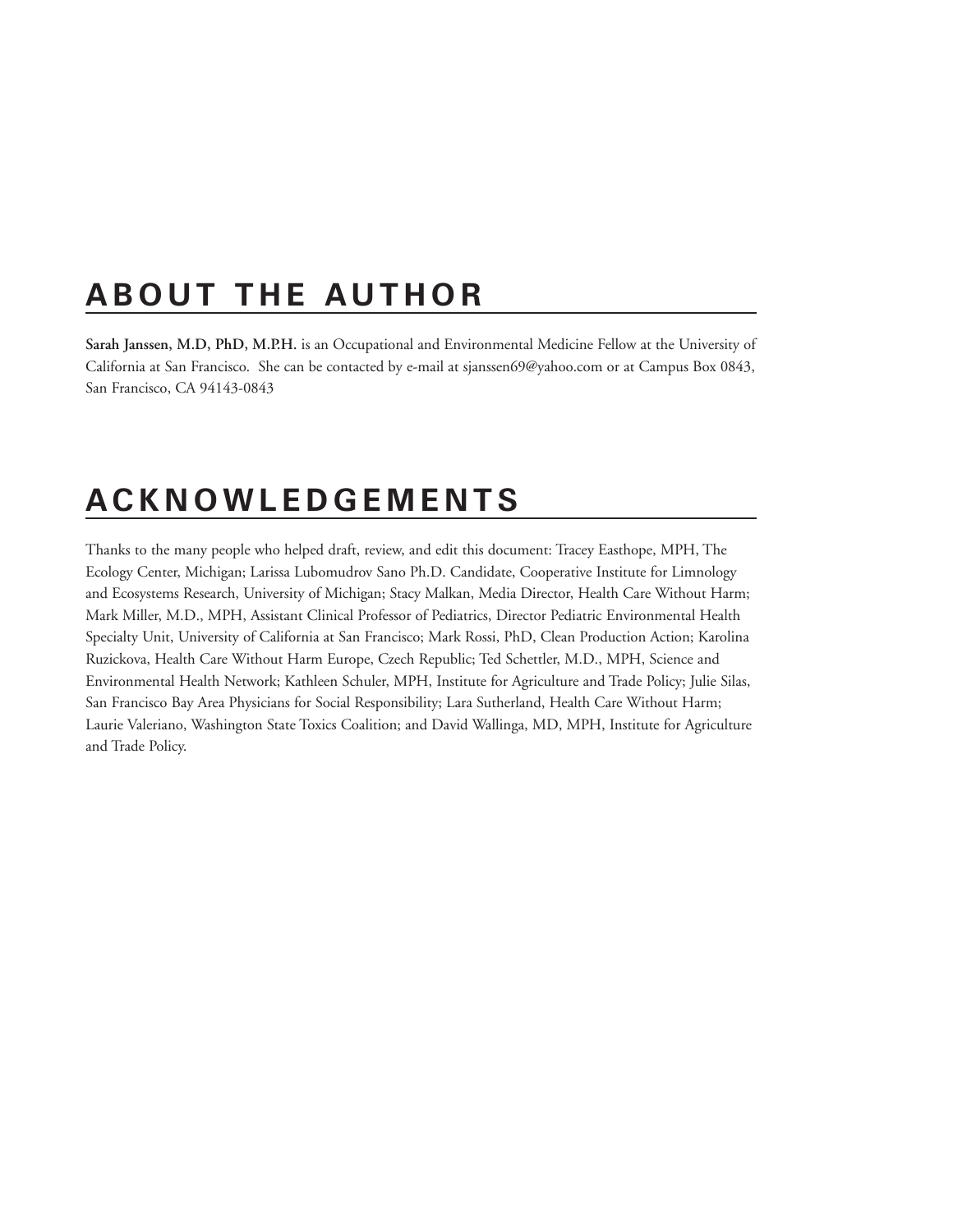# **PREFACE**

Flame retardants are all around us in health care settings. Intravenous pumps, hospital beds, waiting room chairs, and hospital privacy curtains all share the common need to be fire resistant. To meet fire safety standards, fire resistant chemicals, known as "flame retardants", are added by manufacturers of health care products to slow or prevent fires. Unfortunately many of these flame retardants do not remain fixed in the product. Instead they slowly leak from the products into our air, dust, water, and environment and eventually they enter our food and bodies. A subset of these flame retardants, called "brominated flame retardants" (BFRs), are now the subject of intense scrutiny. Evidence shows they are likely to persist in our environment, bioaccumulate in the food chain and in our bodies, and cause adverse effects in our children. The breast milk of American women contains the highest levels of BFRs in human breast milk found anywhere in the world.

Concerned that health care may be an inadvertent source of hazardous flame retardants, contaminating the environment, people, and the food web, Health Care Without Harm has prepared this report to summarize the latest scientific research on halogenated brominated flame retardants, including their toxicity, persistence, and presence in humans and wildlife. The purpose of the report is to alert health care practitioners to the potential hazard and to spur the development and use of safer alternatives. The report was prepared using scientific reports, government documents and industry information obtained through internet-based searches.

Health Care Without Harm (HCWH), the sponsor of this assessment, is a campaign for environmentally responsible health care. Made up of 430 organizations in 52 countries, HCWH's mission is to transform the health care industry worldwide, without compromising patient safety or care, so that it is ecologically sustainable and no longer a source of harm to public health or the environment. The campaign's goals include the advocacy of policies, practices and laws that eliminate the incineration of medical waste, minimize the amount and toxicity of all waste generated, and promote the use of safer materials and treatment practices.

HCWH is a main sponsor of CleanMed, the largest health care conference for environmentally preferable products and green buildings (see www.cleanmed.org). At CleanMed 2004, Group Purchasing Organizations representing more than 70% of health care buying power in the United States made several commitments to support environmentally preferable products. Among those was a commitment to seek disclosure from their suppliers about the content of brominated flame retardants in products and to move toward BFR-free products as safe, effective alternatives become available.

HCWH will continue to monitor emerging science on brominated flame retardants and the development of alternatives, and provide updated information on our website at www.noharm.org.

Anna Gilmore Hall, R.N., CAE Executive Director Health Care Without Harm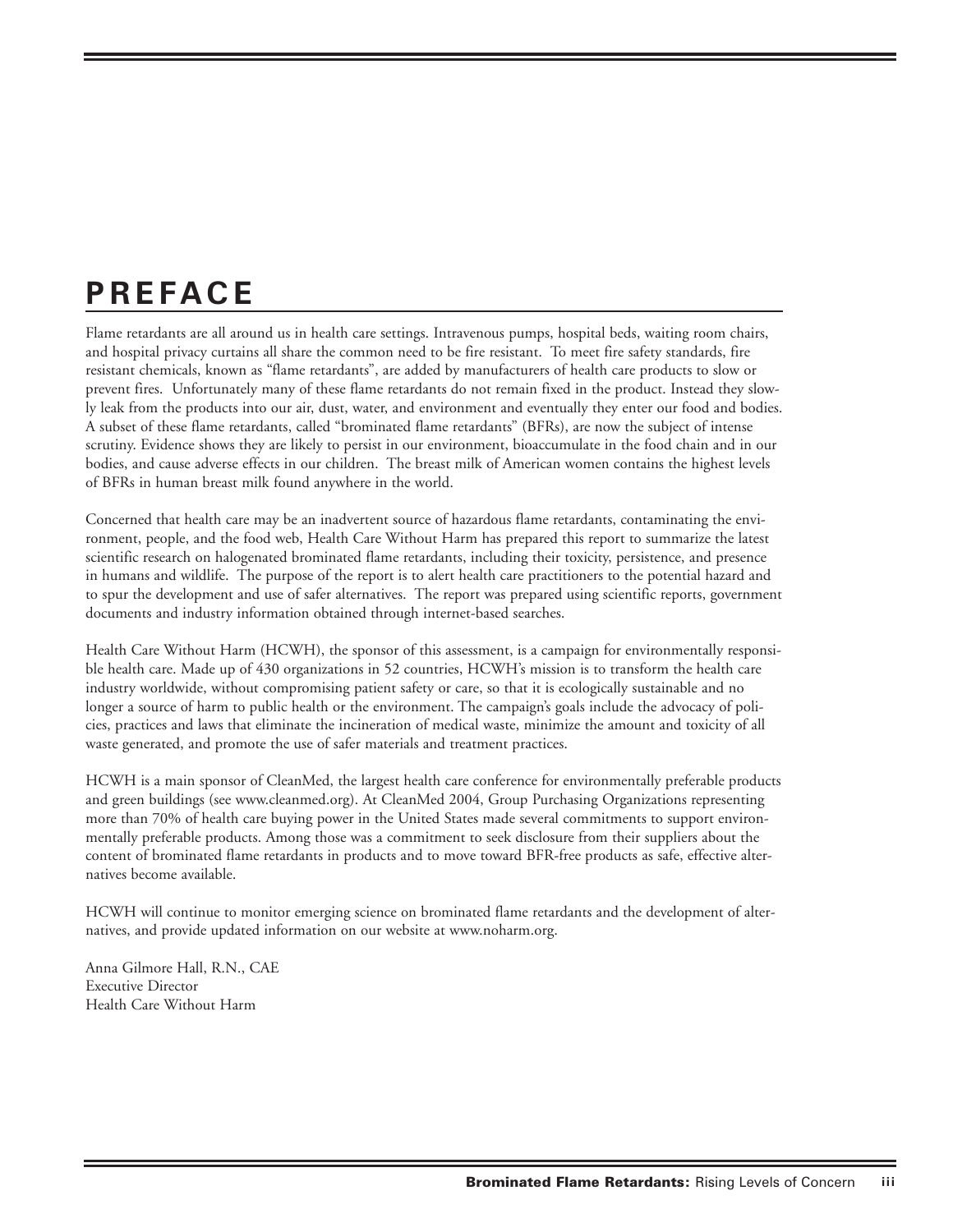# **CONTENTS**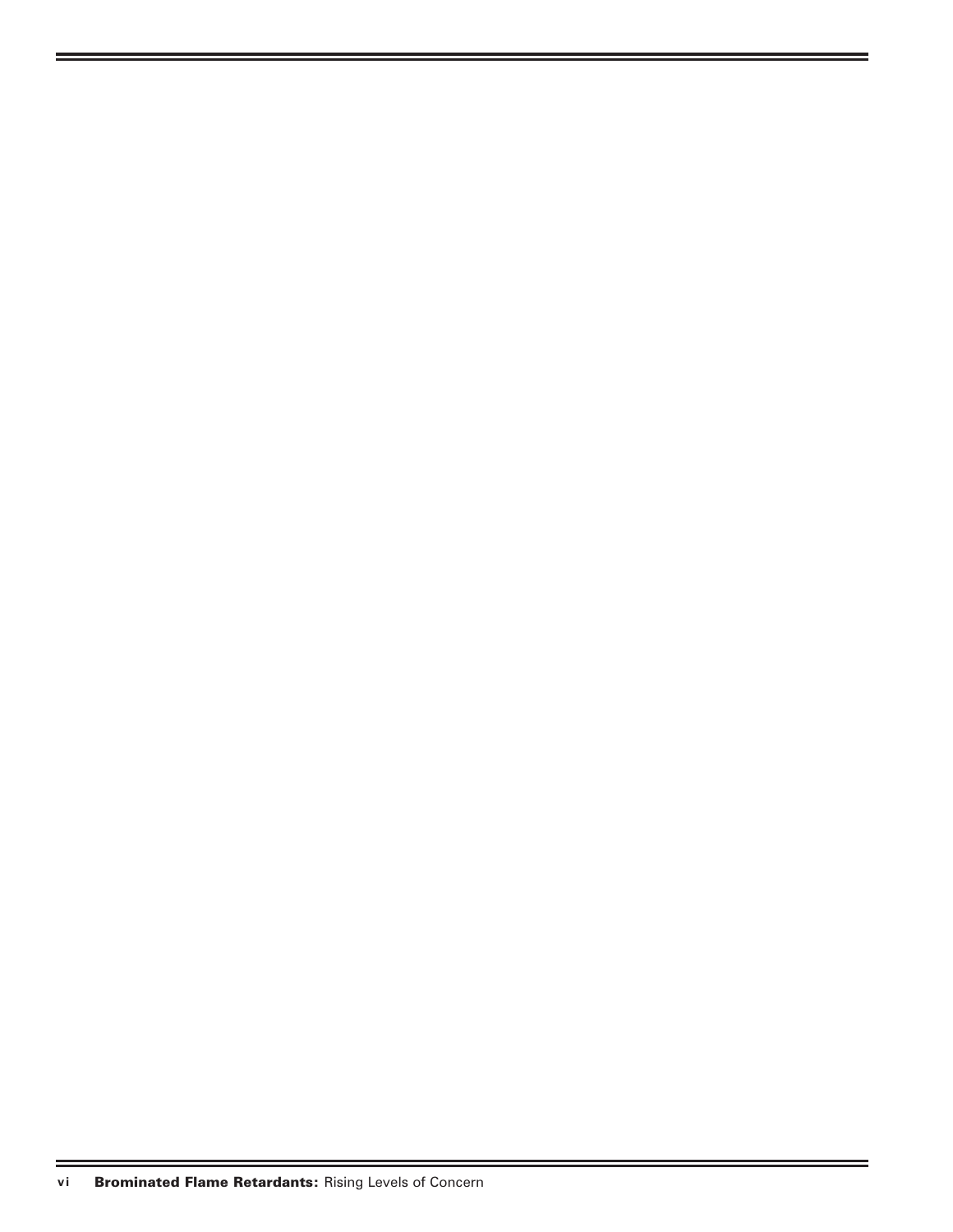# **EXECUTIVE SUMMARY**

Synthetic polymers have largely replaced the use of wood, glass, and metal materials in our homes, offices, automobiles, public transit, and other public areas. These synthetic materials are often petroleumbased plastics that easily ignite, spread flames quickly, and release toxicants when burned.

Fire is a significant cause of property damage and of death. In the United States, fire kills more than 3,000 people per year, injures more than 20,000 people, and results in property damages exceeding an estimated \$11 billion *(1)*. In Canada, between 1986 and 1995 there was an average of 67,000 fires annually with 3,700 injuries, 465 deaths, and losses of over \$1.125 billion Canadian dollars *(2)*.

Fire safety standards for electrical appliances, textiles, upholstery, and many other materials and products help to minimize these losses. To meet fire safety standards, products made of synthetic materials are modified with flame retardants, chemicals that inhibit the ignition and spread of flames.

Over 175 different flame retardants are on the market today and fall into four major chemical groups: inorganic, organophosphorous, halogenated organic, and nitrogen-based compounds *(2)*. Halogenated organic flame retardants are further classified as containing either chlorine or bromine (brominated flame retardants or BFRs). Chlorine and bromine are the only halogens used as flame retardants in synthetic materials, especially plastics, with bromine being a more effective retardant, costing less, and having wider applications than chlorine *(3)*.

Whereas flame resistant products save lives and prevent property damage, there are increasing concerns about the environmental and health effects of flame retardants such as BFRs. Concerns with brominated flame retardants emerged in the 1970s when polybrominated biphenyls (PBBs) were discovered in feed for dairy cattle, livestock, and poultry in Michigan *(1)*.

Widespread PBB contamination of milk, meat, and eggs in the region resulted in the exposure of over 9 million humans to the toxicant. The U.S. government acted quickly, suspending the use of PBB flame retardants in 1979. Growing evidence suggests that BFRs are similar to PBBs and another class of banned persistent, bioaccumulative toxicants—polychlorinated biphenyls (PCBs).

There are three classes of BFRs currently produced in high volumes: polybrominated diphenyl ethers (PBDEs), tetrabromobisphenol A (TBBPA), and hexabromocyclododecane (HBCD). The PBDEs that have been commonly used in products are Deca-, Octa-, and Penta-BDE. The concentration of BFRs in products ranges from 5-30%. The total world demand for the highest production volume BFRs in 2001 was estimated by the bromine industry at 203,740 metric tons with TBBPA and Deca-BDE being the most widely used BFRs *(6)*. Deca-BDE is used in virtually every type of plastic polymer that requires a flame retardant. Table ES-1 shows the typical use of each of the major BFRs.

In the health care setting, BFRs are as pervasive as they are in our homes and offices. Patients' rooms, mattresses, foam pads and other bedding materials may contain BFRs. Other furniture and textiles in patient rooms may be treated with BFRs, including furniture cushions, lamp shades, cubicle curtains, privacy curtains, drapery, and window blinds. Electronic equipment such as televisions, pulse oximeters, monitors, ventilators, or IV pumps likely have BFRs in the plastic housing. At the nursing stations, BFRs may be in computers, printers, fax and copy machines, and assorted office furniture. In the cafeteria and other eating areas, BFRs may be in microwave ovens, refrigerators, and other appliances. In nearly every area of the hospital—from shipping and receiving to the operating rooms—foam packaging is found that can contain BFRs.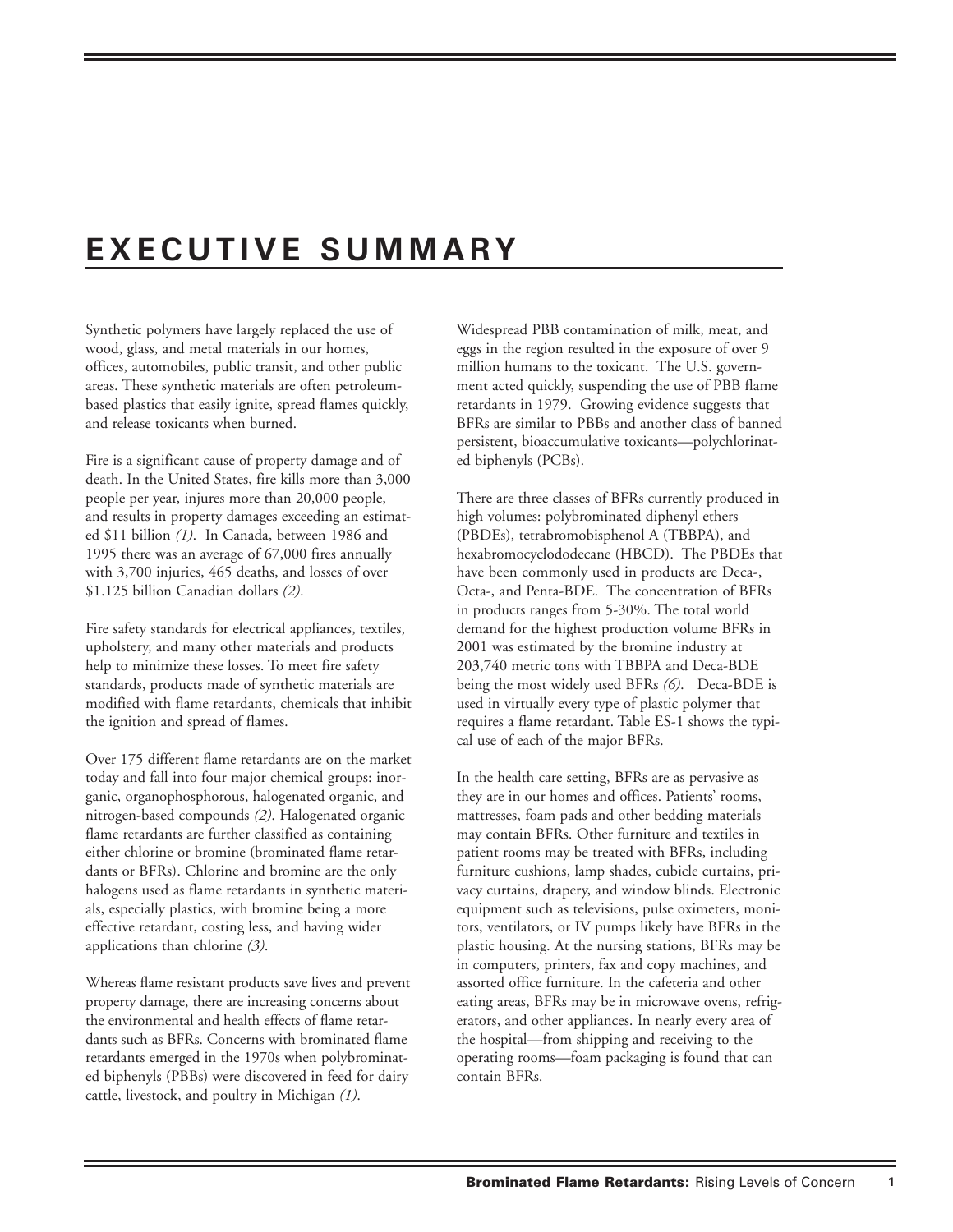| <b>Chemical Name</b>                                    | <b>Typical Products</b>                                                                                                                                                                                                                                                                                                                                                                                    |
|---------------------------------------------------------|------------------------------------------------------------------------------------------------------------------------------------------------------------------------------------------------------------------------------------------------------------------------------------------------------------------------------------------------------------------------------------------------------------|
| Pentabromodiphenyl ether<br>(Penta-BDE, PBDE, or Penta) | Polyurethane foams: mattresses, seat cushions, other upholstered<br>furniture and foam packaging. Also: carpet padding, imitation wood,<br>paints, sound insulation panels, small electronic parts, fabric coat-<br>ings, epoxy resins, conveyor belts                                                                                                                                                     |
| Octabromodiphenyl ether<br>(Octa-BDE, OBDE, or Octa)    | Acrylonitrile -butadiene - styrene (ABS) plastic: housings for fax<br>machines, computers and other electronics. Also: automobile trim,<br>telephone handsets, kitchen appliance casings, small electronics<br>parts, audio/video equipment, remote control products                                                                                                                                       |
| Decabromodiphenyl ether<br>(Deca-BDE, DBDE or Deca)     | High-impact polystyrene (HIPS) plastic: housings for televisions, com-<br>puters, stereos and other small electronics. Also: mobile phones                                                                                                                                                                                                                                                                 |
|                                                         | Various plastics: polycarbonates, polyester resins, polyamides,<br>polyvinyl chloride, polypropylenes, terephthalates (PBT and PET), and<br>rubber. Also: upholstery textiles (sofas, office chairs, backcoating),<br>paints, rubber cables, lighting (panels, lamp sockets), smoke detec-<br>tors, electrical equipment (connectors, wires, cables, fuses, hous-<br>ings, boxes, switches), stadium seats |
| <b>Tetrabromobisphenol A</b><br>(TBBPA)                 | Reactive flame retardant: epoxy and polycarbonate resins. Also: print-<br>ed circuit boards in electronics (96%), office equipment housings                                                                                                                                                                                                                                                                |
|                                                         | Additive flame retardant: various plastics, paper and textiles. Also:<br>housings of computers, monitors, TV, office equipment, adhesive<br>coatings in paper and textiles                                                                                                                                                                                                                                 |
| Hexabromocyclododecane<br>(HBCD)                        | Various plastics: Polystyrene (EPS, XPS), HIPS, polypropylene. Also:<br>textiles and carpet backing, television and computer housings, textiles<br>in automobiles, building materials (insulation panels, construction<br>blocks, thermal insulation, roofs), upholstered foam, latex binders                                                                                                              |

|  |  |  | Table ES-1. Examples of major BFR products by chemical. |  |  |  |  |  |  |
|--|--|--|---------------------------------------------------------|--|--|--|--|--|--|
|--|--|--|---------------------------------------------------------|--|--|--|--|--|--|

Sources: (1, 4-6)

# **ENVIRONMENTAL FATE AND TRANSPORT**

Brominated flame retardants are not only found in numerous household, health care, and consumer products, but they are now ubiquitous in our environment. In the past decade, scientists have detected BFRs in both human and wildlife tissues, as well as in house dust, sediments, sewage sludge, air, soil, and water samples in the United States, Canada, northern Europe, Taiwan, and Japan *(1, 4, 7-10)*. PBDEs and HBCD have been found in air samples of remote regions such as the Arctic and in marine mammals from the deep seas, indicating long range transport of BFRs *(4, 9)*.

The entire life cycle of BFRs likely contributes to their distribution in the environment. Industrial facilities that produce BFRs, as well as manufacturing

facilities that incorporate BFRs into consumer products, release these chemicals during polymer formulation, processing, or manufacturing practices. Disintegration of foam products, volatilization (especially under conditions of high temperature), and leaching from products during laundering or use, results in the release of BFRs from products in homes and businesses. Finally, disposal of products, including combustion and recycling of waste products, as well as leaching from landfills, is the final route of entry for BFRs into the environment *(7, 9)*.

Many BFRs are highly lipophilic (fat-soluble) rather than water soluble. BFRs also have a high affinity for binding to particles, which is reflected in low measurements in water samples and higher measurements in sediment, sewage sludge, and particulate samples such as dust particles *(1)*. Transportation as particle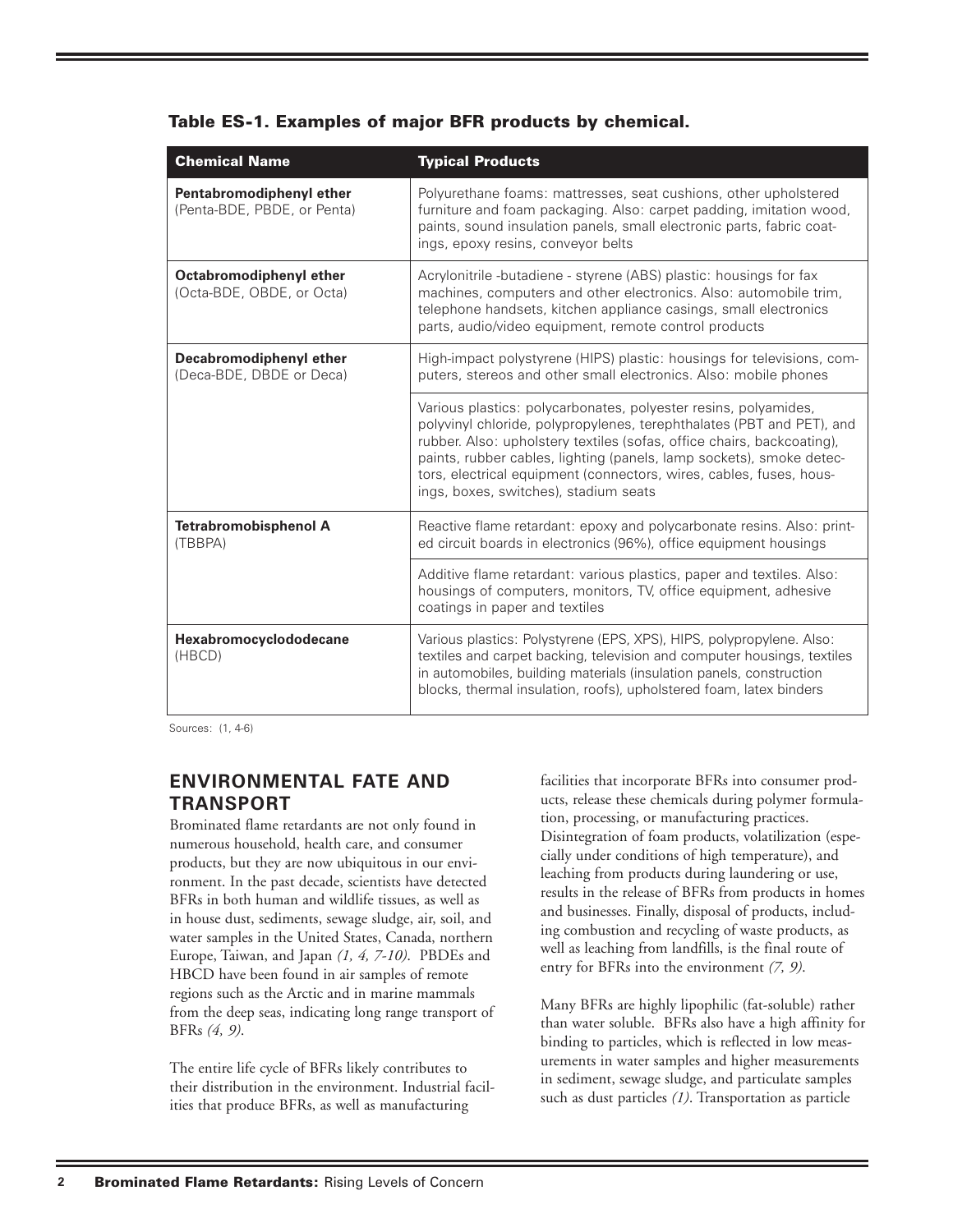bound contaminants on airborne dust may explain the wide distribution of BFRs to remote areas.

# **BREAKDOWN IN THE ENVIRONMENT**

BFRs are generally very stable and resistant to degradation. The tendency of an environmental contaminant to resist physical, biological, and chemical degradation is called "persistence." The persistence of a substance in a given medium is scientifically defined by its overall half-life in a medium such as soil, water, or sediment *(11)*.

Although new production of Penta- BDE and Octa-BDE is being phased out voluntarily in the United States and the substances have been banned in the European Union, a large number of products containing these flame retardants are still in use. This means their release into the environment will continue throughout product lifecycles, potentially for several more decades. In addition, the increasing use of Deca-BDE makes it important to understand its degradation in relation to the occurrence of lower brominated PBDEs in environmental samples. Several studies have shown the lower brominated congeners are the most toxic and are accumulating at the highest rates and levels in wildlife and human tissue samples *(1)*.

Studies have shown the higher brominated PBDEs, such as deca-BDE, undergo degradation that removes bromine atoms resulting in the formation of the more persistent and toxic lower brominated compounds *(1)*. Several studies have found deca-BDE breaks down to lower brominated congeners (nonato hexa- BDEs) in sand, sediment, and soils under laboratory conditions of both artificial and natural sunlight *(1, 12)*. The breakdown of deca-BDE occurs much more quickly in UV light (half-life < 30 min) compared to natural sunlight where the estimated half-life was 53 hours on sediment and 150-200 hours on soil *(12)*. The degradation products can be more toxic than the original compounds and include lower brominated PBDEs, brominated bisphenols, and polybrominated dibenzodioxins (PBDDs)/polybrominated dibenzofurans (PBDFs).

## **EXPOSURES**

Given the ubiquity and persistence of BFRs in our environment, it is not surprising that these chemicals find their way into tissues of both wildlife and

humans. Similar to PCBs, concentrations of BFRs increase up each step of the food chain indicating these chemicals are readily absorbed by the body where they accumulate in fatty tissues *(1)*. The lower brominated compounds accumulate in the highest concentrations, indicating that these compounds are either preferentially absorbed or metabolic breakdown of higher brominated compounds occurs *(1)*.

In the past, higher brominated BDEs such as deca-BDE were thought to be too large for absorption and therefore not bioavailable to organisms *(7, 13)*. Industry has used this argument to suggest that the use and accumulation of deca-BDE in the environment is not harmful. However, recent evidence has proven otherwise. Deca-BDE was detected in Swedish peregrine falcon eggs (<20-430 ng/g lipid weight) and freshwater fish (median 48 ng/g lipid weight), indicating deca-BDE is bioavailable *(14, 15)*. There is also evidence for the metabolism of Octa-BDE and Deca-BDE formulations to penta-octa BDE congeners in fish *(1, 16, 17)*. These studies indicate higher brominated PBDEs are absorbed and metabolized to lower brominated PBDEs, which are highly bioaccumulative and toxic.

As in wildlife tissues, scientists have measured substantial and rapidly increasing levels of BFRs in human tissues including blood, fat tissue, and breast milk. PBDEs are in human fatty tissue, blood, and breast milk of individuals with no known exposure sources *(1, 7, 18)*. The median body burden of PBDEs in the United States is 35 ng/g lipid weight  $(ng/g = parts per billion = ppb)$ . In Sweden, the median concentration is nearly 20 times lower at 2 ng/g lipid weight *(18)*. Human tissue samples from the United States have some of the highest levels of PBDEs in the world. Concentrations of total PBDEs as high as 500 ng/g lipid weight have been measured in blood and over 700 ng/g lipid weight have been observed in breast milk *(19, 20)*. Figure ES-1 illustrates how levels of PBDEs in the breast milk of American women are beginning to approach the levels found in wildlife.

Several studies have demonstrated that PBDEs can accumulate in the human fetus. A recent study in Indiana found individual fetal cord blood concentrations did not differ from maternal concentrations, ranging from 15 - 580 ng/g lipid weight in mothers and from 14 - 460 ng/g lipid weight in fetal serum *(21)*. Fetal cord blood levels are similar to levels found in breast milk and are up to 100-fold higher than levels found in a similar Swedish study. These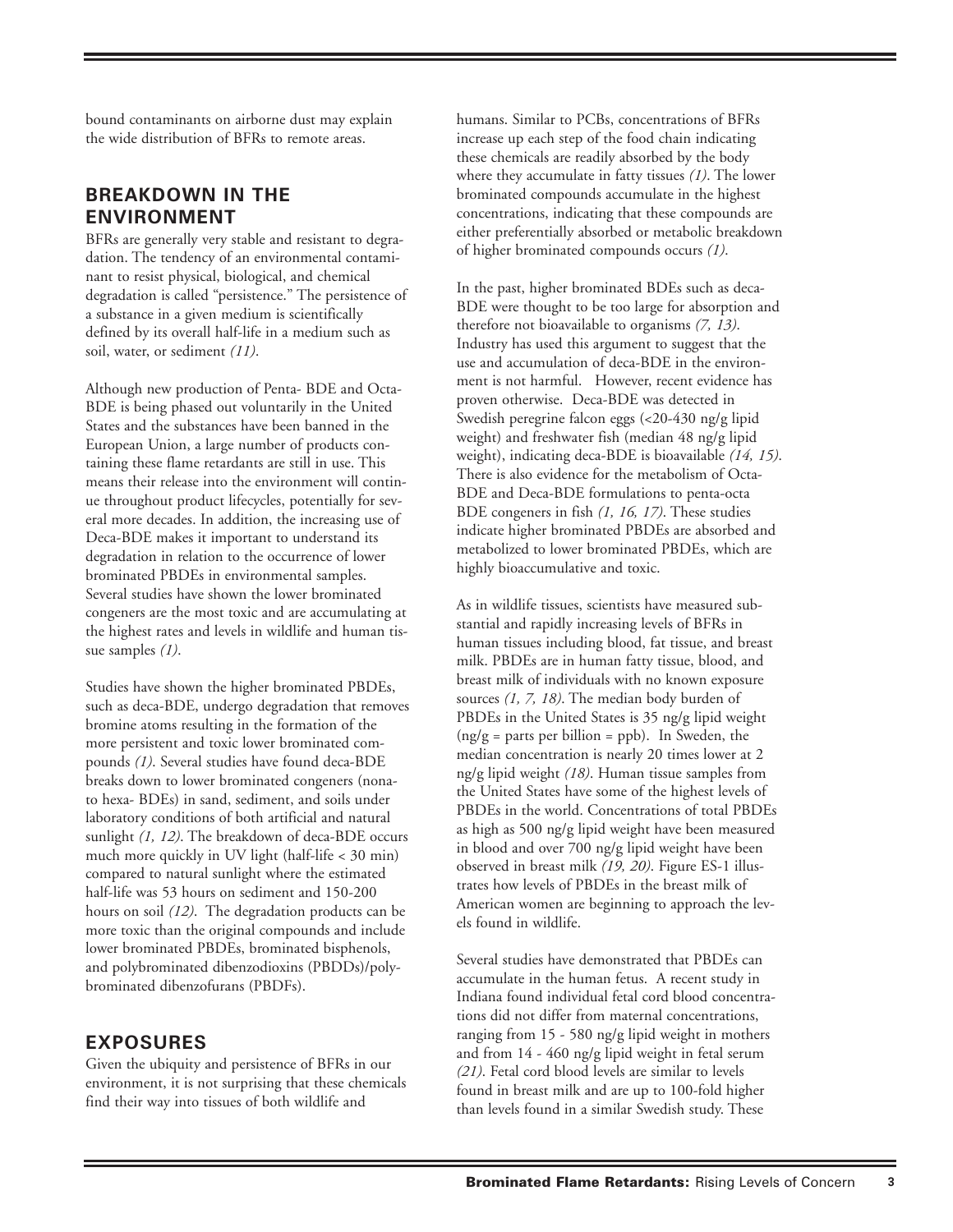

**Figure ES-1: Selected Human and Wildlife levels of PBDEs**

studies indicate that PBDEs can enter the fetus through the placenta *(21)*. If PBDEs are transferred as efficiently through breast milk as they are through the placenta, both fetuses and infants are being exposed to potentially high levels of harmful chemicals at critical developmental stages.

The reasons for higher concentrations of PBDEs in United States wildlife and humans are unexplained. Yet, it is plausible that future researchers will find that the decision of Sweden to take early action and ban the use of PBDEs in the early 1990s has contributed to that nation's declining levels of PBDEs, while the failure of the U.S. to take action explains the much higher, and increasing, levels of PBDEs in the breast milk of American women.

# **TOXICITY**

The most up-to-date and thorough reviews of the toxicology of BFRs including PBDEs, TBBPA, and HBCD can be found in recent articles *(1, 7, 22)*. In general, HBCD, TBBPA, and PBDEs are absorbed from the gastrointestinal tract and accumulate in fatty tissues. None of the BFRs discussed in this report appear to cause immediate symptoms from acute toxicity at average doses. Rather, like PCBs, health effects from chronic exposure, particularly in developing infants and wildlife, are of more concern.

Overall, the available literature on BFR toxicology is incomplete. Based on the available data, however, we know that BFRs are associated with several health effects in animal studies, including neurobehavioral toxicity, thyroid hormone disruption, and (for some PBDE congeners) possibly cancer. Additionally, there are data gaps but some evidence that BFRs can cause developmental effects, endocrine disruption, immunotoxicity, reproductive, and long term effects, including second generation effects. Some evidence is available for estrogenic activity of PBDEs and TBBPA, but more studies are needed to determine if low-dose exposures have estrogenic activity in humans or other species *(1, 7, 22)*.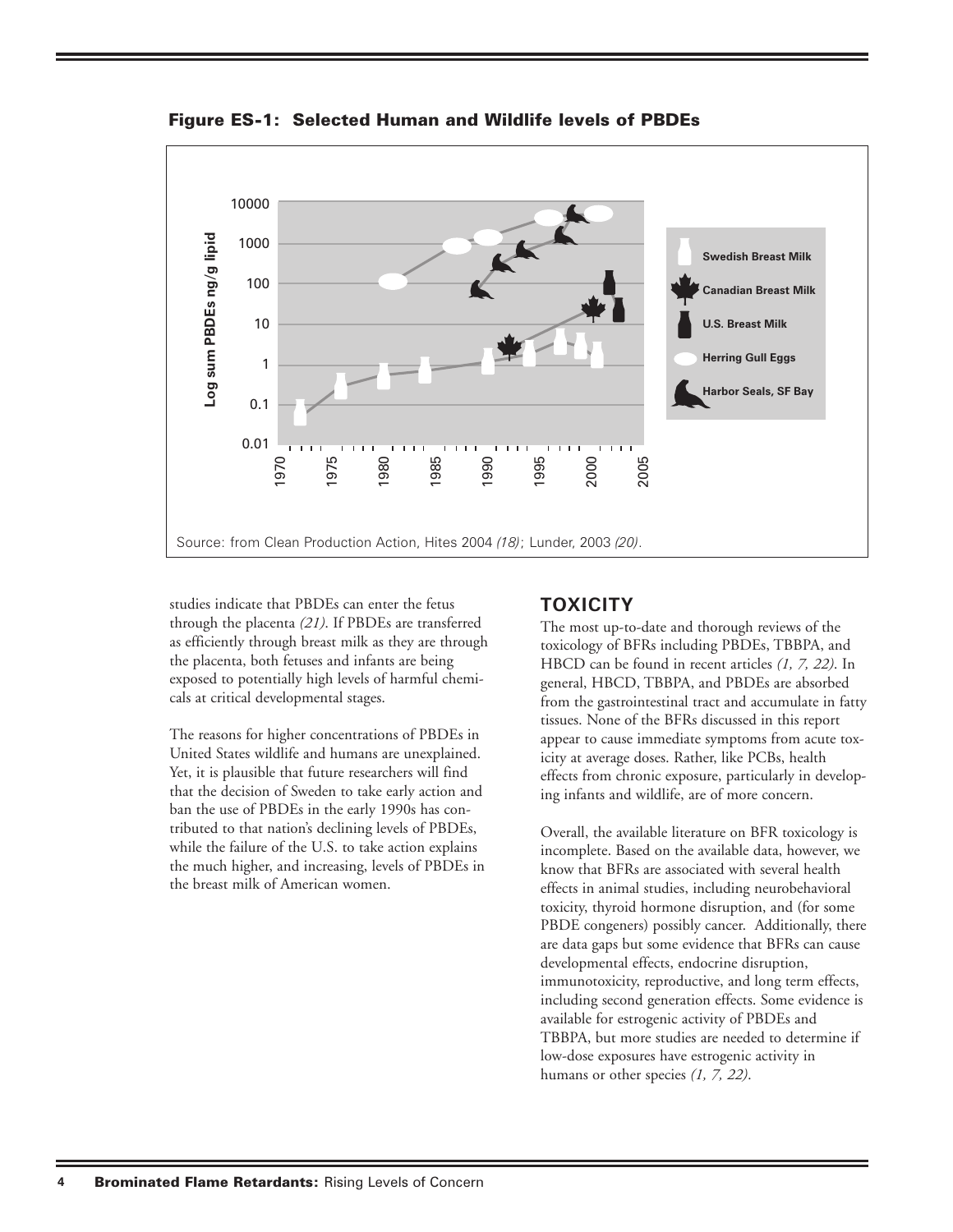Most of the toxicity data available on BFRs involve the effects noted in animal studies. However, tissue levels of PBDEs measured in humans are troubling because they are rapidly approaching levels associated with adverse effects in rodent studies, indicating there is a dwindling margin of safety. In the US, 5% of women have concentrations of total PBDEs greater than 300 ng/g lipid weight and levels of some individual congeners (such as the penta-BDE congeners BDE-47 and BDE-99) exceed 100 ng/g lipid weight *(23-25)*. Levels that cause adverse neurodevelopmental effects in animal studies are less than 10 times this amount, indicating an uncomfortably small margin of safety for the children of the most highly exposed women *(24)*. Animal studies have shown uptake of PBDEs from breast milk and human studies have confirmed that PBDEs are transferred across the placenta *(21)*.

# **ALTERNATIVES TO HALOGENATED FLAME RETARDANTS**

Changes to both product design and materials used can decrease the amount of flame retardants needed. Furniture, plastic, and electronics products can be manufactured to meet fire standards without the use of chemical flame retardants. Electronics products can be redesigned to contain lower temperature generating components or redesigned to separate heat-generating components from highly flammable components. An example of a design change to eliminate the need for flame retardants is construction of television sets with greater spacing or metallic barriers between components. In addition, lower voltage components can be used.

Another method to reduce flammability is to replace highly flammable plastics that release toxicants when burned with materials that are more inherently flame resistant. Materials that don't require the addition of chemicals for flame resistance include metal, leather, glass, preceramic polymers, aramide blends (Kevlar), and natural fibers such as jute, hemp, and wool. Three plastics—polysulfone, polyaryletherketone, and polyethersulfone—are self-extinguishing and can be used without the addition of flame retardants *(5)*.

Finally, when chemical-free alternative materials or designs are not feasible, non-halogenated flame retardants can be used to meet fire safety standards. The Danish EPA's assessment of alternatives indicates that, for a large proportion of applications, non-brominated alternatives are already commercially available *(5)*. A report commissioned by the German government determined that the flame retardants aluminum trihydroxide, ammonium polyphosphates, and red phosphorus are less problematic in the environment *(26)*. Information about the safety of other alternatives is growing and in the future it will be possible to make more specific recommendations.

# **PHASE-OUT OF HALOGENATED FLAME RETARDANTS**

The European Union began substituting for BFRs in the 1990s. Now PBDE levels in breast milk are beginning to decrease in Europe. The European Union has enacted a ban on Penta- and Octa-BDEs and has banned Deca-BDE in electronics beginning in 2006.

States in the U.S. are acting to phase-out the use of the PBDEs as well. California, Hawaii, New York, Michigan, and Maine have already passed legislation to ban certain PBDEs, with similar initiatives underway in Maryland, Massachusetts, Illinois, Minnesota, Oregon and Washington (27-31). The United States government has yet to ban brominated flame retardants.

Along with legislative initiatives, manufacturers and retailers are taking voluntary actions to eliminate BFRs. Some computer and electronics manufacturers like Apple, Ericsson, IBM, Intel, Motorola, Panasonic, Phillips, and Sony are using alternatives to halogenated flame retardants. For example, Motorola now uses a halogen-free laminate that is cost effective, while meeting fire safety standards. Toshiba has replaced BFR-containing plastic casings in electronic parts with inherently flame-resistant polyphenylene sulfide. IKEA furniture, Crate and Barrel, and Eddie Bauer are now using PBDE-free polyurethane foam.

BFRs are an example of the failure of chemical regulation to prevent hazardous chemicals from entering the marketplace, and thus the environment, the food web, and ultimately the next generation of children. Federal regulation of industrial chemicals should be guided by the Toxic Substances Control Act (TSCA) of 1976. Yet, the vast majority of chemicals, more than 95% by volume, continue to be used without adequate baseline safety testing. Only 12 chemicals have been fully tested for health impacts, including neurotoxicity. Even new chemicals are not subjected to comprehensive safety testing. Since TSCA impos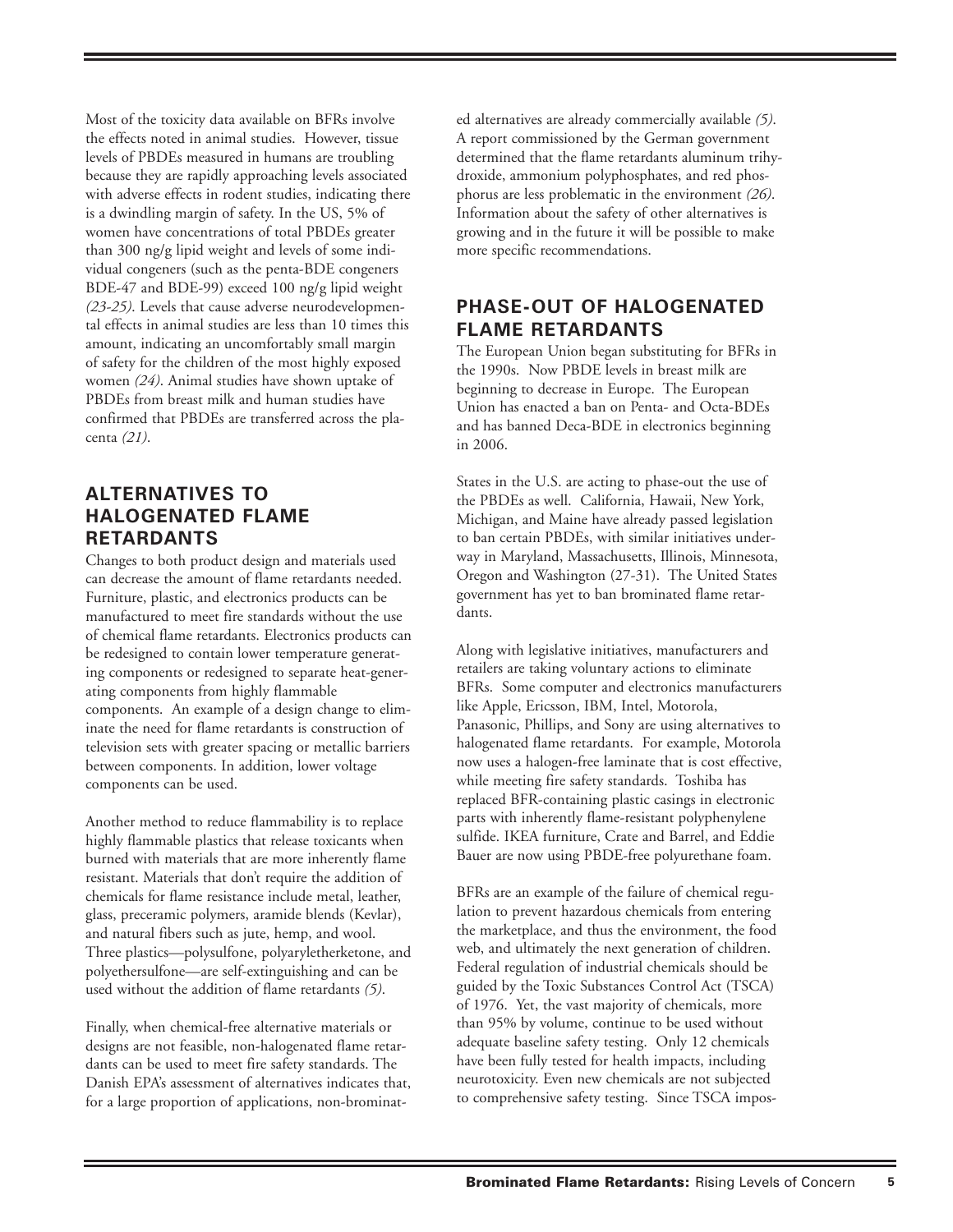es a nearly impossible burden of proof before the federal government can take action to restrict the marketing of a chemical, only a handful of chemicals have ever been restricted under the law.

Clearly, the discovery of brominated flame retardants in fetuses and the breast milk of lactating women represent a dramatic example of a failed system of chemicals regulation. Responsible members of the health care sector are again placed in the position of researching and evaluating the potential hazards, seeking disclosure of product content to determine where BFRs are entering the sector, and then finding and evaluating the safety and efficacy of alternatives. This is neither efficient nor core to the mission of health care, but a burden on the sector imposed by a broader failure at the federal level.

The widespread distribution of BFRs, the emerging evidence of threats to humans and wildlife at levels close to those in the environment, and the likelihood that levels will increase as products containing them enter the environment, all suggest that BFRs should be phased out as soon as practical by manufacturers, users (including hospitals), and the government.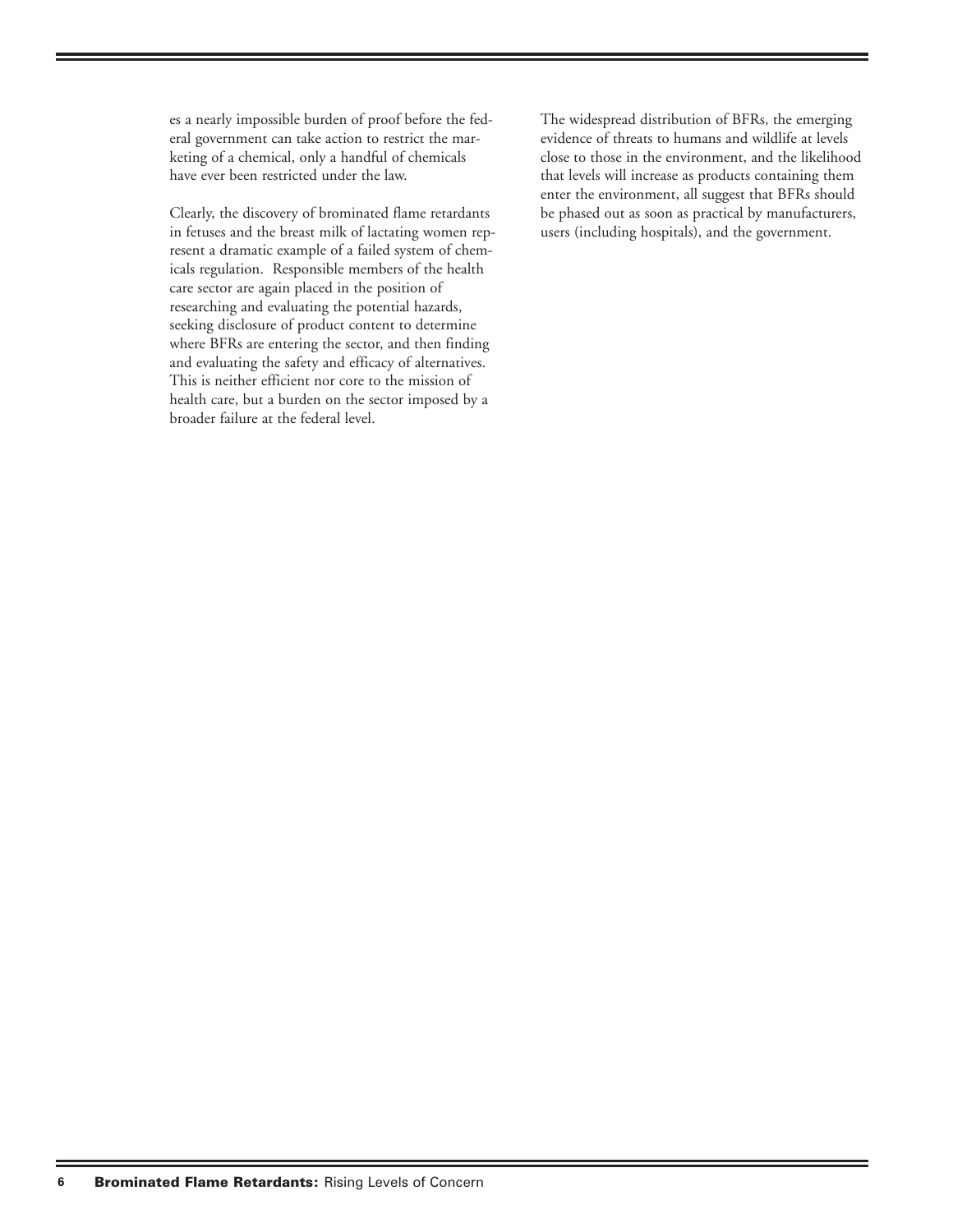# **INTRODUCTION**

Synthetic polymers have largely replaced the use of wood, glass, and metal materials in our homes, offices, automobiles, public transit, and other public areas. These synthetic materials are often petroleumbased plastics that easily ignite, spread flames quickly, and release toxicants when burned.

Fire is a significant cause of property damage and of death. In the United States, fire kills more than 3,000 people per year, injures more than 20,000 people, and results in property damages exceeding an estimated \$11 billion *(1)*. In Canada, between 1986 and 1995 there was an average of 67,000 fires annually with 3,700 injuries, 465 deaths, and losses of over \$1.125 billion Canadian dollars *(2)*.

Fire safety standards for electrical appliances, textiles, upholstery, and many other materials and products help to minimize these losses. To meet fire safety standards, products made of synthetic materials are modified with flame retardants, chemicals that inhibit the ignition and spread of flames. (It is important to note, the term 'flame retardant' is not equivalent to 'fire-proof,' meaning that a flame-retardant product is still flammable.)

Over 175 different flame retardants are on the market today and fall into four major chemical groups: inorganic, organophosphorous, halogenated organic, and nitrogen-based compounds *(2)*. Halogenated organic flame retardants are further classified as containing either chlorine or bromine (brominated flame retardants or BFRs). Chlorine and bromine are the only halogens used as flame retardants in synthetic materials, especially plastics. Flourine and iodine are considered unsuitable for flame retardant applications. Bromine is a more effective retardant, costs less, and has wider applications than chlorine and therefore, is used more readily in products *(3)*.

Brominated flame retardants (BFRs) have been commercially available since the 1960s. With the growth in popularity of personal computers and other electronics in the 1980s, the demand for BFRs grew substantially. Over ninety percent of printed circuit boards contain BFRs (33). The European Flame Retardant Association (http://www.cefic-efra.com/) reports that BFRs comprise nearly 20% by weight of the world use of flame retardants but in terms of dollars spent, BFRs comprise nearly 40% of the world market *(34)*.

While flame resistant products save lives and prevent property damage, there are increasing concerns about the environmental and health effects of flame retardants such as BFRs. BFRs accumulate in the environment, including remote areas such as the Arctic and deep seas. Scientists have measured exponential increases in the levels of some BFRs in wildlife and humans. Growing evidence suggests that BFRs are similar to other persistent, bioaccumulative toxicants such as polychlorinated biphenyls (PCBs), chemicals known to cause human health problems.

This report will present a scientifically-based review of the use, environmental fate, wildlife and human exposures, and toxicity of BFRs and other halogenated flame retardants and will briefly discuss alternatives for fire safety and international and national efforts to phase-out BFR use.

# **OVERVIEW OF BROMINATED FLAME RETARDANTS**

Brominated flame retardants (BFRs) are a diverse group of organic compounds that share the element bromine in their structure. Bromine is an element found in seawater, salt lakes, inland seas, and the earth's crust. Bromine is most prevalent in combination with other inorganic and organic elements (in this form it is referred to as a "bromide"). Although bromine has many industrial applications, including use in water purification, agricultural pesticides, car batteries, pharmaceuticals, solvents, and photography,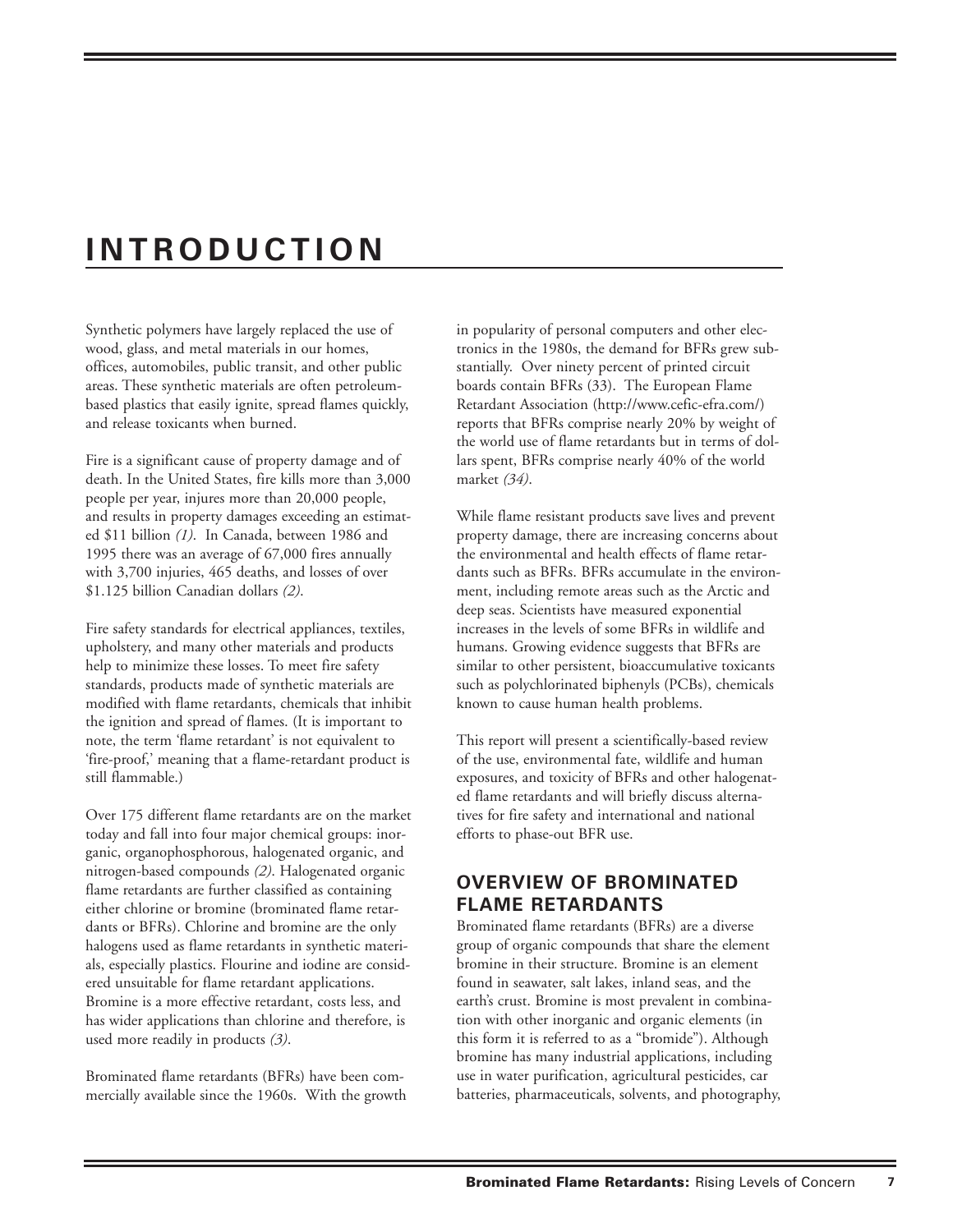the largest use of bromine is in flame retardant production. The global demand for bromine use in flame retardants has increased significantly, up from 8% in 1975 to 38% in the year 2000 *(1)*.

Although BFRs are a highly diverse group of compounds, the flame retardancy mechanism is basically the same for each member of the group *(35)*. The retardant releases hydrogen bromide gas, which then acts as a free radical scavenger to interfere with the chemical reaction that normally spreads flames.

More than 75 different types of BFRs are grouped roughly by the nature of the core structure of the molecule. Some of these chemical classes include brominated bisphenols, diphenyl ethers, cyclododecanes, biphenyls, phenols, phenoxyethanes, and phthalic acid derivatives. The use of individual flame retardants in products is dependent on the type of polymer, performance, durability, and aesthetics of the end product. Manufacturers introduce new BFR compounds continually, particularly as some compounds are banned from the marketplace.

#### **Example of BFRs Already Banned**

An example of a class of BFRs no longer in use is polybrominated biphenyls (PBBs). Polybrominated biphenyls have the same chemical structure as PCBs, except bromine replaces chlorine atoms (see Figure 1).

Although the United States banned production of PCBs in 1977, they were used heavily for nearly fifty years. They are very stable chemically, which made them useful in industry, primarily as cooling liquids

in transformers. However, that same stability made them undesirable in the environment, where they linger and accumulate up the food chain, stored in animal fat, e.g., beef, dairy, pork, fish, and breast milk. Although the cancer-causing potential of PCBs sparked early efforts to ban their use, evidence of persistent and pervasive adverse neurodevelopmental effects of human prenatal PCB exposure has emerged as a more widespread concern at exposure levels typical of the general population. PCB developmental neurotoxicity is now recognized as a more sensitive endpoint than cancer *(36, 37)*.

North America suspended the production of the flame retardant class PBBs in 1979 and the last European manufacturer terminated production in 2000. The ban was spurred by the accidental mixing of a commercial flame retardant containing PBBs with feed for dairy cattle, livestock, and poultry in Michigan *(1)*. Widespread PBB contamination of milk, meat, and eggs in the region resulted in the exposure of over 9 million humans to the toxicant.

Although results of studies of the impacts of PBB exposure were inconsistent, abdominal pain, fatigue, weight loss, immune suppression, and effects on liver function were reported in a variety of investigations *(38)*. One study found an increased incidence of digestive tract cancer and lymphoma in the highest exposed groups *(39)*. Scientists found PBBs to be very persistent in tissues and detected them in the blood and fat of exposed individuals many years after exposures had occurred and production of the chemical had ceased. The median half-life of PBBs in women is reported to be 29 years *(40)*.

#### **Figure 1. Chemical structure of a PCB.**



The x's represent chlorine atoms and the ring numbering system is shown.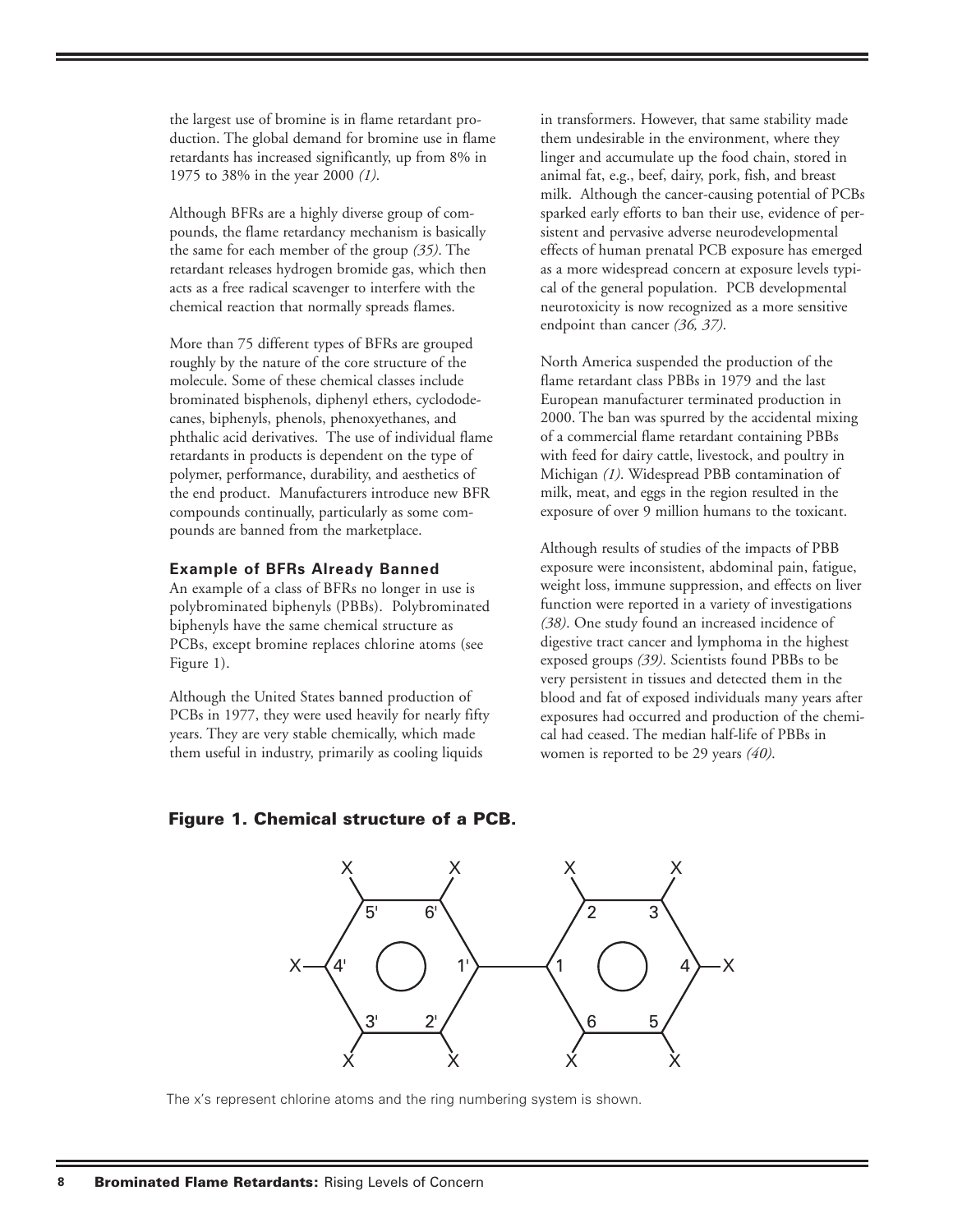



Because PCBs, and PBBs, share many structural similarities, it is not surprising that people exposed to PBBs had health effects similar to those in people exposed to PCBs. As seen in the figures, PCBs and PBBs are also structurally similar to other widely used BFRs, particularly polybrominated diphenyls (PBDEs) and tetrabromobisphenyl A (TBBPA) (see Figure 2).

PBDEs, for example, consist of a large group of compounds that differ in the degree of bromination of the diphenyl ether core structure. There are ten possible positions for bromine atoms on the PBDE molecule. The number of bromine atoms is denoted in chemical nomenclature as mono (one) to deca (ten). PBDEs are named according to the numbering system used for PCBs shown in Figure 1. The total number of possible congeners or configurations of bromine atoms on the molecule is 209 and the number of isomers for mono-, di-, tri-, tetra-, penta-, hexa-, hepta-, octa-, nona- and deca- bromodiphenyl ethers are 3, 12, 24, 42, 46, 42, 24, 12, 3 and 1, respectively *(35)*.

Three major PBDEs are in use in North America: Decabromodiphenyl ether (Deca-BDE); Octabromodiphenyl ether (Octa-BDE); and Pentabromodiphenyl ether (Penta-BDE).



Commercial formulations of PBDEs do not consist of a single compound but rather a mixture named for the predominant congener in the group. For example, commercial Penta-BDE contains a mixture of 40% tetra-, 50-60% penta-, and 6% hexa- BDEs.<sup>1</sup> Appendix 1 lists the common PBDE congener formulations. The distinctions among different formulations are important because individual congeners have different exposure and toxicity profiles.

Europe recently banned the use of both Penta-BDE and Octa-BDE due to concerns about toxicity. The major United States manufacturer, however, voluntarily agreed to end production of both Penta-BDE and Octa-BDE beginning in 2005. Until the voluntary agreement was reached, Penta-BDE was still widely used in the United States. In addition, the states of California, Hawaii, Maine, Michigan, and New York passed legislation requiring manufacturers to eliminate the use of Penta-BDE and Octa-BDE *(27-31, 41)*.

As a result of bans on Penta-BDE and Octa-BDE formulations in Europe and some parts of North America, other BFRs such as HBCD and Deca-BDE are expected to increase in North America. Some parts of Europe and North America are calling for a ban of Deca-BDE and the European Union has moved forward with further testing of Deca-BDE.

<sup>1</sup> In this document, the commercial BFR mixture is capitalized, and the individual congeners are in lower case.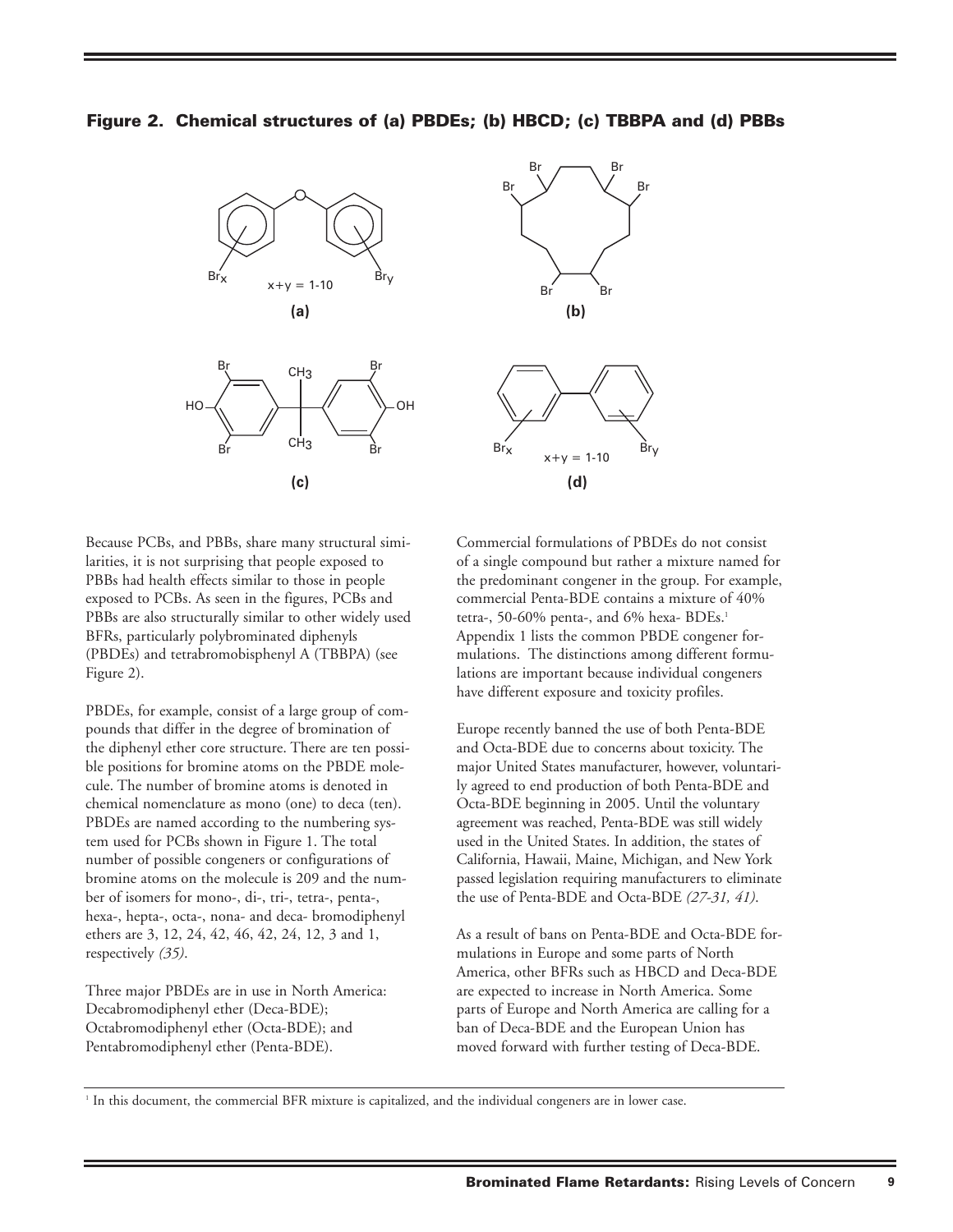A separate Europe-wide ban under the Restriction on Hazardous Substances (RoHS), which has a specific focus on electronics, is slated to eliminate all PBDEs, including Deca, in electronics by 2006, although the industry has sought a four-year exemption. A few states in the United States are considering phase outs of Deca-BDE, including Maine, Washington, New York, Illinois, and Michigan.

## **WIDESPREAD USE OF BFRS**

#### **Market Demand**

There are three classes of BFRs currently produced in high volumes: polybrominated diphenyl ethers (PBDEs); tetrabromobisphenol A (TBBPA); and hexabromocyclododecane (HBCD). The total world demand for the highest production volume BFRs in 2001 was estimated by the bromine industry at 203,740 metric tons (6). Table 1 shows BFR market demand by region, according to the bromine industry.

Regional differences in the types and amounts of BFR use are a result of legislation banning production of some PBDEs in European countries and the nature of products being manufactured in these regions. In 2001, Asia accounted for 50% of worldwide BFR use, the Americas less than 30%, and Europe, 15%. The Americas are the primary users of Deca-BDE and Penta-BDE, whereas in Asia, TBBPA use predominates. HBCD is used most extensively in Europe, replacing PBDEs for the non-foam applications.

#### **BFRs in Products**

BFRs are incorporated into products in one of two manners. They are either chemically bound to the product matrix as "reactive" mixtures, or they are dissolved in the polymer materials as "additives."

Additive flame retardants are relatively unattached to the polymer matrix and may readily migrate from products to the surrounding environment during manufacture, normal use, and disposal. Reactive BFRs are bound to the polymer matrix and as such are less mobile. However, the potential remains for loss of reactive BFRs to the environment through abrasion during use, as well as during manufacturing and disposal of products. PBDEs and HBCD are used as additive flame retardants. TBBPA is used primarily as a reactive flame retardant with some additive use (~10%). Notably, although only 10% of TBBPA is used as an additive flame retardant, because of the large volume of TBBPA produced each year, the amount of TBBPA used as an additive is still greater by volume than Penta-BDE.

BFRs perform well in many products, preserving the durability and performance of the material while providing flame retardancy at a reasonable cost. These characteristics have resulted in their widespread use in hundreds of consumer products, including many plastics, foams, and textiles. (See Figure 3.)

The concentration of BFRs in products ranges from 5-30%. For example, fire-retardant polyurethane foams typically contain 10-30% Penta-BDE by weight. TBBPA and Deca-BDE predominate in the marketplace in a wide variety of products, especially electronics and plastics. Although some use of Penta-BDE in circuit boards occurred until the mid-1990s, over 96% of printed circuit boards today contain TBBPA. (Many electronics produced before the market switch, however, remain in service and their future disposal may be an avenue for release of Penta-BDE into the environment *(8)*.) Deca-BDE is used in virtually every type of plastic polymer. Table 2 shows the typical use of each of the major BFRs.

|                  | <b>Europe</b>            | <b>Americas</b>  | Asia                      | <b>Other</b>           | Total MT (%)          |
|------------------|--------------------------|------------------|---------------------------|------------------------|-----------------------|
| <b>TBBPA</b>     | 11,600                   | 18.000           | 89,400                    | 600                    | 119,600 (59%)         |
| Deca-BDE         | 7.600                    | 24,500           | 23,000                    | 1,050                  | (28%)<br>56.150       |
| <b>HBCD</b>      | 9.500                    | 2,800            | 3,900                     | 500                    | (8% )<br>16.700       |
| <b>Penta-BDE</b> | 150                      | 7,100            | 150                       | 100                    | (4% )<br>7,500        |
| Octa-BDE         | 610                      | 1,500            | 1.500                     | 180                    | $(2\%)$<br>3.790      |
| <b>Total</b>     | <b>29,460</b> $(14.5\%)$ | 53,900 $(26.5%)$ | <b>117,950</b> $(57.9\%)$ | <b>2,430</b> $(1.2\%)$ | <b>203,740</b> (100%) |

### **Table 1. Brominated Flame Retardants Total Market Demand**

Estimates by Region in 2001, (metric tons) (6)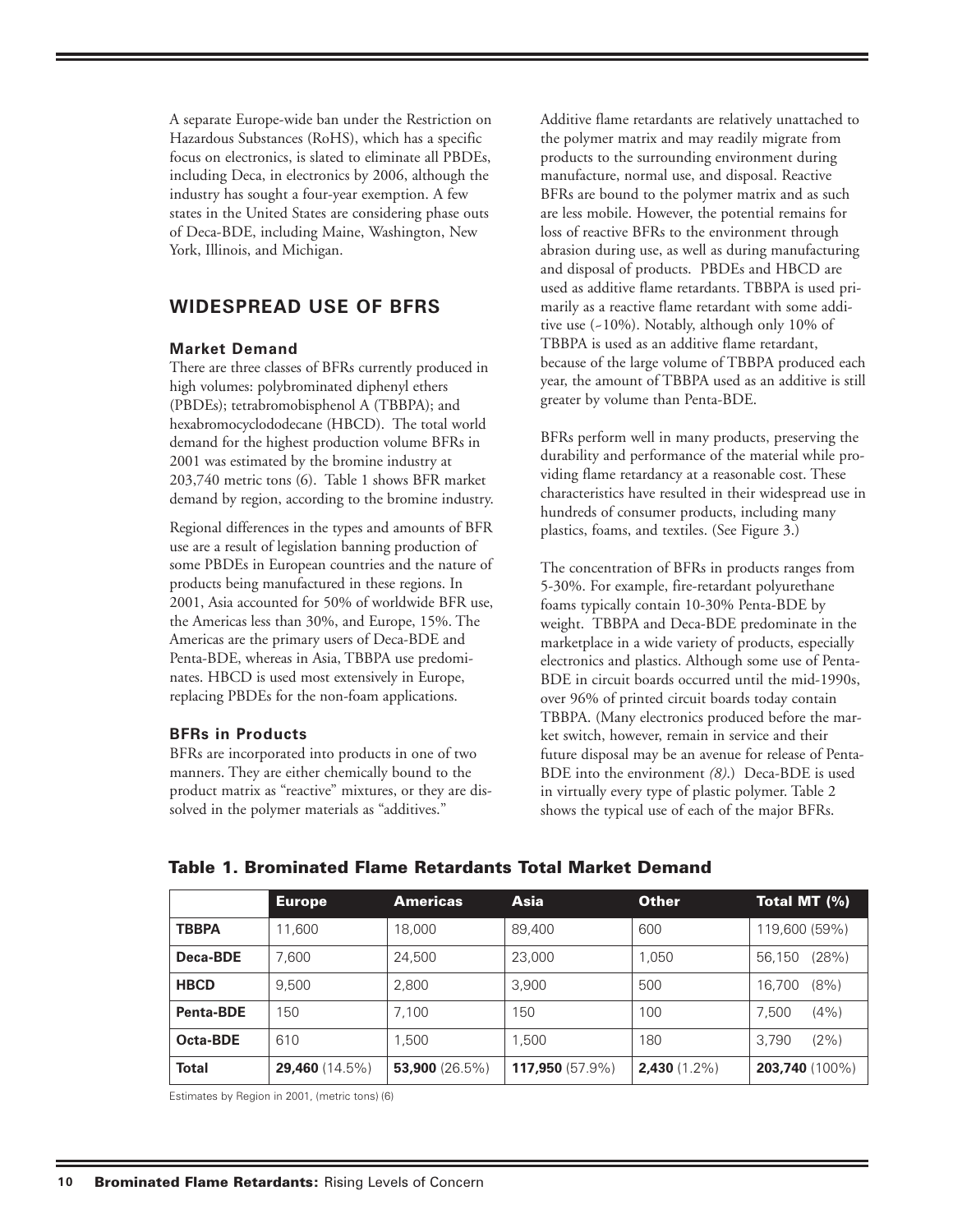

**Figure 3. Brominated Flame Retardants in consumer and commercial products.**



| <b>Chemical Name</b>                                    | <b>Typical Products</b>                                                                                                                                                                                                                                                                                                                                                                                    |
|---------------------------------------------------------|------------------------------------------------------------------------------------------------------------------------------------------------------------------------------------------------------------------------------------------------------------------------------------------------------------------------------------------------------------------------------------------------------------|
| Pentabromodiphenyl ether<br>(Penta-BDE, PBDE, or Penta) | Polyurethane foams: mattresses, seat cushions, other upholstered<br>furniture and foam packaging. Also: carpet padding, imitation wood,<br>paints, sound insulation panels, small electronic parts, fabric coat-<br>ings, epoxy resins, conveyor belts                                                                                                                                                     |
| Octabromodiphenyl ether<br>(Octa-BDE, OBDE, or Octa)    | Acrylonitrile -butadiene - styrene (ABS) plastic: housings for fax<br>machines, computers and other electronics. Also: automobile trim,<br>telephone handsets, kitchen appliance casings, small electronics<br>parts, audio/video equipment, remote control products                                                                                                                                       |
| Decabromodiphenyl ether<br>(Deca-BDE, DBDE or Deca)     | High-impact polystyrene (HIPS) plastic: housings for televisions, com-<br>puters, stereos and other small electronics. Also: mobile phones                                                                                                                                                                                                                                                                 |
|                                                         | Various plastics: polycarbonates, polyester resins, polyamides,<br>polyvinyl chloride, polypropylenes, terephthalates (PBT and PET), and<br>rubber. Also: upholstery textiles (sofas, office chairs, backcoating),<br>paints, rubber cables, lighting (panels, lamp sockets), smoke detec-<br>tors, electrical equipment (connectors, wires, cables, fuses, hous-<br>ings, boxes, switches), stadium seats |
| <b>Tetrabromobisphenol A</b><br>(TBBPA)                 | Reactive flame retardant: epoxy and polycarbonate resins. Also: print-<br>ed circuit boards in electronics (96%), office equipment housings                                                                                                                                                                                                                                                                |
|                                                         | Additive flame retardant: various plastics, paper and textiles. Also:<br>housings of computers, monitors, TV, office equipment, adhesive<br>coatings in paper and textiles                                                                                                                                                                                                                                 |
| Hexabromocyclododecane<br>(HBCD)                        | Various plastics: Polystyrene (EPS, XPS), HIPS, polypropylene. Also:<br>textiles and carpet backing, television and computer housings, textiles<br>in automobiles, building materials (insulation panels, construction<br>blocks, thermal insulation, roofs), upholstered foam, latex binders                                                                                                              |

Sources: (1, 4-6)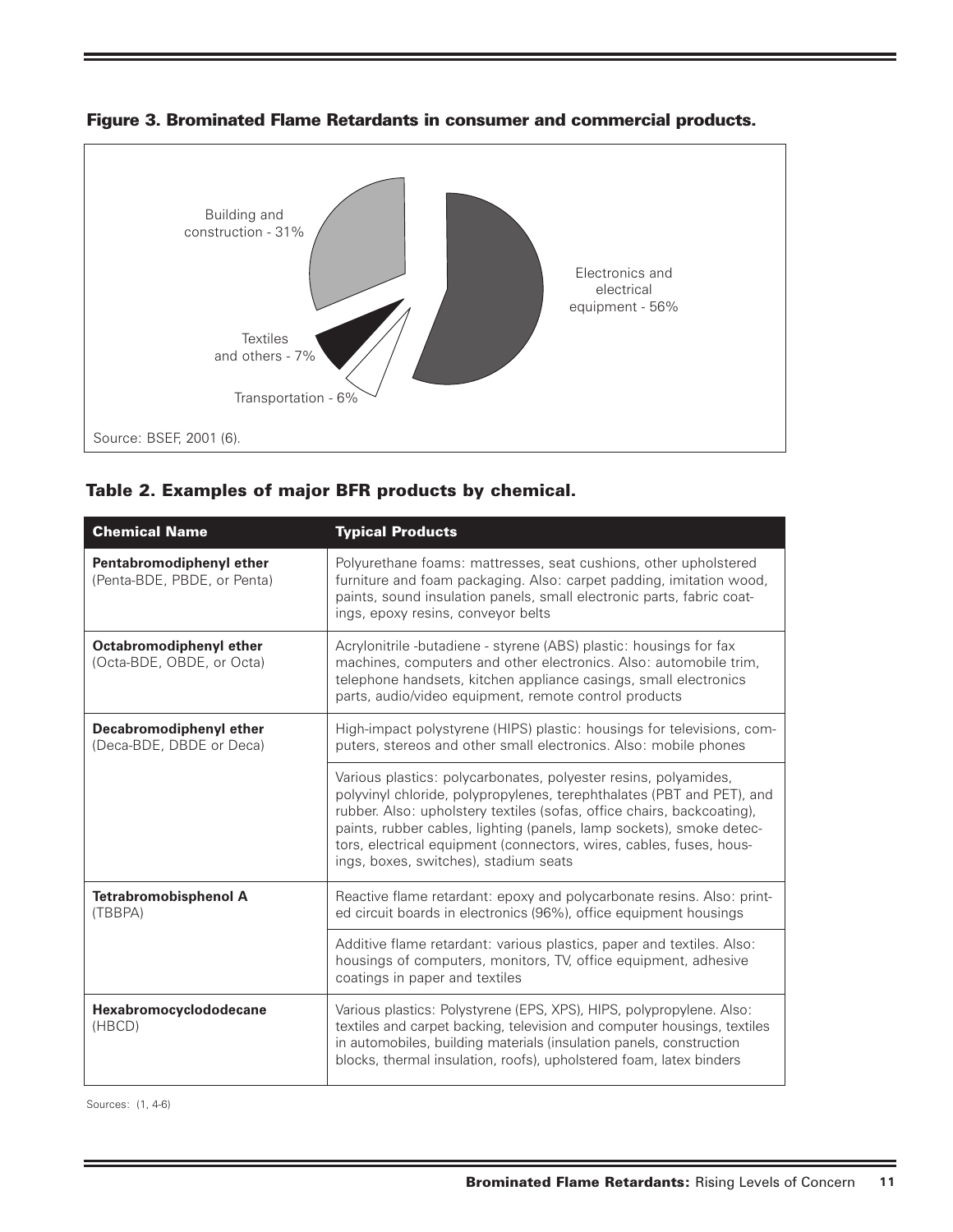#### **BFRs in Health Care Products**

In the health care setting, brominated flame retardants are as pervasive as they are in our homes and offices. Patients' rooms, mattresses, foam pads and other bedding materials may contain BFRs. Other furniture and textiles in patient rooms may be treated with BFRs, including furniture cushions, lamp shades, cubicle curtains, privacy curtains, drapery, and window blinds. Electronic equipment such as televisions, pulse oximeters, monitors, ventilators, or IV pumps likely have BFRs in the plastic housing. At the nursing stations, BFRs may be in computers, printers, fax and copy machines, and assorted office furniture. In the cafeteria and other eating areas, BFRs may be in microwave ovens, refrigerators, and other appliances. In nearly every area of the hospital - from shipping and receiving to the operating rooms - foam packaging is found that can contain BFRs. Finally, the infrastructure of the building itself contains BFRs in the walls, roofing materials, floor tiles, carpeting, wiring, electrical switches, sockets, and insulation.

## **ENVIRONMENTAL FATE AND TRANSPORT**

Brominated flame retardants are not only found in numerous household, health care, and consumer products, but they are now ubiquitous in our environment. In the past decade, scientists have detected BFRs in both human and wildlife tissues, as well as in house dust, sediments, sewage sludge, air, soil, and water samples in the United States, Canada, northern Europe, Taiwan, and Japan *(1, 4, 7-10)*.

The entire life cycle of BFRs likely contributes to their distribution in the environment. Industrial facilities that produce BFRs, as well as manufacturing facilities that incorporate BFRs into consumer products, release these chemicals during polymer formulation, processing, or manufacturing practices. Disintegration of foam products, volatilization (especially under conditions of high temperature), and leaching from products during laundering or use, results in the release of BFRs from products in use in homes and businesses. Finally, disposal of products, including combustion and recycling of waste products, as well as leaching from landfills, is the final route of entry for BFRs into the environment *(7, 9)*.

BFR levels in the environment are highest near industrial sources such as facilities involved in the production of flame retardants, manufacturing facilities that incorporate BFRs into their products, and in electronics recycling facilities *(7-9, 42)*. However, scientists have found PBDEs and HBCD in air samples of remote areas such as the Arctic and in marine mammals from the deep seas, which indicates long range transport of BFRs *(4, 9)*.

Many BFRs are highly lipophilic (fat-soluble) rather than water soluble. BFRs also have a high affinity for binding to particles, which is reflected in low measurements in water samples and higher measurements in sediment, sewage sludge, and particulate samples such as dust particles *(1)*. Transportation as particle bound contaminants on airborne dust may explain the wide distribution of BFRs to remote areas.

Although the United States is a major producer and consumer of BFRs, few data are available on the sources and levels of BFRs in the environment of North America. More studies have been done in Europe and Asia *(1, 4, 7, 8)*. The majority of BFRs that have been tested for and found in environmental samples are associated with the PBDE family. Information on environmental levels of TBBPA and HBCD is limited, especially in the United States and Canada.

Most of the research on PBDEs is congener-specific. Researchers have found that the environmental fate and transport of PBDEs depends on the number of bromine atoms. Lower brominated congeners have higher vapor pressures than the higher brominated congeners, therefore there is a predominance of lower brominated congeners such tetra-BDE (BDE-47) and penta-BDE (BDE-99) in air samples *(1)*. Researchers have found higher brominated BDEs such as deca-BDE (BDE-209) predominately in the particulate phase in sediments, sewage sludge, and indoor dust. Some congeners such as hexa-BDE (BDE-153) can exist in both phases *(4)*.

Representative measurements of BFRs in various media are shown in Table 3. Data on Octa-BDE are not available. Levels are measured from samples taken from more than one area and are reported as a range of values rather than as averages. Where possible, measurements from the United States or Canada are included.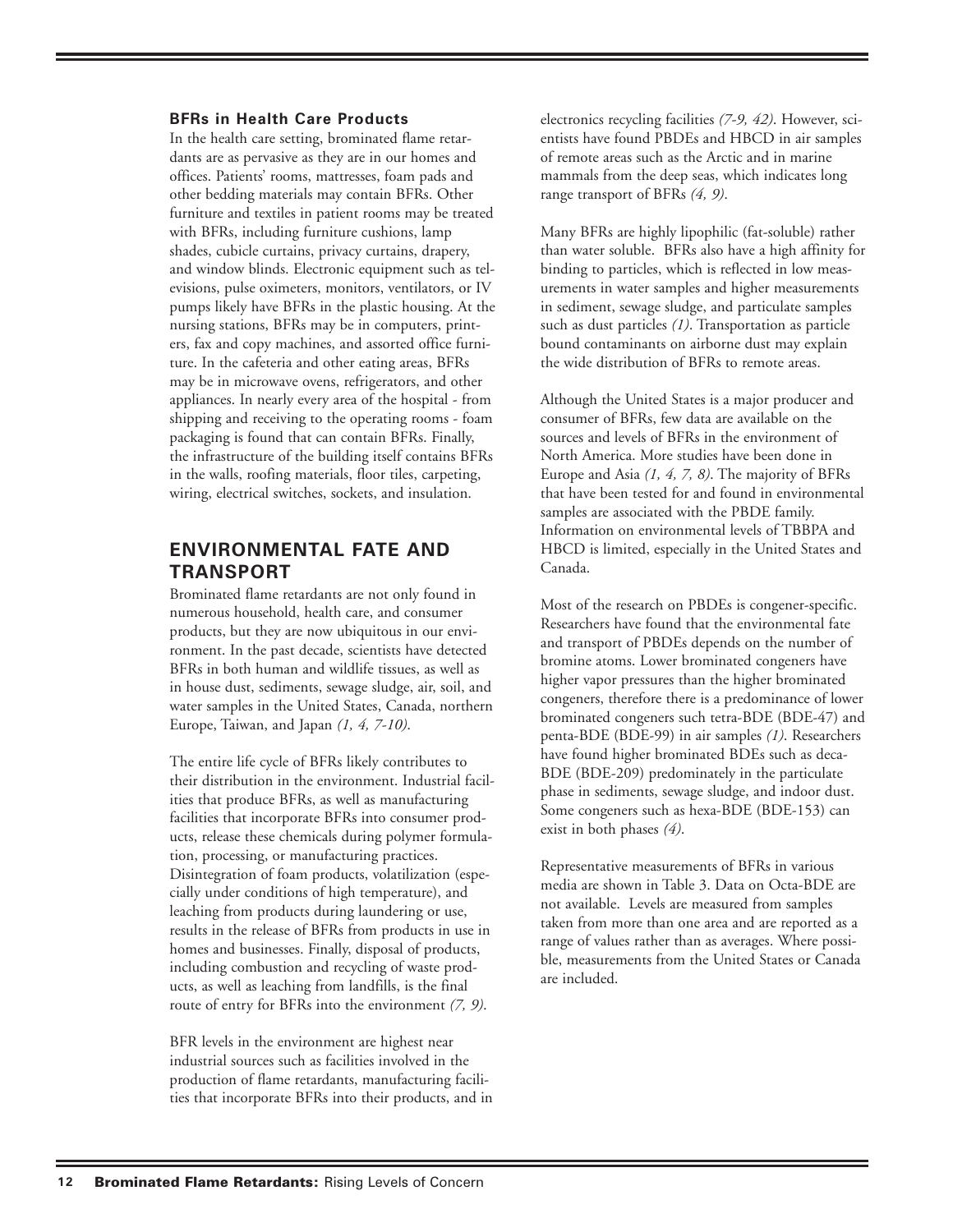|                                                   | <b>Penta-BDE</b>                                         | <b>Deca-BDE</b>                      | <b>HBCD</b>                               | <b>TBBPA</b>                         |
|---------------------------------------------------|----------------------------------------------------------|--------------------------------------|-------------------------------------------|--------------------------------------|
| Air (ng/m <sup>3</sup> )                          | 0.005-0.052<br>(U.S.)                                    | $< 0.0001 - 0.0003$<br>(U.S.)        | 1070 (Industrial facil-<br>ity, Sweden)   | 1800 (production<br>facility, Japan) |
|                                                   | $0.010 - 2.1$<br>(N. Canada)                             |                                      | 0.005-0.006 (back-<br>ground air, Sweden) |                                      |
| Water (ng/L)                                      | 7.6 - 74 (Canadian<br>freshwater)                        | $n/a$ .                              | 3 -9 (landfill<br>leachate, Sweden)       | n/a                                  |
|                                                   |                                                          |                                      | 31 (laundry facility<br>effluent)         |                                      |
| Sewage<br><b>Sludge</b><br>$(ng/g$ dry<br>weight) | 1100-2290 (U.S.)                                         | 85-4890<br>(U.S.)                    | 4-650 (Sweden)<br>$(average = 45)$        | $3 - 76$<br>(Sweden)                 |
| Soil<br>(μg/kg dry<br>weight)                     | 76 (production facili-<br>ty, $U.S.$ )                   | 19-36 (production<br>facility, U.S.) | 140-1300 (Industrial<br>facility, Sweden) | $0.5 - 140$ (Japan)                  |
| <b>Sediment</b><br>$\mu$ g/kg dry<br>weight)      | $n.d. - 52 (U.S.)$<br>132 (production<br>facility, U.S.) | 5000<br>(point source, U.S.)         | n.d.-7600 (Sweden)                        | $2 - 150$<br>(Japan)                 |

**Table 3. Representative measurements of BFRs in environmental media.**

Sources: (1, 4, 7-9, 43-45).

Levels of PBDEs in air samples are similar in Sweden, Britain, Japan, the United States and Canada, with the consistent pattern of low levels in rural or remote areas and higher levels in industrial or urban areas *(7, 8)*. Levels of PBDE congeners in sewage sludge are 10 to 100-fold higher in North America than in Europe *(44)*.

TBBPA and its metabolites are in air, sewage sludge, and sediments from Sweden and Japan, but generally are not in water samples *(1, 7)*. HBCD is in air, soil, sewage sludge, sediments, and water samples from Sweden *(7, 9)*. Researchers measured HBCD levels in water from landfill leachate at 3-9 ng/L, while water from a public laundry facility had 31 ng/L, indicating a greater release of HBCD from the laundering of textiles *(9)*.

Sewage sludge is spread as a fertilizer on agricultural fields in the United States, potentially causing wide distribution and accumulation of BFRs in the environment and food supply. The presence of PBDEs, TBBPA, and HBCD in sewage sludge indicates the chemicals are entering municipal sewage treatment systems, either from households and businesses, traffic, and/or environment releases. There are no published data on PBDE concentrations in sewage treatment plant effluents in North America. However, studies in Germany and the Netherlands have observed PBDEs in sewage treatment effluent and suspended particles, indicating that PBDE burdens are likely a function of the sewage treatment plant's efficiency in removing suspended particles from its effluent *(8)*.

# **BREAKDOWN IN THE ENVIRONMENT**

The same physicochemical properties of BFRs that make them useful as flame retardants, namely high absorption/adsorption quality and chemical stability, make them undesirable in the environment. BFRs are generally very stable and resistant to degradation. The tendency of an environmental contaminant to resist physical, biological, and chemical degradation is called "persistence." The persistence of a substance in a given medium is scientifically defined by its overall half-life in a medium such as soil, water, or sediment *(11)*.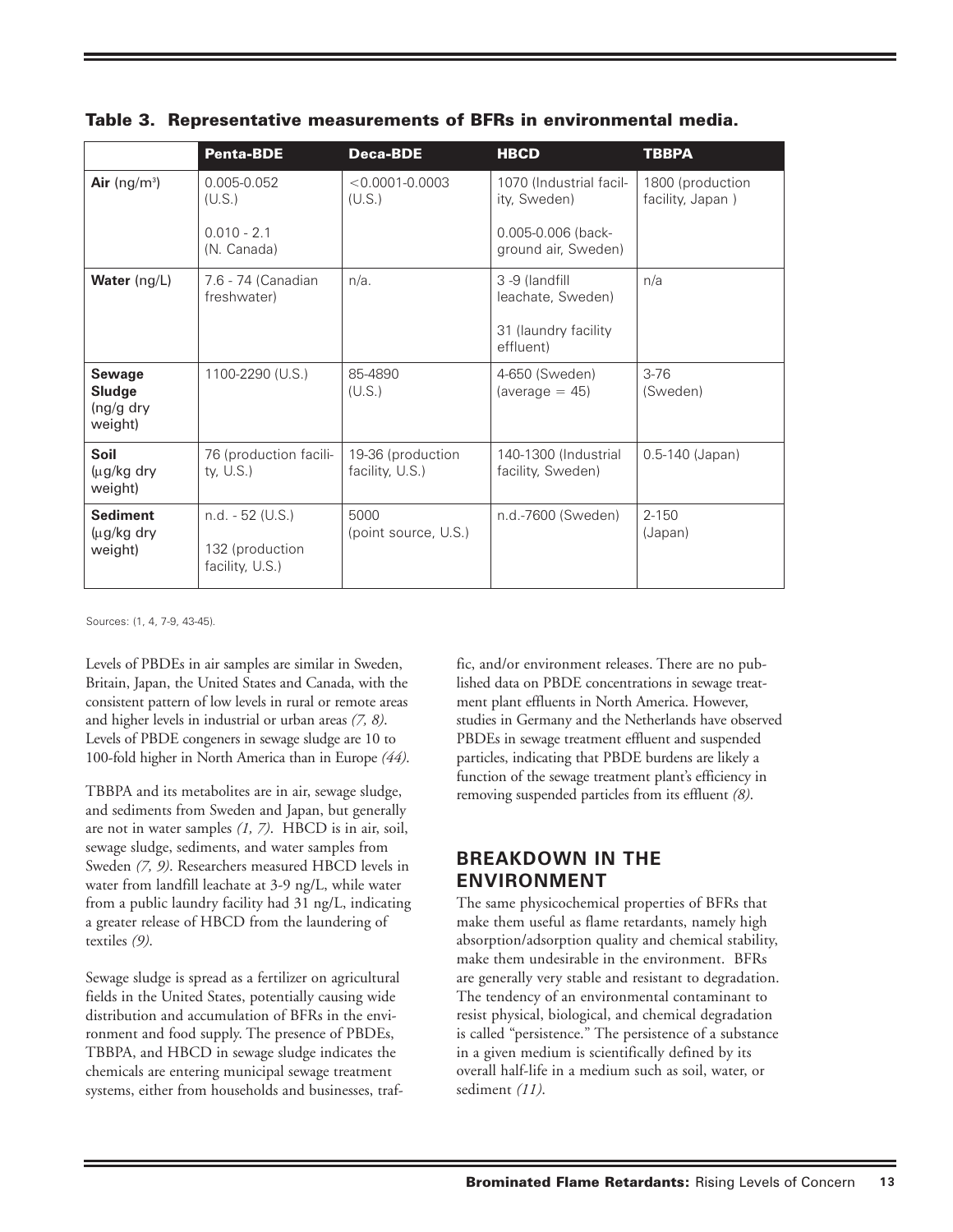#### **PBDEs**

Although new production of Penta- BDE and Octa-BDE is being phased out voluntarily in the United States and the substances have been banned in the European Union, a large number of products containing these flame retardants are still in use. This means their release into the environment will continue throughout product lifecycles, potentially for several more decades. In addition, the increasing use of Deca-BDE makes it important to understand its degradation in relation to the occurrence of lower brominated PBDEs in environmental samples. Several studies have shown that the lower brominated congeners are the most toxic and are accumulating at the highest rates and levels in wildlife and human tissue samples *(1)*.

PBDEs are persistent in the environment because of their resistance to degradation by acids, bases, reducing or oxidizing compounds *(35)*. Whereas the lower brominated congeners are more resistant to degradation, the higher brominated congeners are not as stable. Studies have shown the higher brominated PBDEs, such as deca-BDE, undergo degradation that removes bromine atoms resulting in the formation of the more persistent and toxic lower brominated compounds *(1)*. Several studies have found that deca-BDE breaks down to lower brominated congeners (nona- to hexa- BDEs) in sand, sediment, and soils in laboratory conditions of both artificial and natural sunlight *(1, 12)*. The breakdown of deca-BDE occurs much more quickly in UV light (half-life < 30 min) compared to natural sunlight where the estimated half-life was 53 hours on sediment and 150-200 hours on soil *(12)*.

There is limited evidence that PBDEs undergo bacterial degradation *(13, 46)*. A recent laboratory study of sewage sludge in Sweden showed bacteria are able to degrade deca-BDE to octa- and nona-brominated congeners under anaerobic conditions *(46)*. Similar metabolism may occur in sewage treatment facilities or in anaerobic soil and sediments.

PBDEs with less than four bromine atoms have been detected in the environment, possibly as a result of degradation of higher-brominated compounds *(13, 47)*. Continued release and accumulation of higher brominated congeners that break down slowly may result in a continuous release of lower brominated congeners into the environment *(12, 16)*. PBDE manufacturers dispute this theory, attributing the rise in environmental PBDE levels to historic activities such as the offshore oil industry *(35)*.

#### **TBBPA**

UV light and bacteria degrade TBBPA. When exposed to UV light, the main breakdown product is 2,4,6-tribromophenol. Researchers have also found a number of other decomposition products, including bromobisphenols, bromobenzenes, and bisphenol A *(7, 48)*. Depending on the season, photolytic degradation of TBBPA has a half-life of 7-81 days in water *(1)*. Bacteria degrade TBBPA in soils and sediments under both aerobic and anaerobic conditions with a half-life of approximately 2 months *(1)*.

#### **HBCD**

HBCD has a half-life of 3 days in air and 2-25 days in water *(1)*. HBCD has low solubility in water and is therefore expected to accumulate in sediments *(26)*. HBCD can exist as three different isomers  $(\alpha, \beta, \text{ and})$ γ) and and is usually present in sediments as γ-HBCD. But in sewage sludge, all three isomers were found in equal ratios *(1).* HBCD has been found in sediments that are several decades old, indicating HBCD is persistent *(9)*. Commercial ratios of HBCD isomers are very different from ratios in environmental media, suggesting environmental transformation of the product occurs.

#### **Formation of Dioxin-like Compounds**

There are data to indicate that some BFRs (PBDEs and TBBPA) are converted to the dioxin-like compounds polybrominated dibenzodioxins (PBDDs) and polybrominated dibenzofurans (PBDFs) during accidental fires and incineration, during the recycling of materials containing BFRs, and during environmental degradation *(13, 35, 49, 50)*. They also may form during the use of some consumer products at elevated temperatures (e.g., hair dryers and television sets) resulting in indoor air contamination *(35)*. In experimental tests simulating fire conditions, burning of television sets and electronics casing, scientists found total PBDD/PBDF concentrations in combustion residues ranged from 1 - 9000 µg/g. PBDD/PBDF concentrations in smoke samples ranged between 0.8 - 1700 µg/m3 with PBDD concentrations less than 3% of total *(50)*.

Finally, PBDDs and PBDFs have been observed to form during photolytic degradation of lower brominated PBDEs *(35)*. Analysis of sewage sludge in Germany indicated that the concentrations of PBDEs were correlated with PBDF concentrations, suggesting environmental conversion of PBDEs to PBDFs. PBDF concentrations in United States sewage sludge samples are not known.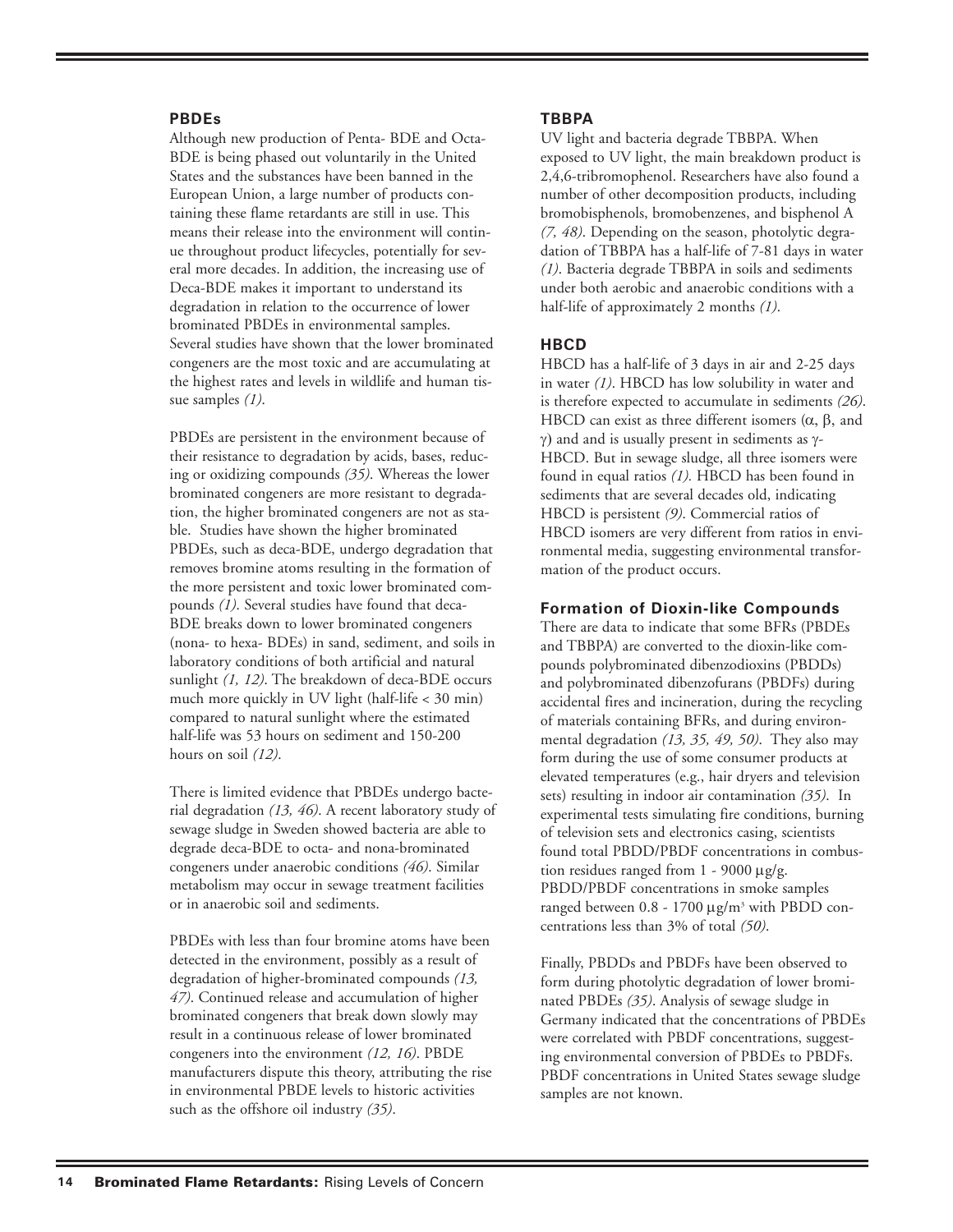In conclusion, BFRs breakdown in the environment as a result of exposure to sunlight, heat, and possible bacteria degradation. The degradation products can be more toxic than the original compounds and include lower brominated PBDEs, brominated bisphenols, and PBDDs /PBDFs.

### **EXPOSURES**

Given the ubiquity and persistence of BFRs in our environment, it is not surprising that these chemicals find their way into tissues of both wildlife and humans. Similar to PCBs, concentrations of BFRs increase up each step of the food chain indicating these chemicals are readily absorbed by the body where they accumulate in fatty tissues *(1)*. The lower brominated compounds accumulate in the highest concentrations, indicating that these compounds are either preferentially absorbed or metabolic breakdown of higher brominated compounds occurs *(1)*.

#### **Wildlife Studies**

#### *PBDEs*

Many reports focus on and confirm the global presence of PBDEs in wildlife, including birds, reindeer, moose, freshwater and ocean fish, shrimp, crabs, porpoises, seals, and whales. The highest concentrations are most consistently found in wildlife of aquatic and marine ecosystems. A sampling of PBDE levels found in wildlife is shown in Table 4. The table is based on a review by R. Hites (2004) and displays average levels of the sum of PBDE congeners tetra-BDE (BDE-47), penta-BDE (BDE-99 and BDE-100), and hexa-BDE (BDE-153 and BDE-154) in birds and aquatic species. Although many other studies have looked at concentrations of other congeners, including deca-BDE (BDE-209), reporting has not been consistent and those values are not reported here. For more information, the reader is referred to recent reviews of PBDE levels in wildlife *(1, 7, 18, 51)*.

Researchers have measured some of the highest levels of PBDEs in the United States. Carp composite samples collected from a rural location in Virginia found total PBDEs up to 47,900 ng/g lipid weight *(52)*. In general, fish from the United States average a ten-fold higher concentration of PBDEs (1050 ng/g lipid) than European fish (average 120 ng/g lipid) *(18)*.

Further analysis reveals a rapid acceleration of North American wildlife PBDE levels over the past two

decades. Total PBDE levels in harbor seal blubber from the San Francisco Bay are among the highest reported in the world (average 4950 ng/g lipid weight) and have increased 100-fold over the past decade *(53)*. Herring gull eggs from the Great Lakes have total PBDE concentrations over 6000 ng/g lipid weight and levels have doubled approximately every 3 years *(18)*. Levels of PBDEs in ringed seals from the Canadian arctic, while relatively low at 4 ng/g lipid weight, have increased 10-fold in the past 19 years *(54)*. Overall the exponential increases in wildlife tissue levels of PBDEs indicate doubling on average every 4-6 years *(18)*. At these doubling rates, it is estimated the wildlife levels of PBDEs will soon surpass those of PCBs in wildlife *(54, 55)*.

In the past, higher brominated BDEs such as deca-BDE were thought to be too large for absorption and therefore not bioavailable to organisms *(7, 13)*. Industry has used this argument to suggest that the use and accumulation of deca-BDE in the environment is not harmful. However, recent evidence has proven otherwise. Deca-BDE was detected in Swedish peregrine falcon eggs (<20-430 ng/g lipid weight) and freshwater fish (median 48 ng/g lipid weight), indicating deca-BDE is bioavailable *(14, 15*). There is also evidence for the metabolism of Octa-BDE and Deca-BDE formulations to penta-octa BDE congeners in fish *(1, 16, 17 )*. These studies indicate higher brominated PBDEs are absorbed and metabolized to lower brominated PBDEs, which are highly bioaccumulative and toxic.

#### *TBBPA*

There have been very few studies investigating the presence of TBBPA in wildlife. It has a relatively short half-life in air, water, and sediment *(1)*. In fish and oysters, TBBPA has a short half life of <1 or <5 days, respectively, indicating there is little potential for bioaccumulation *(1)*. Studies in rodents have shown most of the compound is excreted within 72 hours of treatment, although there is some evidence for retention of small amounts in fatty tissues and muscle *(1)*. Repeated exposures to TBBPA, however, may result in relatively constant tissue levels despite rapid elimination.

#### *HBCD*

HBCD is usually present in sediments as γ-HBCD (>90%), but in sewage sludge, the three isomers  $(\alpha, \beta)$ β, and γ) are found in nearly equal proportions *(1)*. In wildlife samples, however, the γ-isomer predomi-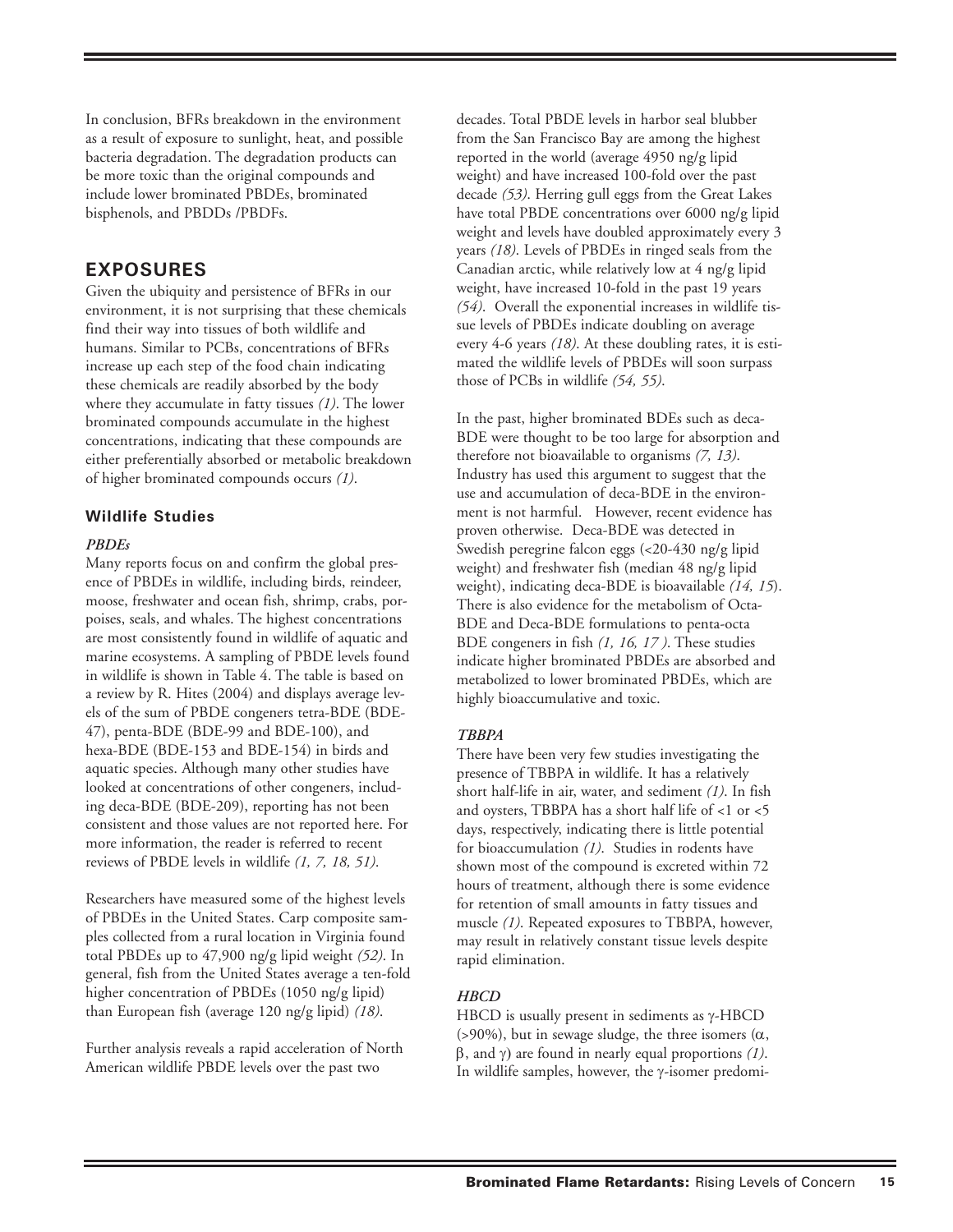#### **Table 4. Levels of PBDEs in wildlife of North America.**

(Values displayed are average sums of tetra (BDE-47), penta (BDE-99 and BDE-100), hexa (BDE-153 and -154.)

| <b>Wildlife</b><br>sampled    | <b>Concentration</b><br>ng/g lipid wt | <b>Source</b> | <b>Location</b>             | Year    |
|-------------------------------|---------------------------------------|---------------|-----------------------------|---------|
| Herring gulls                 | 124                                   | Eggs          | <b>Great Lakes</b>          | 1981    |
| Herring gulls                 | 831                                   | Eggs          | <b>Great Lakes</b>          | 1987    |
| Herring gulls                 | 1270                                  | Eggs          | <b>Great Lakes</b>          | 1990    |
| Herring gulls                 | 4280                                  | Eggs          | <b>Great Lakes</b>          | 1996    |
| Herring gulls                 | 6600                                  | Eggs          | <b>Great Lakes</b>          | 1999    |
| English sole                  | 34                                    | Whole fish    | <b>British Columbia</b>     | 1992    |
| English sole                  | 92                                    | Whole fish    | <b>British Columbia</b>     | 2000    |
| Freshwater fish,<br>2 species | 150-300                               | Whole fish    | Lake of the Ozarks, MO      | 1999    |
| Freshwater fish,<br>2 species | 2400                                  | Whole fish    | Indiana, near PBDE facility | 1999    |
| Salmonids                     | 1970                                  | Whole fish    | Lake Michigan               | 1996    |
| Lake trout                    | 2970                                  | Whole fish    | Lake Michigan               | 1996    |
| Freshwater fish,<br>3 species | 7200                                  | Whole fish    | Virginia                    | 1998    |
| Porpoise                      | 470                                   | Blubber       | Rural British Columbia      | 1991-92 |
| Porpoise                      | 2121                                  | Blubber       | Urban, British Columbia     | 1993    |
| Ringed seal                   | 0.42                                  | Blubber       | Canadian arctic             | 1981    |
| Ringed seal                   | 1.63                                  | Blubber       | Canadian arctic             | 1991    |
| Ringed seal                   | 2.44                                  | Blubber       | Canadian arctic             | 1996    |
| Ringed seal                   | 4.3                                   | Blubber       | Canadian arctic             | 2000    |
| Ringed seal                   | 87.7                                  | Blubber       | San Francisco Bay           | 1989    |
| Ringed seal                   | 348                                   | Blubber       | San Francisco Bay           | 1991    |
| Ringed seal                   | 658                                   | Blubber       | San Francisco Bay           | 1993    |
| Ringed seal                   | 1940                                  | Blubber       | San Francisco Bay           | 1997    |
| Ringed seal                   | 4950                                  | Blubber       | San Francisco Bay           | 1998    |

nates over the other forms, indicating that there is either selective uptake or metabolism of HBCD isomers. In studies of northern Europe wildlife, HBCD shows up in fish, birds, and mammals *(9, 14)*. In Sweden, researchers observed concentrations of up to 8,000 ng/g lipid weight in fish and up to 520 ng/g lipid weight in peregrine falcons *(7, 14)*. A recent study of fish in Lake Ontario found the highest levels of HBCD in lake trout ranging from 0.4 to 3.8 ng/g (wet wt) for the  $\alpha$ -isomer and 0.1 to 0.7 ng/g (wet wt) for the γ-isomer *(56)*.

There is also good evidence that HBCD has a high

bioaccumulation potential. Biomagnification factors in Lake Ontario biota ranged from 0.4 to 10.8 for the α-isomer and 0.2 to 10 for the γ-isomer (56). In some instances, these biomagnification factors were slightly higher than for the organochlorines, p-p' DDE and PCBs.

#### *PBBs*

Although production of PBBs ceased in North America in 1979 and in Europe in 2000, due to their former use, PBBs are presently detectable in several species of freshwater fish, birds, and bottlenose dolphins *(14, 57)*.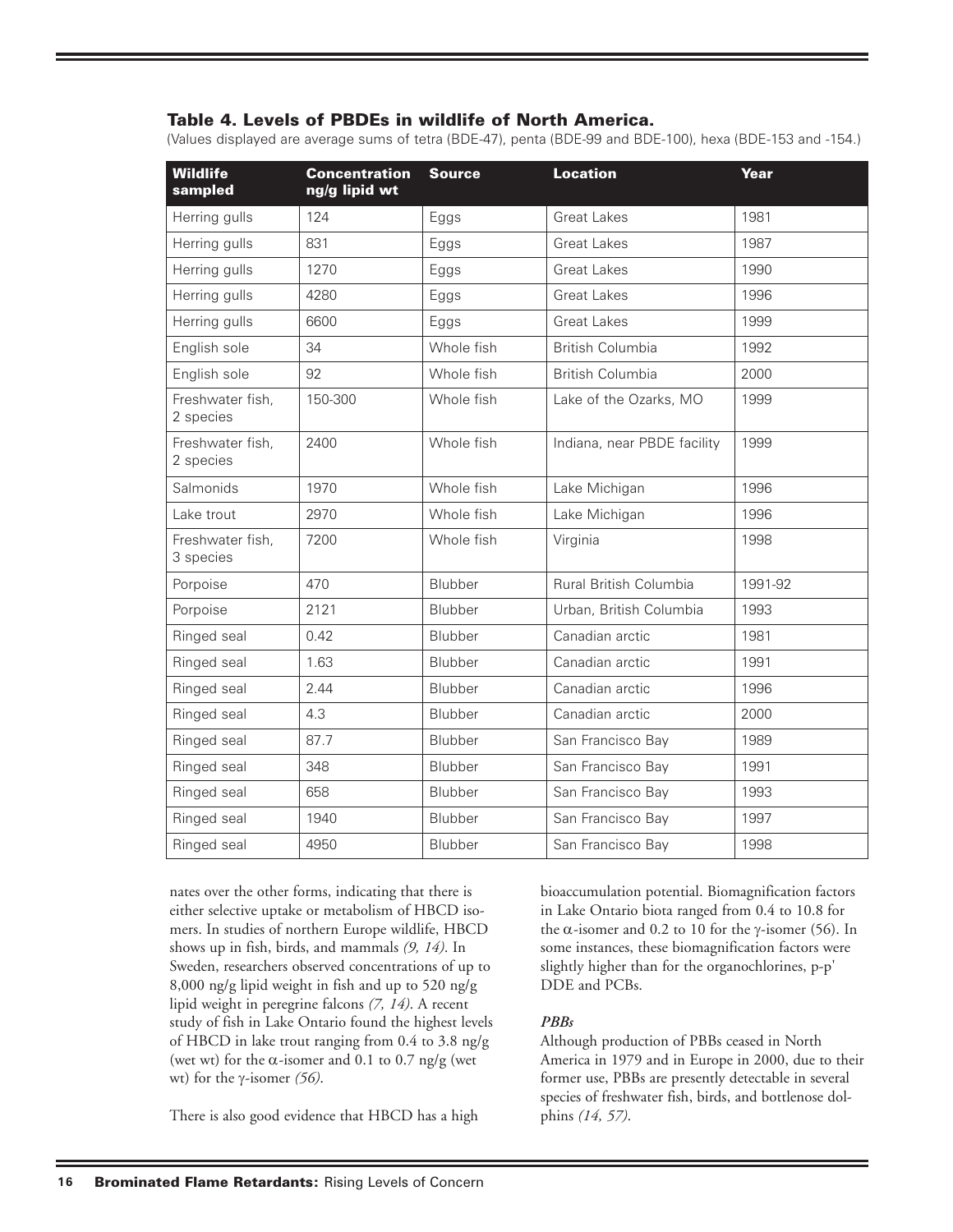#### **Human exposures**

#### *Routes of Exposure*

As in wildlife tissues, scientists have measured substantial and rapidly increasing levels of BFRs in human tissues including blood, fat tissue, and breast milk. Sources of human exposure remain poorly characterized, although likely routes of exposure are by inhalation of contaminated particles or ingestion of contaminated food. BFRs can evaporate from consumer products and are deposited on dust particles that are ingested or inhaled *(10, 23)*. Researchers have documented occupational exposure in the electronics and computer industries with high levels of BFRs in the blood of workers *(7)*. Absorption of BFRs through skin contact with products such as electronics and textiles is not likely to contribute substantially to elevated BFR levels *(38)*.

#### *Diet*

Clearly, one route of exposure in humans is through diet, especially by eating contaminated fish and fatty foods, including meat, eggs, dairy products, and fats and oils. Freshwater fish have some of the highest recorded levels of PBDEs in the world. There have been a handful of studies of dietary exposure to PBDEs in Europe and Canada [reviewed in *(58)*], the U.S. *(59)* and a small study of HBCD exposure in foodstuffs in Sweden *(9)*. There are no dietary studies of TBBPA.

In general PBDE and HBCD concentrations are highest in fish and shellfish, with lesser but significant amounts in meat, dairy products, eggs, fats and oils. In the U.S. study, fish bought in a supermarket in Dallas had levels of PBDEs ranging from 8.5 - 3078 pg/g wet weight (median 1725) *(59)*. Although the penta-BDE congener, BDE-47, predominated in the food samples, deca-BDE was also found in many of the foods samples, including fish and soy milk. The PBDE levels measured in this study are 9-20 times higher than those reported for food from Japan or Sweden. The detected levels of HBCD in a small Swedish sample were highest in fish and ranged from 6.7-51 ng/g lipid weight, a concentration somewhat higher than levels of PBDEs measured in fish *(9)*. Estimates of average intake of total PBDEs ranged from 41 - 97 ng/day, a level which is higher than estimates of daily intake of PCDDs (2 ng/d) and lower than PCBs (285 ng/d).

The congener pattern for most food samples is similar to the congener profiles found in human and wildlife samples, with a predominance of tetra-BDE

and penta-BDE. The influence of diet on body burdens of tetra-BDE was compared in individuals with high fish intake or no fish intake *(7)*. The high fish intake group had median tetra-BDE blood serum concentrations of 2.1 ng/g lipid weight, whereas the no fish intake group had median concentrations of 0.40 ng/g lipid weight. This study indicates that fish are a significant dietary source of PBDEs and contribute to elevated body burdens of lower brominated congeners.

#### *Dust and Indoor Air*

In addition to ingestion of contaminated foods, another potential route of human exposure to BFRs is common dust particles. Numerous studies have demonstrated BFRs in indoor dust particles, where environmental degradation and dispersal are minimal *(10, 42, 43, 60-62)*. As most of the products containing BFRs are found in homes and offices, it is not surprising that the indoor environment has been found to have 1.5 to 50 times greater levels of BFRs compared to the outdoor environment *(42, 60)*. A recent exploratory study from the United States Environmental Protection Agency (EPA) and the National Institutes of Standards and Technology (NIST) surveyed a small sample of homes in Washington, D.C. and Charleston, S.C. and found high concentrations of PBDEs in household dust, ranging from 700 to 30,100 ng/g (mean 5,900 ng/g) (*10)*. Researchers analyzed both dust from floors and clothes dryer lint for 22 variants of commercial PBDEs and found PBDEs in every sample. Similar to other studies of household dust, deca-BDE (BDE-209) was found in the highest concentration with a mean level of 2090 ng/g (range 162 - 8750 ng/g) and represented up to 88% of the total dust in some samples. Furthermore, when the results of this study are compared to studies of indoor dust in the European Union, concentrations of PBDEs are nearly ten times higher in the U.S.*(10)*. These differences between the U.S. and EU are similar to the differences observed for contamination of fish and human tissues.

Indoor dust samples also contain PBBs, HBCD, and TBBPA *(1, 62)*. The PBB and TBBPA concentrations were on average 1-3 orders of magnitude (10 to 1000 times) lower than the concentrations of PBDEs.

Although the sources of dust were not identified in these studies, they may include a multitude of indoor materials including treated carpet fibers, furniture, wiring, computers and other electronics. Considering that humans spend over 80% of their time indoors,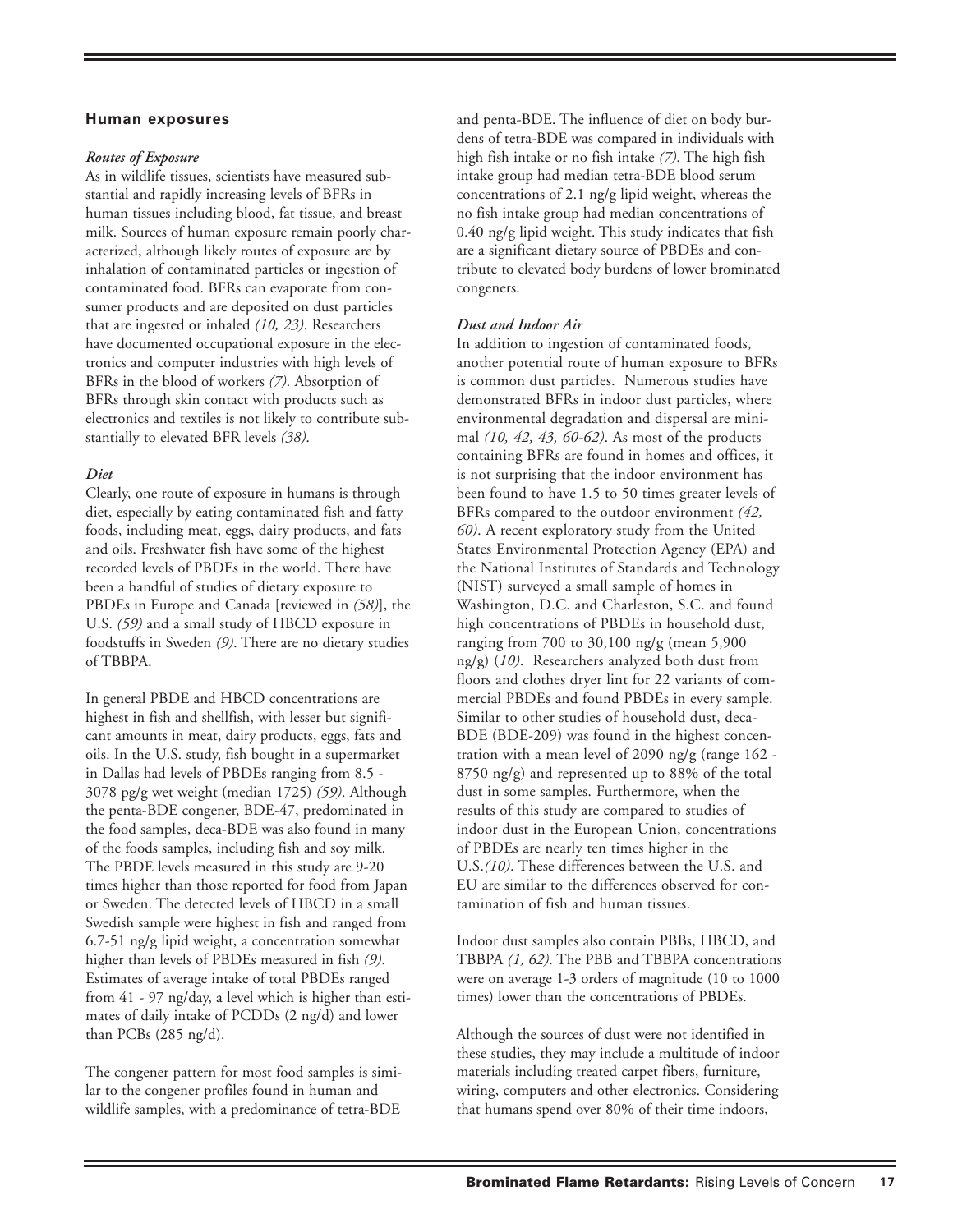an accumulation of BFRs indoors likely represents an important exposure route through inhalation and/or ingestion *(42, 60)*.

#### *Occupational Exposures*

Occupational studies indicate that much higher levels of BFRs are released into the air during disposal of electronics and that these exposures result in high blood levels in the workers. Air samples from an electronics dismantling plant found deca-BDE (BDE-209) and TBBPA were the predominant congeners at 36,000 pg/m3 and 30,000 pg/m3, respectively *(63)*. The study identified the plastic shredder as a possible point source where concentrations of PBDEs were found to be 4-10 times higher than air samples at other sites in the dismantling plant. Follow up studies found serum concentrations of deca-BDE (BDE-209) significantly higher in electronics dismantling workers than in those not occupationally exposed to PBDEs *(38)*.

#### *Biomonitoring PBDEs in Humans*

PBDEs are in human fatty tissue, blood, and breast milk of individuals with no known exposure sources *(1, 7, 18)*. The median body burden of PBDEs in the United States is 35 ng/g lipid weight (ng/g = parts) per billion = ppb). In Sweden, the median concentration is nearly 20 times lower at 2 ng/g lipid weight *(18)*. Human tissue samples from the United States have some of the highest levels of PBDEs in the world. Concentrations of total PBDEs as high as 500 ng/g lipid weight have been measured in blood and over 700 ng/g lipid weight have been observed in breast milk (19, 20). Although human PBDE levels have been increasing dramatically, they are still lower than concentrations found in fish and marine mammals.

There have been few studies investigating higher brominated BDE (hepta-deca) levels outside of occupational exposures. In the United States, deca-BDE (BDE-209) was in the blood and breast milk of nonoccupationally exposed individuals *(23, 63)*. In Sweden, levels of deca-BDE are five times higher in computer technicians than in computer clerks or hospital workers *(64)*. The half-life of deca-BDE (BDE-209) was recently reported to be 6.8 days, indicating that deca-BDE exposures and tissue uptake must be occurring regularly to sustain detectable levels *(38)*.

The presence of PBDEs in human milk was first documented in Sweden in 1999 and subsequent measures have revealed a rapid increase with a doubling every 5 years *(2)*. By 1998-2000, the levels in breast

milk in Sweden had stabilized, after the country banned both the production and use of Penta-BDE in the early 1990s. In contrast, in North America, the levels of PBDEs in breast milk have not only continued to increase but have surpassed the highest levels measured in European studies, and yet the United States government has not acted to ban PBDEs. In Sweden, the median sum PBDE level is 3.2 ng/g lipid, in Japan the median is 1.4 ng/g lipid, in Canada the median is 25 ng/g lipid, whereas in the United States the median level is 41 ng/g lipid *(1)*. A graph comparing human and wildlife levels of PBDEs is shown in Figure 4.

Concentrations of BFRs in breast milk vary widely in the United States. In two recent studies, concentrations of PBDEs in American women ranged from 9.5 to 1,078 ng/g lipid weight (median 58 ng/g) and from 6.2- 419 ng/g lipid weight (median 34 ng/g) in breast milk *(20, 23)*. Researchers recently measured deca-BDE (BDE-209) in 30% of breast milk samples in Texas at concentrations up to 8 ng/g lipid weight *(23)*. This was the first study to document deca-BDE in breast milk.

#### *Fetal Exposure*

Several studies have demonstrated that PBDEs can accumulate in the human fetus. A recent study in Indiana found individual fetal cord blood concentrations did not differ from maternal concentrations, ranging from 15 - 580 ng/g lipid weight in mothers and from 14 - 460 ng/g lipid weight in fetal serum *(21)*. Fetal cord blood levels are similar to levels found in breast milk and are up to 100-fold higher than levels found in a similar Swedish study. These studies indicate that PBDEs can enter the fetus through the placenta *(21)*. If PBDEs are transferred as efficiently through breast milk as they are through the placenta, both fetuses and infants are being exposed to potentially high levels of harmful chemicals at critical developmental stages.

The reasons for higher concentrations of PBDEs in United States wildlife and humans are unexplained. The United States has been a major producer and consumer of Penta-BDE formulations, while some European manufacturers ceased production and use of the Penta-BDE formulation in the early 1990s. It is likely that the predominance of penta-BDE (BDE-47) in tissue samples is a result of its greater persistence and/or as a result of debromination of higher brominated PBDEs. Given the lag time from currentyear usage to the time a bioaccumulative pollutant makes its way up the food chain, tissue concentra-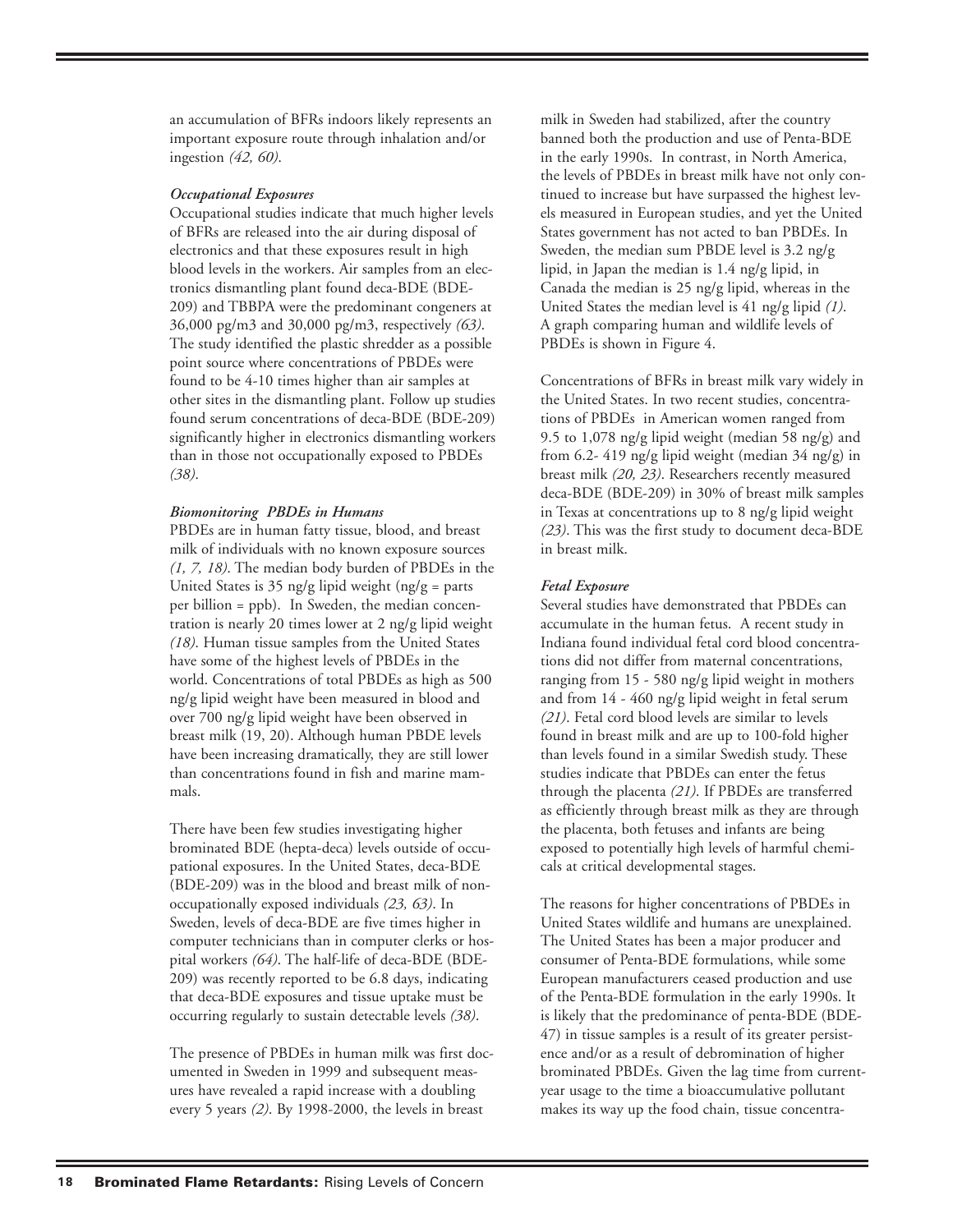

**Figure 4: Selected Human and Wildlife levels of PBDEs**

tions of BFRs are likely to continue to rise over the next several years.

As in wildlife, there are few studies of TBBPA exposure in humans. Studies have measured TBBPA in human breast milk in Europe at levels of 1-11 ng/g lipid weight *(26)*. Human TBBPA serum levels in 8/10 computer technicians ranged from 1-3.4 pmol/g lipid weight (1). In occupationally exposed workers, researchers estimated TBBPA to have a half-life of 2.2 days, indicating rapid turnover *(38)*. Despite relatively rapid metabolism of the compound, it can be expected that continuous exposure will maintain constant serum levels

There are also few reports of HBCD exposure in humans. Studies have detected HBCD in workplace air samples at levels up to 1400 ng/g dust *(1)*. Levels in breast milk in Canada range from 0-126 ng/g lipid weight with a median of 1.3 ng/g lipid weight *(1)*. These concentrations are low, but are important because HBCD is highly bioaccumulative and persistent.

#### **Toxicity**

The most up-to-date and thorough reviews of the toxicology of BFRs including PBDEs, TBBPA and HBCD can be found in recent articles *(1, 7, 22, 32)*. In general, HBCD, TBBPA, and PBDEs are absorbed from the gastrointestinal tract and accumulate in fatty tissues. None of the BFRs discussed in this report appear to cause immediate symptoms from acute toxicity at average doses. Rather, like PCBs, health effects from chronic exposure, particularly in developing infants and wildlife, are of more concern.

Overall, the available literature on BFR toxicology is incomplete. Based on the available data, however, we know that BFRs are associated with several health effects in animal studies, including neurobehavioral toxicity, thyroid hormone disruption, and (for some PBDE congeners) possibly cancer. Additionally, there are data gaps but some evidence that BFRs can cause developmental effects, endocrine disruption, immunotoxicity, reproductive, and long term effects, including second generation effects. Some evidence is available for estrogenic activity of PBDE and TBBPA, but more studies are needed to determine if low-dose exposures have estrogenic activity in humans or other species *(1, 7, 22, 32)*.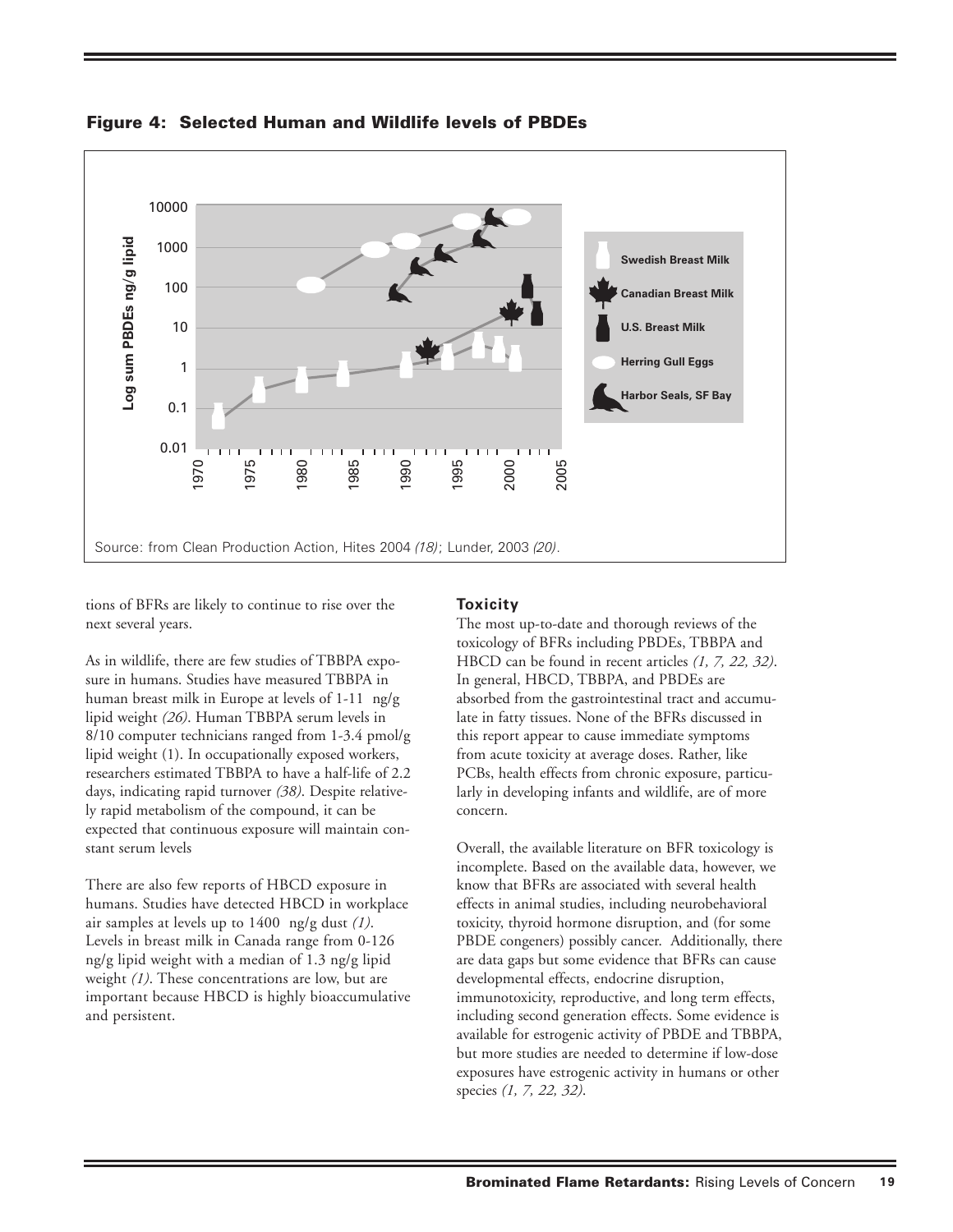The lower brominated penta-BDE congeners have been shown to cause toxicity at lower doses than the higher brominated octa-BDE or deca-BDE congeners *(22)*. There are no data on the relative toxicity of the different HBCD isomers or TBBPA derivatives *(1)*. Furthermore, there are no data on the toxicity of exposure to mixtures of BFRs.

Most of the toxicity data available on BFRs involve the effects noted in animal studies. However, tissue levels of PBDEs measured in humans are troubling because they are rapidly approaching levels associated with adverse effects in rodent studies, indicating there is a dwindling margin of safety. In the US, 5% of women have concentrations of total PBDEs greater than 300 ng/g lipid weight and levels of some individual congeners (such as penta-BDE congeners BDE-47 and BDE-99) exceed 100 ng/g lipid weight *(23-25)*. Levels that cause adverse neurodevelopmental effects in animal studies are less than 10 times this amount, indicating an uncomfortably small margin of safety for the children of the most highly exposed women *(24)*. Animal studies have shown uptake of PBDEs from breast milk and, as this paper identified earlier, human studies have confirmed that PBDEs are transferred across the placenta *(21)*. Historically animal testing has underestimated the effects PCBs, mercury, and lead can have on the developing human brain of children by several orders of magnitude *(72)*.

#### *Neurodevelopment*

Exposures in fetuses and newborns may be the most vulnerable time for exposure to BFRs. Studies indicate that brain development is one of the most sensitive endpoints for BFR toxicity. Possible mechanisms include thyroid hormone disruption and/or alteration of neurotransmitter systems. PBDEs and HBCD alter thyroid hormone levels in rodent studies (22). Both TBBPA and HBCD have the potential to alter concentrations of chemicals in the brain, such as dopamine and glutamate *(65)*.

Human brain development begins early in fetal development and continues throughout pregnancy, infancy, and well into adolescence. Normal levels of thyroid hormone are essential throughout the developmental process. It is well documented that small decreases in maternal and fetal thyroid hormone levels can cause neurological impairments, including a small decrease in the IQ of offspring. Even small decreases in thyroid hormone that are not clinically apparent may result in neurological impairment of offspring *(66, 67)*. The effects of maternal PCB levels on fetal brain development and subsequent function

have been reported in several large epidemiologic studies *(36, 37, 68)*.

Studies indicate that PBDEs and HBCD cause neurobehavioral changes in neonatal rodents *(1)*. Other studies show mice exposed neonatally to low doses of PBDEs have decreased spontaneous activity, learning, and memory that worsen with age *(1, 69)*. There is evidence that exposure to PBDEs interferes with normal brain function by altering the cholinergic nervous system *(70, 71)*. Moreover, effects have been found at the lowest concentrations of penta-BDEs used in these studies, 0.8 mg/kg, indicating the threshold of harm may occur at very low doses *(32)*. Further studies are needed to determine if there is a no-observable adverse effect level (NOAEL) for neurodevelopmental toxicity.

Doses of PBDEs necessary to cause neurodevelopmental problems in rodent studies are within a 10 fold range of PBDE levels measured in human breast milk and fetal cord blood *(24)*. Although it is difficult to extrapolate laboratory studies to wildlife and human health outcomes, the increasing levels of PBDEs in the environment when measured against levels in rodents shown to cause neurodevelopmental toxicity are a cause for concern. The dwindling margin of safety highlights the need for precautionary measures to be put in place now, before we are able to collect evidence of harm. These trends are of particular concern since an historical review of neurodevelopmental impacts from PCBs shows that animal testing underestimated sensitivity of the developing human brain by several orders of magnitude *(72)*. Since PBDEs have a chemical structure similar to PCBs and their biological effects in animal studies are similar, one might infer that animal testing of PBDEs will also underestimate the sensitivity of the developing human brain to PBDEs. For that reason, current human exposure levels are of particular concern, with little or no margin of safety.

Whereas the majority of studies looking at neurodevelopmental effects have been done on penta-BDE congeners, similar irreversible changes in brain function also have been observed in mice given a single dose of higher brominated congeners (hexa-BDE 153 and deca-BDE 209) as neonates *(70, 73)*. These studies provide more evidence that the higher brominated PBDEs are bioavailable and capable of causing toxicity.

Mice exposed to a sub-toxic dose of PCB with a low dose of penta-BDE (BDE-99) were found to perform even worse on tests of learning and memory than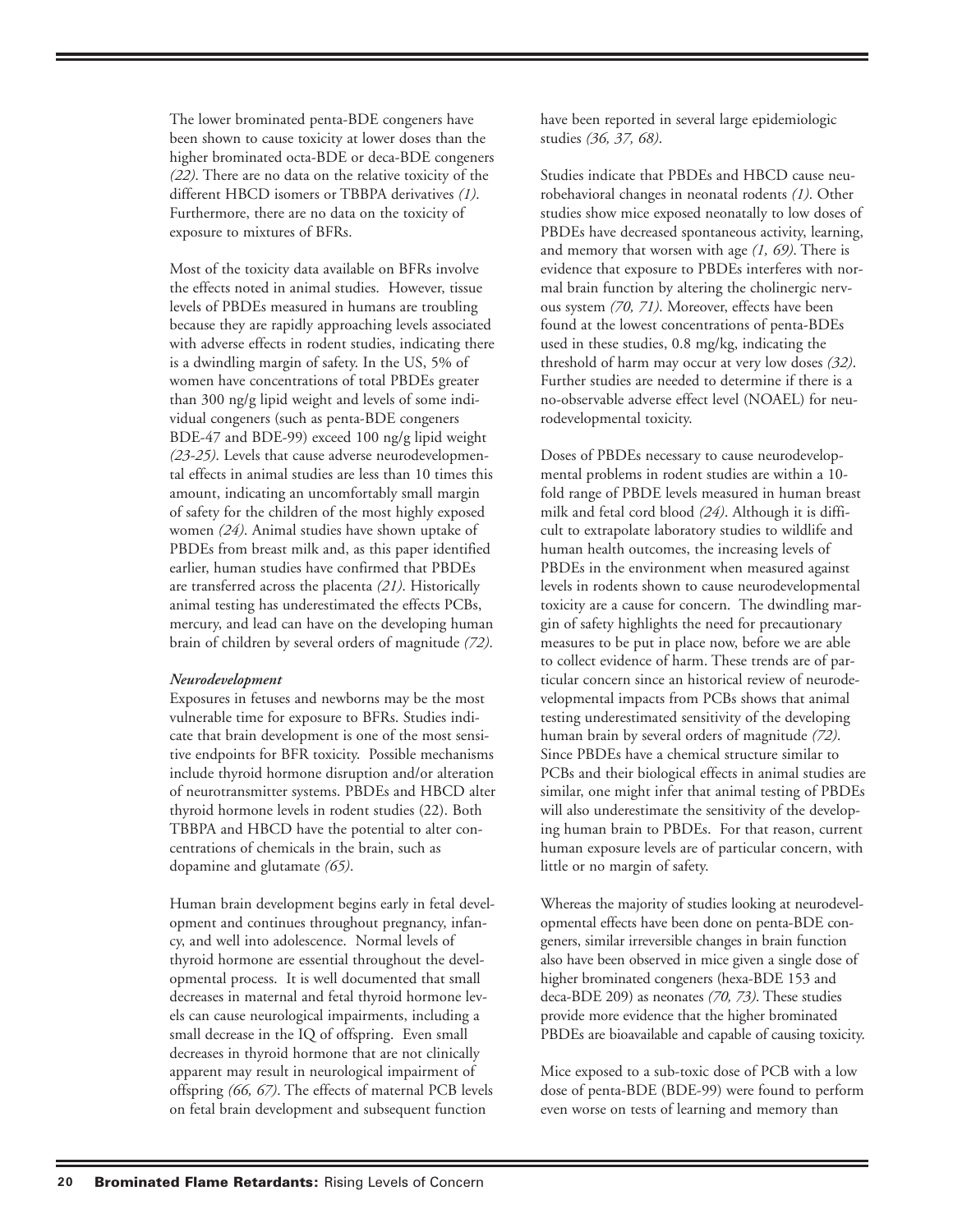mice exposed to a 10 times higher dose of PCB alone *(74, 75)*. The results from this study imply that there is at least an additive interaction of PBDEs and PCBs in causing neurobehavioral toxicity

HBCD has the potential to cause neurobehavioral alterations as well. In addition to the possible effects on circulating thyroid hormone levels (as discussed below), HBCD has effects on spontaneous behavior, learning and memory, and causes changes in the number of nicotinic receptors at relatively low concentrations *(1)*. Co-exposure to PCBs resulted in an increase in response compared to either exposure alone *(1)*.

A single study of TBBPA did not find any neurobehavioral effects in neonatally exposed mice *(69)*. Although TBBPA appears to be rapidly eliminated, additional neurotoxicity studies on TBBPA and its derivatives are warranted.

#### *Endocrine disruption: Thyroid Function*

One of the most sensitive end points of PBDE and TBBPA toxicity observed in animal bioassays appear to be effects on thyroid function. PBDEs and TBBPA bear a strong structural similarity to thyroid hormone and have been extensively studied for effects on thyroid function. The structure of thyroid hormone is shown below.

There are several ways that BFRs can interfere with thyroid hormone activity and/or function. Studies illustrate that PBDEs, TBBPA, and PCBs lower thy-

roid hormone levels-to varying degrees and with varying consistency. PCBs also interfere with thyroid hormone activated gene transcription *(76)*. A recent laboratory study has shown that HBCD, but not TBBPA or deca-BDE can stimulate genes normally triggered by thyroid hormone *(77)*. BFRs also can bind to the thyroid hormone receptor with varying affinities (as noted below). Moreover, BFRs can bind to thyroid transport proteins with varying affinities (as noted below), where the relevance to humans is uncertain. Lastly, some human studies of occupational exposure indicate that workers show hypothyroidism.

In animal studies, all of the commercial PBDE products (Penta-, Octa- and Deca-BDE) disrupt thyroid hormone balance, although the potency of Deca-BDE appears much lower than the rest *(32)*. Numerous studies have shown in mice and rats that exposure to Penta-BDE (tetra-penta BDE congeners) results in a decrease in serum thyroid levels, a condition known as hypothyroidism *(22)*. This reduction in thyroid hormone levels was observed in both adults and pups exposed in utero. Likewise, PCBs and hydroxylated PCBs have been found to reduce thyroid hormone levels in animal experiments *(78)*. Preliminary experiments have found that PCBs can act additively with PBDEs to reduce thyroid hormone levels *(32)*.

In laboratory models, PBDEs, hydroxylated metabolites of the lower brominated PBDEs, and TBBPA can bind to the thyroid hormone receptor and to the

## **Figure 5. Structure of the thyroid hormones, T3 is the active form of the hormone.**

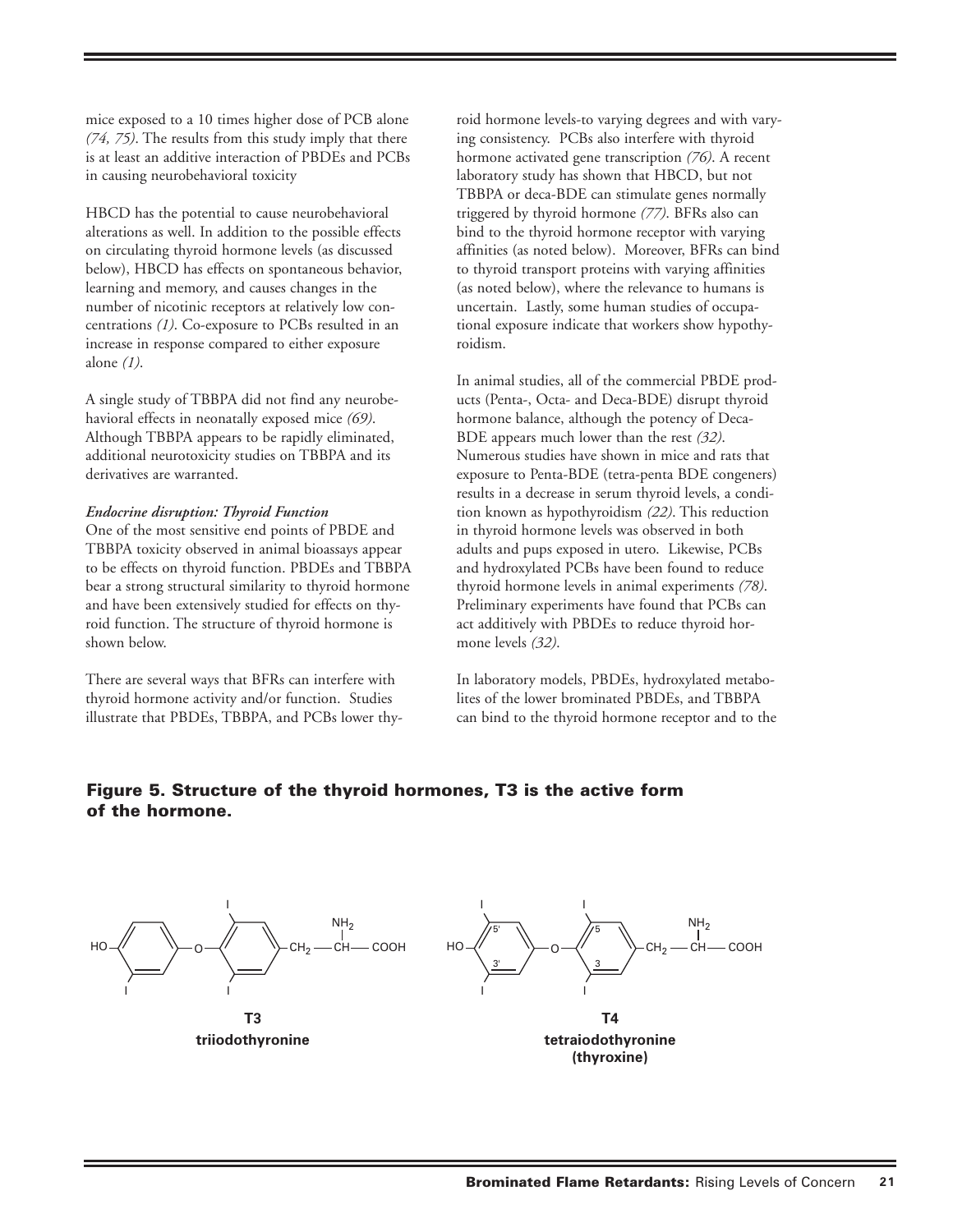transport protein, transthyretin *(7, 22, 78)*. Transthyretin is responsible for binding and transporting thyroid hormone in the blood and interference with its function can result in lower thyroid hormone levels. It should be noted that there is some uncertainty about the human relevance of transthyretin, since the primary thyroid transport protein in humans is thyroid binding globulin (TBG). TBG is believed to facilitate transfer of maternal thyroid hormone to the fetus, but this has not been verified. Although the affinities of PBDEs for TBG have not been studied, the affinities of various hydroxy-PCBs for TBG are generally low *(32)*.

An increase in thyroid cell numbers or hyperplasia, a potentially pre-cancerous condition, also has been observed in studies of mice and rats exposed to PBDEs *(79)*.

Studies of the capacity of TBBPA to bind to isolated molecules of human transthyretin show that TBBPA binds with the strongest affinity of all brominated and chlorinated substances tested so far. It is up to 10 times more potent than thyroid hormone *(78)*. However, when TBBPA was administered to pregnant rats through their diet, there were no effects on thyroid hormone levels in either the dams or fetuses *(1)*. Thyroid stimulating hormone increased significantly in fetal plasma by 196% but no effect was seen in dams. The discrepancy between test tube and whole animal studies may be due to the fact that TBBPA was poorly absorbed from the gastrointestinal tract and/or there was fast metabolism or elimination of TBBPA preventing it from binding to transthyretin.

One animal study found decreased thyroid hormone levels after high dose exposure to HBCD *(22)*. Other than the previously mentioned study showing HBCD can stimulate thyroid responsive genes in a test tube (77), there are no other studies of HBCD effects on thyroid function.

There have been very few studies of thyroid hormone levels in humans exposed to PBDEs. One study found workers exposed to PBDEs and PBBs during manufacturing were found to have a statistically significant increase in hypothyroidism *(22)*. However, it cannot be determined if this was the result of exposure to PBDE, PBB, or the combination of both. PBBs also have been associated with decreased thyroid hormone levels in animal studies *(22)*.

#### *Carcinogenicity*

There is general agreement within the scientific community that there are insufficient data to evaluate the carcinogenicity of BFRs. Only one form of PBDEs, deca-BDE, has been tested for carcinogenicity in animals *(22)*. It caused statistically significant increases in hepatocellular (liver) carcinomas and marginal increases in thyroid follicular cell carcinomas in mice. In rats, scientists found dose-related increases in noncancerous liver and pancreatic adenomas. Because of these studies, the International Agency for Research on Cancer (IARC) has classified deca-BDE as having limited evidence for a carcinogenic effect in animals, but stopped short of classifying the substance as carcinogenic in humans *(80)*.

It is worrisome, however, that deca-BDE, considered to be poorly absorbed and of relatively low toxicity amongst the PBDEs, showed evidence of carcinogenicity in rodent studies. The entire group of chemicals may pose a cancer concern. Since the highest environmental and tissue levels of PBDEs are Penta-BDE congeners, it is critical these PBDEs be tested for their potential to cause cancer.

A 1998 Swedish human study described a dosedependent trend toward increasing fat tissue levels of tetra-BDE (BDE-47) associated with non-Hodgkin's lymphoma *(81)*. Scientists measured an average level of 13 ng/g in fat from the non-Hodgkin's patients compared to 5 ng/g in fat samples from patients without cancer. These differences, however, were not statistically significant in this small study.

HBCD was tested for carcinogenicity in mice and found to be associated with increased incidence of liver tumors, but there were inconsistencies in the study and bears repeating *(22)*. TBBPA has not been tested for carcinogenicity in whole animal studies.

Both HBCD and lower brominated PBDEs are capable of inducing genetic recombination in mammalian cell lines, a possible indicator of carcinogenicity, similar to other environmental contaminants such as DDT and PCB *(7)*. Conversely, TBBPA did not induce genetic recombination in two cellular assays using mammalian cells *(22)*.

#### *Other Endocrine Disrupting Concerns*

Man-made chemicals that interfere with the normal action of hormones are known as endocrine disruptors. In addition to interfering with thyroid hormone function, some studies have examined the capacity of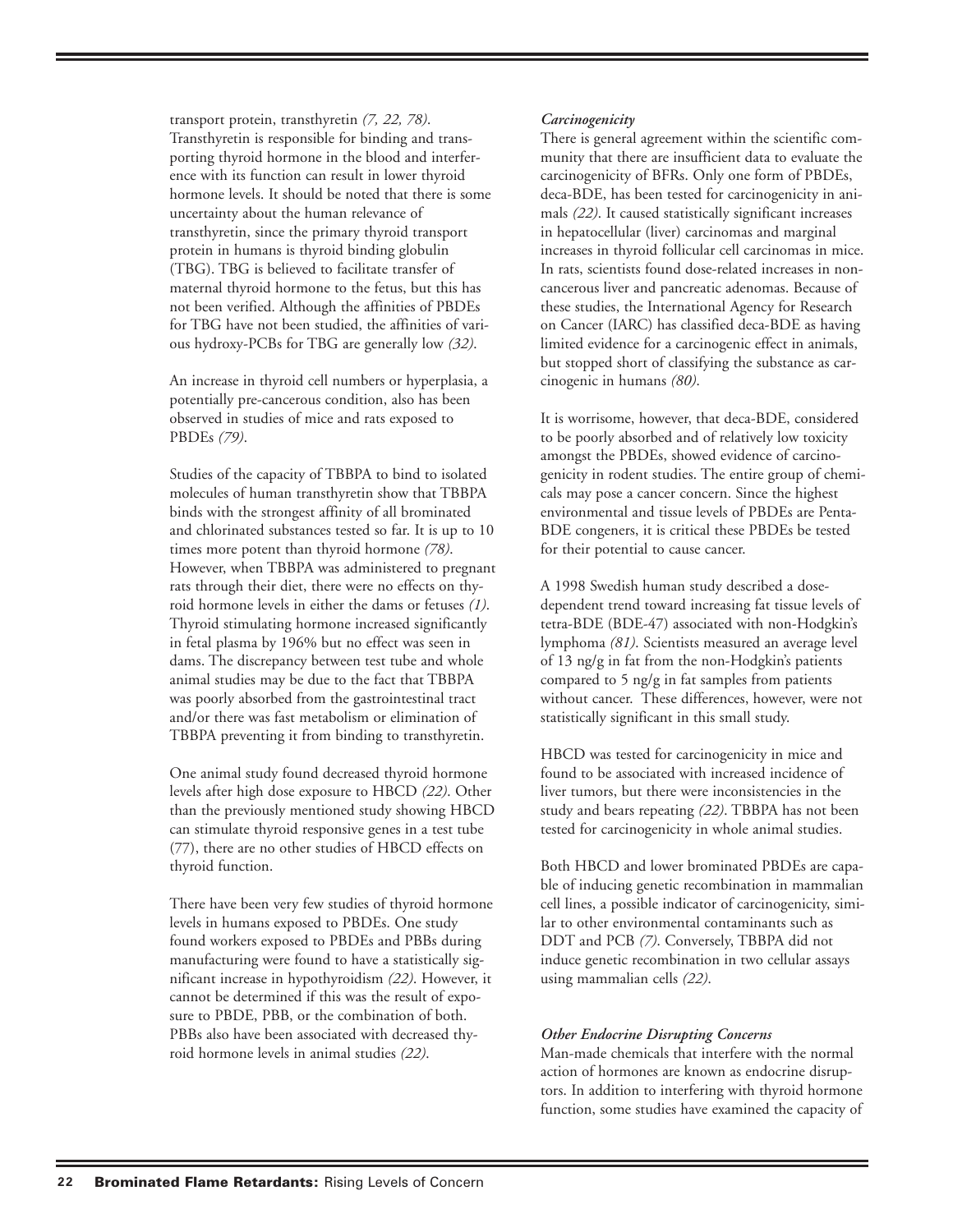BFRs to interfere with estrogen hormone action. Depending on the PBDE congener being studied, some PBDEs have estrogenic activity whereas others are anti-estrogenic.

Laboratory experiments have shown that hydroxylated PBDEs with 2-4 bromines bind to the estrogen receptor and cause expression of genes normally regulated by estrogen, albeit at concentrations at least 50,000 fold higher *(79, 82)*. This is similar to the strength of the known environmental estrogen, bisphenol A *(82)*. Conversely, some forms of hexa-BDE and hepta-BDEs have been shown to bind to the estrogen receptor and inhibit expression of estrogen regulated genes *(79)*.

There have been conflicting results on the ability of TBBPA to simulate estrogen gene regulation. One group examined the estrogenic potential of TBBPA in cultured cells and found that TBBPA had no estrogenic effect, but the lower brominated forms of bisphenol A did *(82)*. In contrast, another cell culture study found TBBPA was able to stimulate expression of genes normally regulated by estrogen *(83)*. Tests in fish and chickens found TBBPA does not have estrogen-like effects *(79)*.

Other laboratory studies indicate that hydroxylated PBDE and TBBPA metabolites may indirectly interfere with estrogen action by inhibiting estrogen metabolizing enzymes. If this inhibition occurs in the whole animal, it could result in elevated levels of estrogen *(1)*.

#### *Reproduction*

There is little information available on the reproductive effects of BFRs. Studies using a commercial mixture of Penta-BDE found a delay in male and female reproductive development at high doses *(1)*. Recent reports demonstrated one-time, low dose penta-BDE (BDE-99) exposure in utero resulted in decreased sperm counts *(84)*. Although the rats in this study remained fertile, the observed decrease in sperm counts is concerning because the exposure dose was very small and similar to levels of current human exposure. Chronic HBCD exposure was found to inhibit egg production in the ovary of female rats but did not have any effect on male reproductive function *(7, 22)*.

#### *Immune suppression*

There is limited information suggesting that BFRs can cause a suppression of the immune system, leading to increased susceptibility to infections. In stan-

dardized tests of immune response, Penta-BDEs resulted in immune suppression in mice with cellular changes in organs critical to immune function, such as the spleen and thymus *(22)*. The immunosuppressive effects of PBDEs have been reported to exceed the effects of PCBs in laboratory animals *(22)*.

Investigations of the impacts of TBBPA on the immune system are limited to *in vitro* studies of immune cells and HBCD has not been tested for immunotoxic effects at all. *In vitro* studies have shown TBBPA to be a potent inhibitor of T-cell activation *(1)*, and if found to have a similar effect in whole animals, could result in an impaired defense in fighting infections.

#### *Teratogenicity*

Few studies have examined the ability of BFRs to cause birth defects. In rodent experiments, fetal damage was observed after exposure to Deca-BDE and Octa-BDE, when no maternal effects were seen. Exposure to developing rat fetuses to relatively high doses of Deca-BDE resulted in a delayed hardening of bones, bent limb bones, and weight decreases *(22)*.

Two reproductive/developmental studies in rats treated with HBCD or TBBPA revealed essentially no developmental effects *(1, 22)*. However more studies will be necessary to confirm these findings.

#### *Dioxin-like effects*

Dioxin-like activity, as displayed by the prototypical dioxin, TCDD (2,3,7,8-tetrachlorodibenzo-p-dioxin), leads to a wide variety of toxic endpoints including mortality, carcinogenicity, teratogenicity, and immunotoxicity. These effects all mediate through a cellular protein known as the Ah (aromatic hydrocarbon) receptor. Many structurally similar chemicals have been found to bind to this receptor with very different affinities. As some PCBs bind to the Ah receptor, researchers have studied BFRs for Ah-binding and dioxin-like activity.

The most abundant congeners of PBDEs found in the environment, tetra-BDE, penta-BDE, and deca-BDE (BDEs 47, 99, and 209 respectively), have very weak affinity for the Ah receptors and likely do not exhibit dioxin-like toxicity. Scientists have found that some PBDEs, such as hexa and hepta-BDEs bind to the Ah or dioxin receptor with potencies comparable to some PCBs *(82)*. Overall,PBDEs are weak Ah receptor agonists and bind 2-5 orders of magnitude less strongly than TCDD. Some activate the genes normally activated by TCDD while others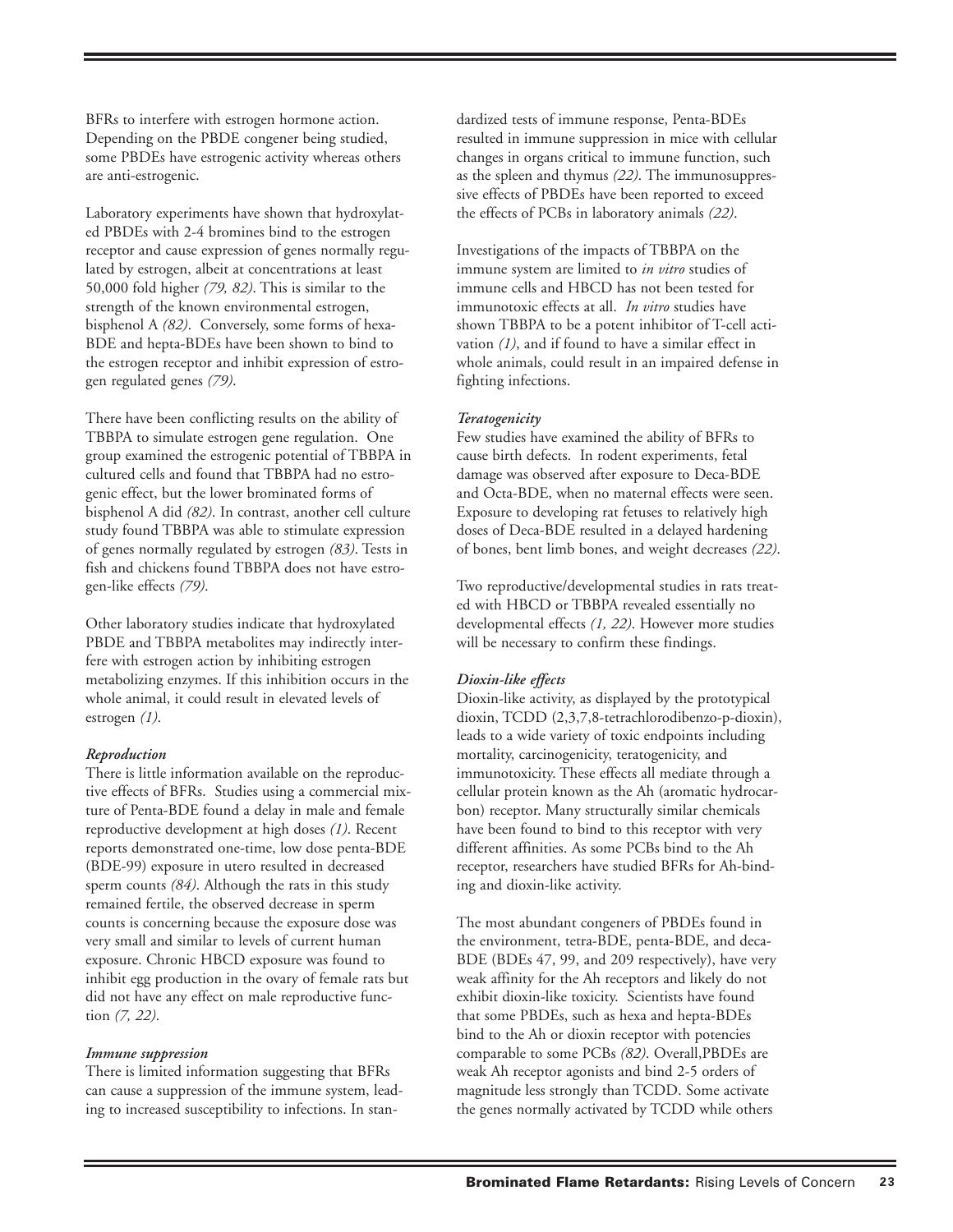bind to the receptor and prevent TCDD from binding *(85)*. BDE-119 binds to the Ah receptor with a relatively high affinity. However, this is not an environmentally relevant PBDE congener. TBBPA and HBCD have not been shown to bind to the Ah receptor in cellular assays *(86)*.

# **ALTERNATIVES TO HALOGENATED FLAME RETARDANTS**

To meet fire safety standards, large volumes of chemical flame retardants are added to most of the plastic and synthetic materials in our homes, offices, and transportation vehicles. Because these synthetic materials are used in a wide variety of applications, flame retardants also end up in materials that don't require their use, such as the foam soles of athletic shoes and the plastics used in joysticks for video games. An over-reliance on chemical additives has overshadowed the ability to design products that continue to meet fire safety standards without chemical additives. Changes to both product design and materials used can decrease the amount of flame retardants needed. Furthermore, there are safer, more sustainable alternatives to using halogenated flame retardants when a chemical flame retardant is necessary *(87)*.

Furniture, plastic, and electronics products can be manufactured to meet fire standards without the use of chemical flame retardants. Electronics products can be redesigned to contain lower temperature generating components or redesigned to separate heat-generating components from highly flammable components. An example of a design change to eliminate the need for flame retardants is construction of television sets with greater spacing or metallic barriers between components. In addition, lower voltage components can be used.

Another method to reduce flammability is to replace highly flammable plastics that release toxicants when burned with materials that are more inherently flame resistant. Materials that don't require the addition of chemicals for flame resistance include metal, leather, glass, pre-ceramic polymers, aramide blends (Kevlar), and natural fibers such as jute, hemp, and wool. Three plastics; polysulfone, polyaryletherketone, and polyethersulfone, are self-extinguishing and can be used without the addition of flame retardants (5). Finally, when chemical-free alternative materials or designs are not feasible, non-halogenated flame retardants can be used to meet fire safety standards. The

Danish EPA's assessment of alternatives indicates that, for a large proportion of applications, non-brominated alternatives are already commercially available *(5)*. For example, a report commissioned by the German government determined that the flame retardants aluminum trihydroxide, ammonium polyphosphates, and red phosphorus are less problematic in the environment *(26)*. Information about the safety of other alternatives is growing and in the future it will be possible to make more specific recommendations. However, it is not clear that safer alternatives are currently available for every application.

## **PHASE-OUT OF HALOGENATED FLAME RETARDANTS**

The widespread distribution of halogenated flame retardants, the emerging evidence of health threats to humans and wildlife at levels close to those found in the environment, and the likelihood that levels will increase as products containing them enter the environment, all suggest that halogenated flame retardants should be phased out as soon as practical. Table 5 summarizes the accumulating evidence on the persistence, bioaccumulative capacity, long range transport, and toxicity of BFRs. The combination of hazards posed by these chemicals—many of which are triggers for international phase-out under the Stockholm Convention on POPs (Persistent Organic Pollutants) or action by the State of Washington and the U.S. EPA—highlight the need for immediate action.

Efforts to redesign products and to develop safe alternatives are urgently needed for those uses for which alternatives are not yet available. For most uses, however, alternatives for fire retardancy are within reach. The European Union began substituting for BFRs in the 1990s and PBDE levels in breast milk have plateaued and are beginning to decrease. Phase-outs have included voluntary actions by manufacturers and retailers, as well as legislated mandates by regulatory authorities.

Some computer and electronics manufacturers like Apple, Ericsson, IBM, Intel, Motorola, Panasonic, Phillips, and Sony are using alternatives to halogenated flame retardants. For example, Motorola now uses a halogen-free laminate that is cost effective, while meeting fire safety standards. Toshiba has replaced BFR-containing plastic casings in electronic parts with inherently flame-resistant polyphenylene sulfide. IKEA furniture, Crate and Barrel, and Eddie Bauer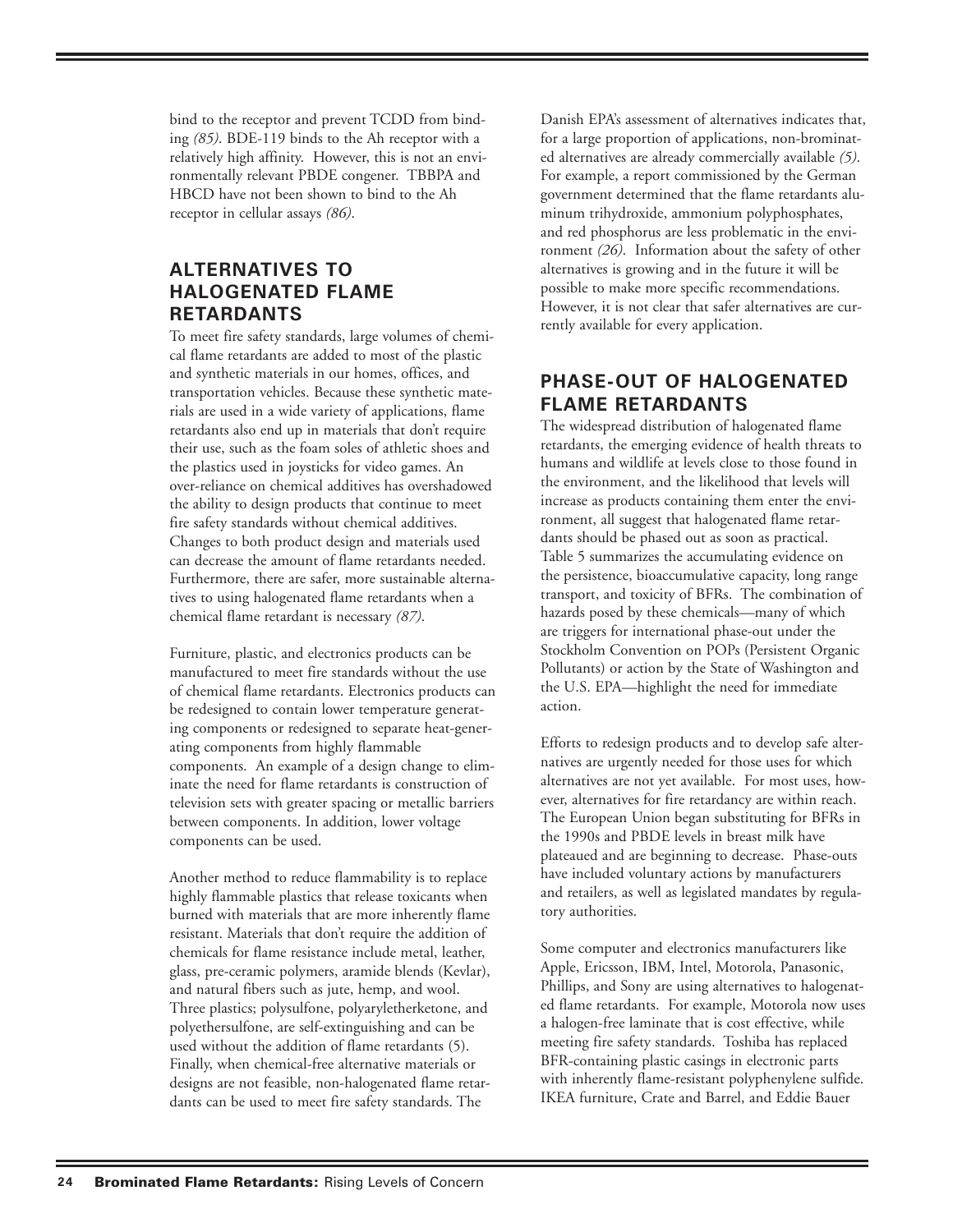| <b>BFR</b>                                                 | <b>Persistence</b>                                                                                                                                                                                                                                                                                                                                                                         | <b>Bioaccumulation</b>                                                                                                                                                                                                                                                                                                                                                                                                                             | <b>Long-Range</b><br><b>Transport</b>                                                                                                                         | <b>Toxicity</b>                                                                                                                                                                                                                                                                  |
|------------------------------------------------------------|--------------------------------------------------------------------------------------------------------------------------------------------------------------------------------------------------------------------------------------------------------------------------------------------------------------------------------------------------------------------------------------------|----------------------------------------------------------------------------------------------------------------------------------------------------------------------------------------------------------------------------------------------------------------------------------------------------------------------------------------------------------------------------------------------------------------------------------------------------|---------------------------------------------------------------------------------------------------------------------------------------------------------------|----------------------------------------------------------------------------------------------------------------------------------------------------------------------------------------------------------------------------------------------------------------------------------|
| Deca-BDE                                                   | Half life $> 8$ months (32)<br>weeks) in freshwater sedi-<br>ment (88)<br>Note that in the presence<br>of light --photolytic degra-<br>dation-deca degrades<br>faster:<br>Sediment half life 53 h<br>Soil half-life 150-200h<br>(12)<br>Deca-BDE breaks down<br>into lower brominated<br>compounds, including<br>octa- and penta-BDE,<br>which are persistent and<br>bioaccumulative. (12) | Log Kow $* > 6(88)$<br>Log Kow* 10 (as cited in $(7)$ and<br>also in (88).<br>Incomplete data on bioconcentra-<br>tion and bioaccumulation (p.91):<br>evidence that deca-BDE does not<br>bioconcentrate in fish, but it may<br>bioconcentrate in other organ-<br>isms, such as predatory birds.<br>Deca-BDE breaks down into lower<br>brominated compounds, including<br>octa- and penta-BDE, which are<br>persistent and bioaccumulative.<br>(12) | Detection of the<br>substance in moss<br>remote regions of<br>Norway and birds in<br>polar regions.                                                           | Evidence of neurodevelop-<br>mental damage in mice<br>(73)<br>Evidence of liver and thy-<br>roid tumors in rodent stu-<br>dents (IARC Group 2) (80)                                                                                                                              |
| Octa-BDE                                                   | Incomplete data but some<br>evidence that it will<br>degrade under certain con-<br>ditions to lower brominat-<br>ed PBDEs, "not possible to<br>estimate the rate or extent<br>of these reactions" (89),<br>(88)                                                                                                                                                                            | Log Kow* $8.4 - 8.9$ (as cited in $(7)$ )<br>Log Kow* 10.33 (89).                                                                                                                                                                                                                                                                                                                                                                                  | No data available                                                                                                                                             | Limited toxicity data - ani-<br>mal studies (89) Increased<br>liver and thyroid weight.<br>Also decreases in thyroid<br>hormone levels                                                                                                                                           |
| Penta-BDE                                                  | Half-life air, 12.6 days (94)                                                                                                                                                                                                                                                                                                                                                              | Log Kow* $6.5$ -7.0 (as cited in $(7)$<br>Log Kow* $\sim$ 7.66 (89)<br>Bioconcentration factor water-blue<br>mussels 1,400,000 (BDE-99) (as<br>cited in (7)                                                                                                                                                                                                                                                                                        | Detected in fish<br>and birds in remote<br>regions of Norway<br>and polar regions<br>(as cited (7)<br>Detected in remote<br>air samples of<br>Baltic Sea (90) | Evidence of neurodevelop-<br>mental toxicity in rodent<br>studies (71), (91)<br>Decreases thyroid hor-<br>mone levels (as cited in<br>(22)                                                                                                                                       |
| <b>HBCD</b>                                                | Half-life air, 3 days<br>Half-life water, 2-25 days<br>(as cited by (1)                                                                                                                                                                                                                                                                                                                    | Log Kow* 5.8 (as cited in $(7)$<br>Bioconcentration factor water-fat-<br>head minnow 18100 (log BCF<br>4.26) (as cited in (7)                                                                                                                                                                                                                                                                                                                      | Detected in air and<br>sediments in<br>remote regions of<br>Sweden (9)                                                                                        | Evidence of neurodevelop-<br>mental toxicity in rodent<br>studies (as cited by (1)<br>Interference with brain<br>neurotransmitters in test<br>tube studies (65)<br>Limited evidence of inter-<br>ference with thyroid hor-<br>mone in test tube and<br>rodent studies (22), (77) |
| <b>TBBPA</b>                                               | Half-life water, 6.6-80.7<br>days (dependent on sea-<br>son) as cited in (1)                                                                                                                                                                                                                                                                                                               | Log Kow* 4.5 (as cited in $(7)$<br>Short half-life in fish (<1 day) and<br>oysters $(< 5$ days) suggests does<br>not bioaccumulate. However, 3-<br>6% of dose is retained in fatty tis-<br>sue, suggesting potential<br>bioaccumulation with repeated<br>exposures (as cited by (1)                                                                                                                                                                | No data available                                                                                                                                             | In test tube studies, toxic<br>to liver cells and immune<br>(T-cells). May also inter-<br>fere with thyroid hormone<br>action (as cited (1)<br>Inhibition of brain neuro-<br>transmitters in vitro (65)                                                                          |
| <b>Examples of PBT Criteria</b>                            |                                                                                                                                                                                                                                                                                                                                                                                            |                                                                                                                                                                                                                                                                                                                                                                                                                                                    |                                                                                                                                                               |                                                                                                                                                                                                                                                                                  |
| US EPA, Waste<br>Minimization<br>Prioritization<br>Program | Regional half life $>$ 580 hrs<br>(high); 140-580 hrs (medi-<br>um); and $<$ 140 days (low)                                                                                                                                                                                                                                                                                                | Bioaccumulation factor /<br>Bioconcentration factor > 1000<br>(high); $250-1000$ (medium); and $\lt$<br>250 (low)                                                                                                                                                                                                                                                                                                                                  |                                                                                                                                                               | Potential to cause cancer,<br>non-cancer and ecological<br>effects                                                                                                                                                                                                               |
| Stockholm<br>Convention<br>Screening Criteria              | Half life in: water $> 2$<br>months; soil $> 6$ months,<br>or sediment $> 6$ months                                                                                                                                                                                                                                                                                                        | Evidence of a bioconcentration<br>factor or bioaccumulation factor ><br>5,000; or in the absence of such<br>data, a log Kow $* > 5$ .                                                                                                                                                                                                                                                                                                              | Measured levels of<br>the chemical in<br>locations distant<br>from the source of<br>its release that are<br>of potential concern                              | Toxicity or ecotoxicity data<br>that indicate the potential<br>for damage to human<br>health or to the environ-<br>ment                                                                                                                                                          |

\*Octanol-water partition coefficient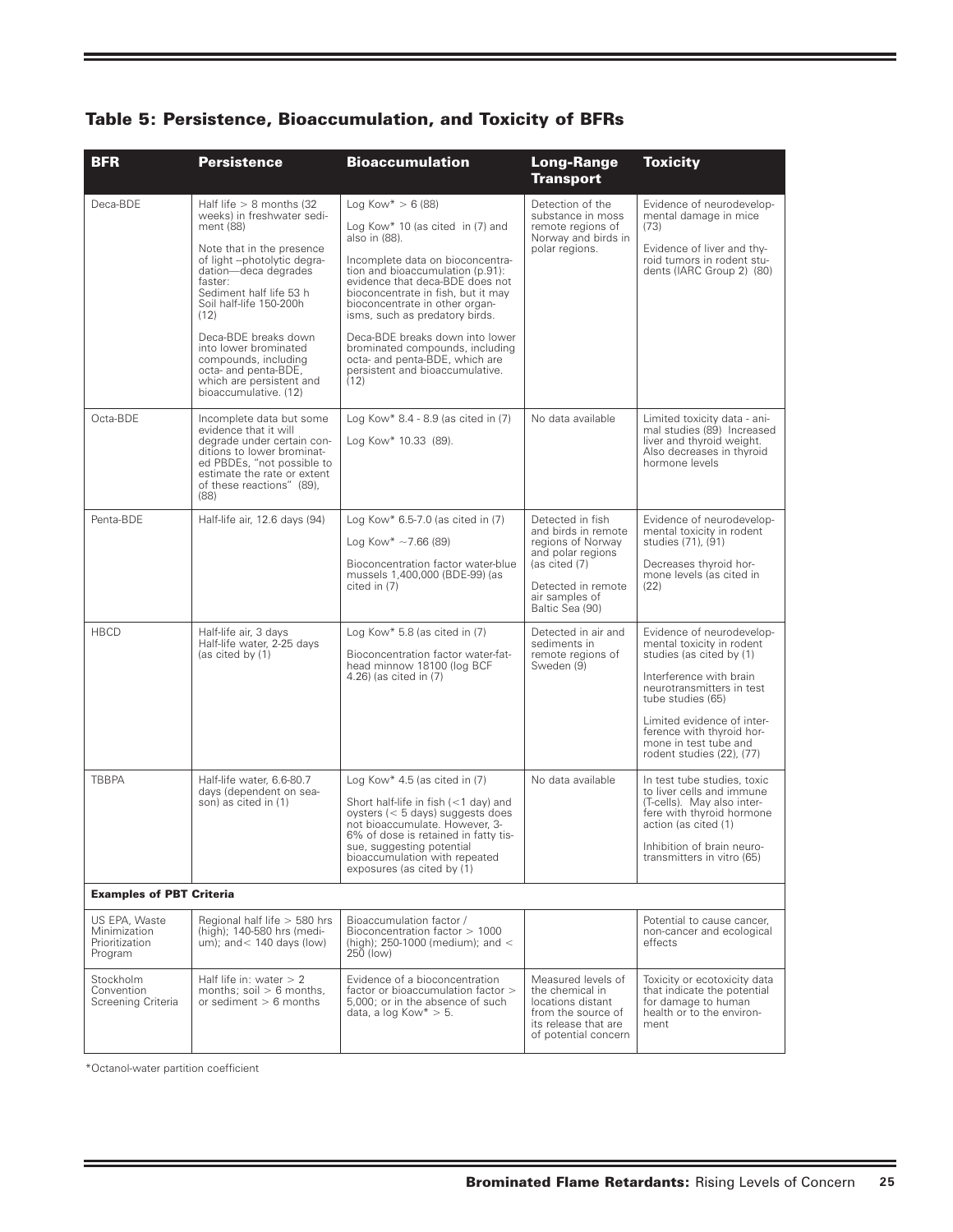are requesting PBDE-free polyurethane foam from their manufacturer, Hickory Springs. Great Lakes Chemical, the predominant United States manufacturer of Penta- and Octa-BDE, voluntarily agreed to end new production beginning in 2005. Other global manufacturers continue to produce and use these chemicals, as well as export their products to the United States, although laws passed in several states in the United States prevent the import of articles containing Penta and Octa-BDE *(27-31)*.

The European Union has enacted a ban on Pentaand Octa-BDEs and is considering a ban on Deca-BDEs as well. States in the U.S. are acting to phaseout the use of the PBDEs as well. California, Hawaii, Maine, and Michigan have already passed legislation to ban certain PBDEs, with similar initiatives underway in Maryland, Massachusetts, Illinois, Minnesota, Oregon, and Washington *(27-31)*. The United States government has yet to ban brominated flame retardants.

## **REGULATIONS INADEQUATE**

Some brominated flame retardants have the characteristics of persistent organic pollutants (POPs) and share qualities with PCBs including chemical structure, neurotoxicity, interference with thyroid hormone levels, and immune suppression. The disposal of these compounds through combustion also results in the formation of brominated dioxins and furans that are persistent, bioaccumulative toxicants.

Although the discovery of BFRs in our environment occurred by chance, the emergence of these problems was predictable given the chemical structures, and the widespread and uncontrolled use of these halogenated organic chemicals in commerce *(92)*.

In July, 2002, Health Care Without Harm released its report, "Aggregate Exposures to Phthalates in Humans." (Available on-line: http://www.noharm.org/ pvcDehp/issue). That report concluded that U.S. chemicals policy was inadequate and allows vulnerable groups of people, including developing fetuses, infants, and children, to be exposed to potentially hazardous levels of phthalates. Brominated flame retardants offer another example of the failure of chemical regulation to prevent hazardous materials from entering the marketplace, and thus the environment, the food web, and ultimately the next generation of children.

Federal regulation of industrial chemicals is guided by the Toxic Substances Control Act (TSCA). The Act, enacted in 1976 after six years of wrangling, created a testing regime for new chemicals but 'grandfathered' existing chemicals that were already in commerce. The vast majority of chemicals (more than 95% by volume) continue to be used without adequate baseline safety testing. Only 12 chemicals have been fully tested for health impacts, including neurotoxicity. Even new chemicals are not subjected to comprehensive safety testing. TSCA also imposes a nearly impossible burden of proof before the federal government can take action to restrict the marketing of a chemical. Only a handful of chemicals have ever been restricted under TSCA.

Inadequate chemical regulation extends to the difficulty of consumers to obtain information on the content of products. Manufacturers are not required by federal law to label products to indicate the presence of BFRs, and this information is generally extremely difficult to obtain.

Clearly, the discovery of brominated flame retardants in the breast milk of lactating women represents a dramatic example of a failed system of chemicals regulation. Responsible members of the health care sector are again placed in the position of researching and evaluating the potential hazards, seeking disclosure of product content to determine where BFRs are entering the sector, and then finding and evaluating the safety and efficacy of alternatives. This is neither efficient nor core to the mission of health care, but a burden on the sector imposed by a broader failure at the federal level.

The widespread distribution of BFRs, the emerging evidence of threats to humans and wildlife health at levels close to those found in the environment, and the likelihood that levels will increase as products containing them enter the environment, all suggest that BFRs should be phased out as soon as practical by manufacturers, users (including hospitals), and the government.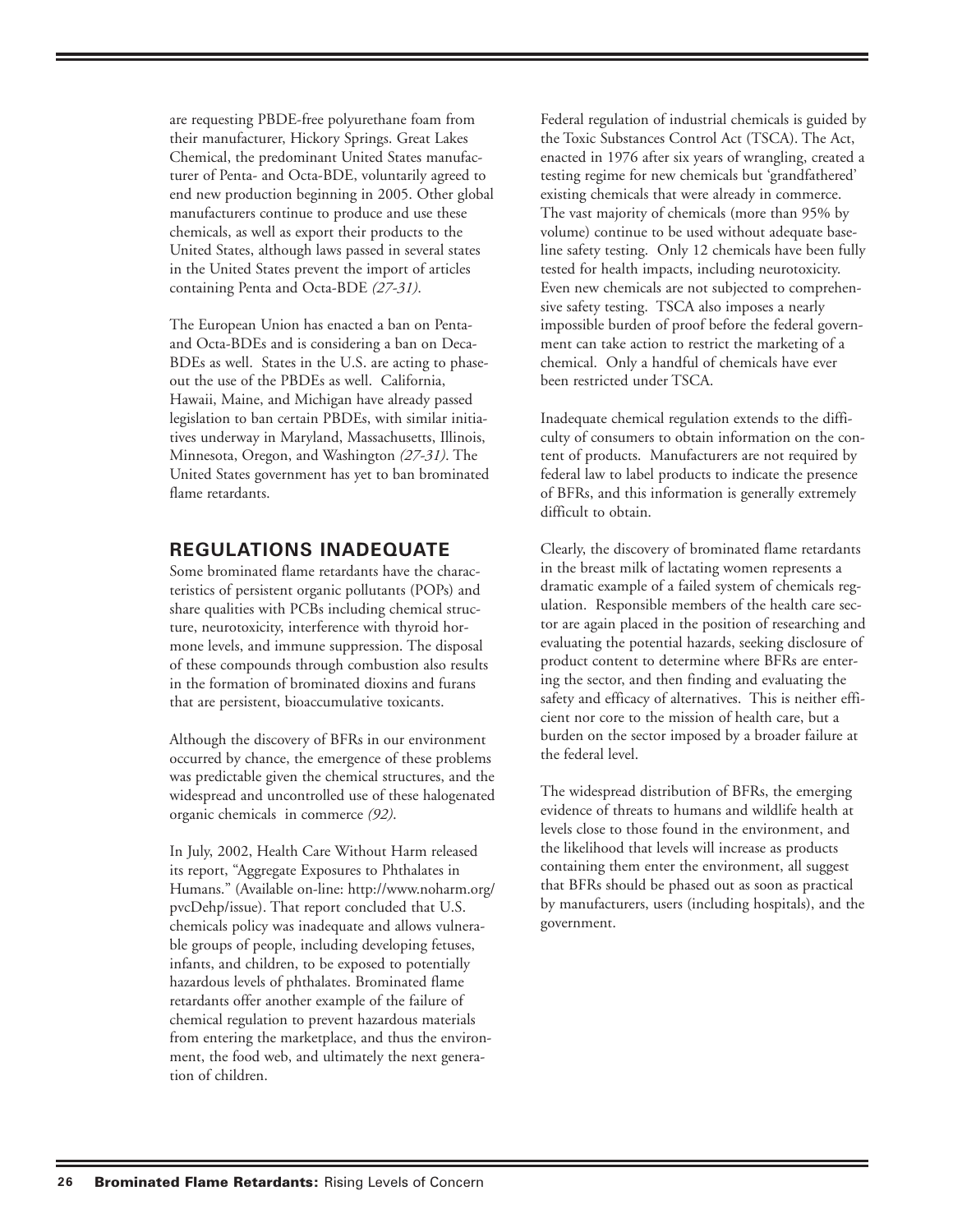# **APPENDIX 1:**

| <b>Congener number (IUPAC)</b> | <b>PBDE Congener</b>                  |
|--------------------------------|---------------------------------------|
| <b>BDE-47</b>                  | 2, 2', 4, 4'- Tetra-BDE               |
| <b>BDE-99</b>                  | 2, 2', 4, 4', 5- Penta-BDE            |
| <b>BDE-100</b>                 | 2, 2', 4, 4', 6- Penta-BDE            |
| <b>BDE-119</b>                 | 2, 3', 4, 4', 6- Penta-BDE            |
| <b>BDE-153</b>                 | 2, 2', 4, 4', 5, 5'-Hexa-BDE          |
| <b>BDE-154</b>                 | 2, 2', 4, 4', 5, 6'-Hexa-BDE          |
| <b>BDE-181</b>                 | 2, 2', 3, 4, 4', 5, 6-Hepta-BDE       |
| <b>BDE-183</b>                 | 2, 2', 3, 4, 4', 5', 6-Hepta-BDE      |
| <b>BDE-190</b>                 | 2, 3, 3', 4, 4', 5, 6-Hepta-BDE       |
| <b>BDE-209</b>                 | 2, 2, 3, 3, 4, 4, 5, 5, 6, 6-Deca-BDE |

#### **Table A-1. Names and Congeners of selected PBDEs discussed in report.**

Commercial Penta-BDE contains a mixture of 40 % tetra-, 50-60% penta-, and 6% hexa- BDEs. The predominant penta-BDE congener from commercial mixtures is 2,2',4,4',5-pentaBDE (BDE-99) with some 2,2',4,4',6-pentaBDE (BDE-100). The most common tetra-BDE congener is 2,2',4,4'-tetra-BDE (BDE-47) whereas hexa-BDEs consist predominantly of congeners BDE -153 and -154. BDE-47 and BDE-99 account for approximately 75% of the total mass of Penta-BDE with roughly twice as much BDE-99 as BDE-47.

Deca-BDE contains 97-98% 2,2',3,3',4,4',5,5',6,6' deca-BDE, also known as BDE-209. Deca-BDE has small amounts (<3%) of nona-brominated diphenyl ethers (nona-BDE) as impurities.

Octa-BDE is a commercial mixture of 30-40% octa-BDE, 30-45% hepta-BDE, and approximately 10% nona-BDE and hexa-BDE. The major congener in

commercially produced Octa-BDE is 2,2',3,4,4',5',6 heptaBDE (BDE-183) (4). It isn't clear whether or not the Octa-BDE mixtures contain any penta-BDE (1).

Other BFRs also consist of mixtures. HBCD is commercially available in a purity of 96% and consists of 3 isomeric forms: α, β and γ-HBCD. Technical HBCD consists primarily of γ-HBCD, however the isomeric profile depends on the product application.

Commerical TBBPA includes tetrabromobisphenol A as well as its dimethylether, dibromopropylether, bis(allylether), bis(2-hydroxyethyl oxide), carbonates and epoxy oligomer derivatives (93).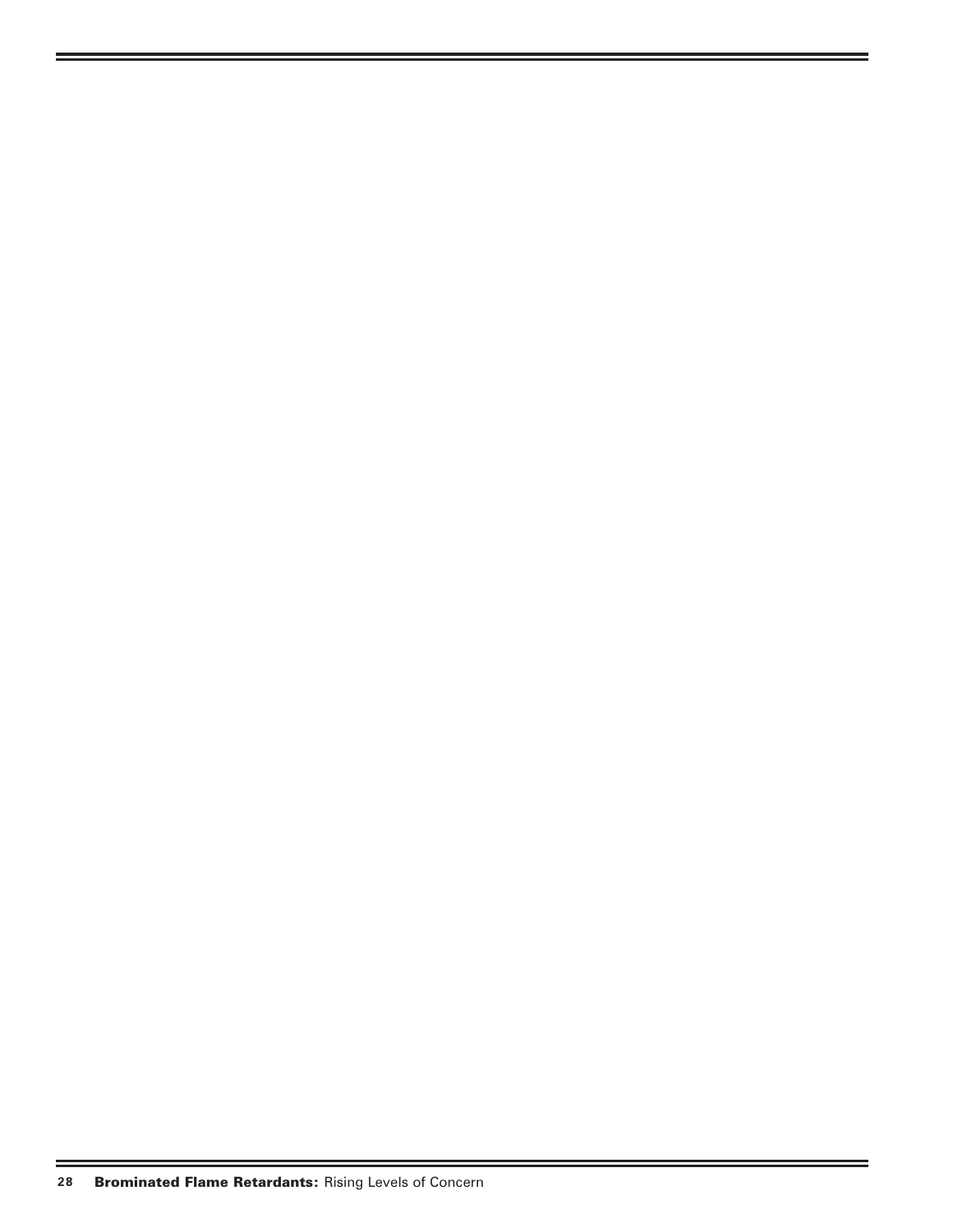# **REFERENCES**

- 1. Birnbaum LS, Staskal DF. Brominated flame retardants: cause for concern? Environ Health Perspect 112:9- 17(2004).
- 2. Alaee M, Wenning RJ. The significance of brominated flame retardants in the environment: current understanding, issues and challenges. Chemosphere 46:579-582(2002).
- 3. Troitzsch JH. An Overview of Flame Retardants. Chemistry Today 16(1998).
- 4. Alaee M, Arias P, Sjodin A, Bergman A. An overview of commercially used brominated flame retardants, their applications, their use patterns in different countries/regions and possible modes of release. Environ Int 29:683-689(2003).
- 5. Lassen C, Lokke S. Brominated Flame Retardants: Substance Flow Analysis and Assessment of Alternatives No. 494. Copenhagen: Danish Environmental Protection Agency, Report #494, ISBN 87-7909-415-5 (1999).
- 6. Bromine Science and Environmental Forum (BSEF), Brominated Flame Retardants in consumer and commercial products, [www.bsef.com,](www.bsef.com) accessed in 2004, published 2001.
- 7. deWit CA. An overview of brominated flame retardants in the environment. Chemosphere 46:583- 624(2002).
- 8. Hale R, Alaee M, Manchester-Neesvig J, Stapleton HM, Ikonomou MG. Polybrominated diphenyl ether flame retardants in the North American environment. Environ Int 29:771-779(2003).
- 9. Remberger M, Sternbeck J, Palm A, Kaj L, Stromberg K, Brorstrom-Lunden E. The environmental occurrence of hexabromocyclododedecane in Sweden. Chemosphere 54:9-21(2004).
- 10. Stapleton HM, Dodder NG, Offenberg JH, Schantz MM, Wise SA. Polybrominated Diphenyl Ethers in House Dust and Clothes Dryer Lint. Environ Sci Technol 39:925-931(2005).
- 11. Community Right-to-Know Toxic Chemical Reporting. In: Federal Register, vol 64, 1999;58666-58753.
- 12. Soederstroem G, Sellstroem U, de Wit CA, Tysklind M. Photolytic debromination of decabromodiphenyl ether (BDE 209). Environ Sci Technol 38:127-132(2004).
- 13. Darnerud PO, Eriksen GS, Johannesson T, Larsen PB, Viluksela M. Polybrominated diphenyl ethers: occurrence, dietary exposure, and toxicology. Environ Health Perspect 109:49-68(2001).
- 14. Lindberg P, Sellstrom U, Haggberg L, de Wit CA. Higher Brominated Diphenyl Ethers and Hexabromocyclododecane Found in Eggs of Peregrine Falcons (Falco peregrinus) Breeding in Sweden. Environ Sci Technol 38:93-96(2004).
- 15. Burreau S, Zebuhr Y, Broman D, Ishaq R. Biomagnification of polychlorinated biphenyls (PCBs) and polybrominated diphenyl ethers (PBDEs) studied in pike (Esox lucius), perch (Perca fluviatilis) and roach (Rutilus rutilus) from the Baltic Sea. Chemosphere 55:1043-1052(2004).
- 16. Stapleton HM, Letcher RJ, Baker JE. Debromination of Polybrominated Diphenyl Ether Congeners BDE 99 and BDE 183 in the Intestinal Tract of the Common Carp (Cyprinus carpio). Environ Sci Technol 38:1054- 1061(2004).
- 17. Stapleton HM, Alaee M, Letcher RJ, Baker JE. Debromination of the Flame Retardant Decabromodiphenyl Ether by Juvenile Carp (Cyprinus carpio) following Dietary Exposure. Environ Sci Technol 38:112 - 119(2004).
- 18. Hites RA. Polybrominated Diphenyl Ethers in the Environment and in People: A Meta-Analysis of Concentrations. Environ Sci Technol 38:945-956(2004).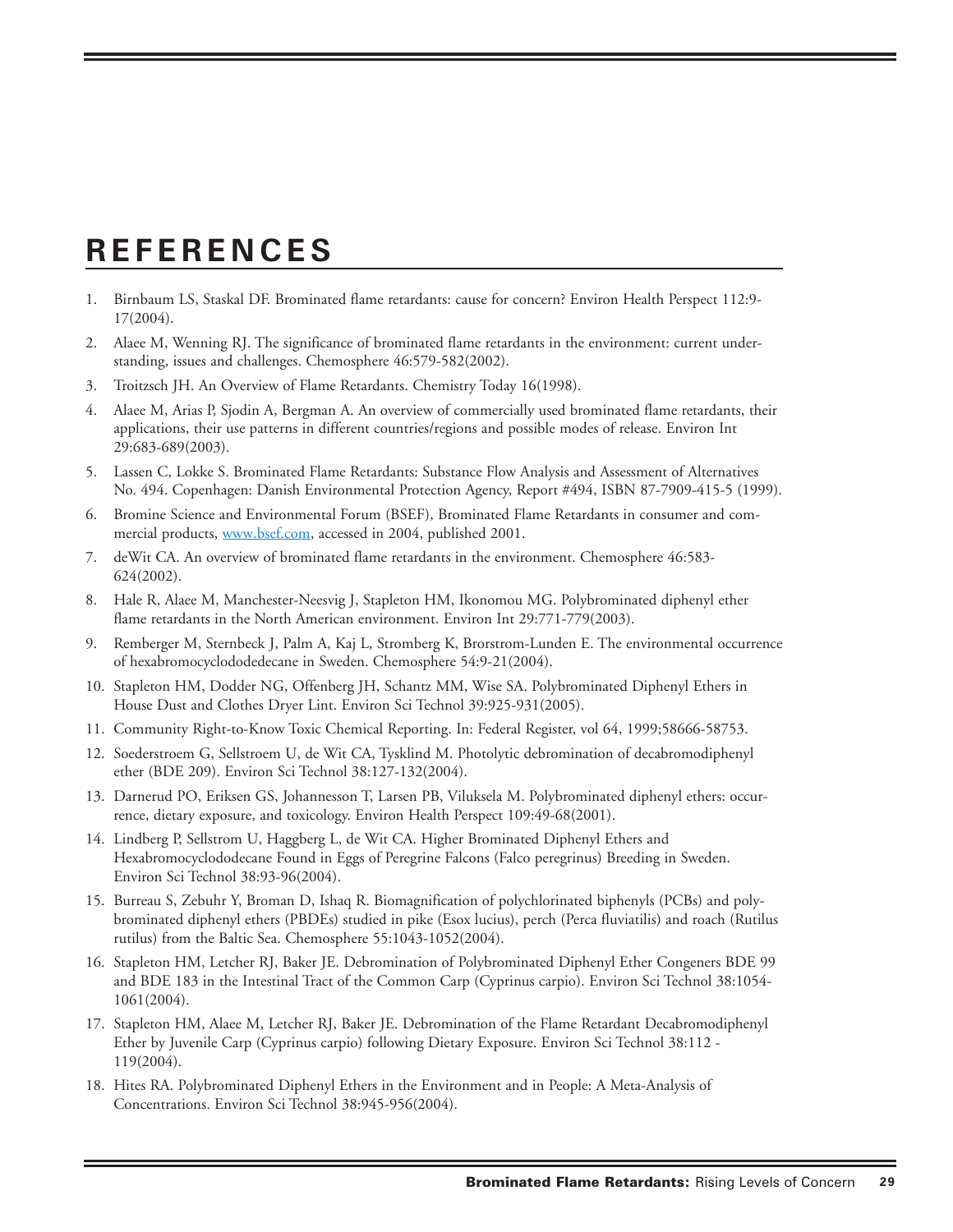- 19. Petreas M, She J, Brown R, Winkler J, Windham G, Rogers E, Zhao G, Bhatia R, Charles MJ. High Body Burdens of 2,2'4,4'-Tetrabromodiphenyl Ether (BDE-47) in California Women. Environ Health Perspect 111:1175-1179(2003).
- 20. Lunder S, Sharp R. Mother's Milk: Record levels of toxic fire retardants found in American mother's breast milk. Washington, D.C.: Environmental Working Group, 2003. (Available on-line: [www.ewg.org/reports/mothersmilk/es.php\)](www.ewg.org/reports/mothersmilk/es.php)
- 21. Mazdai A, Dodder NG, Abernathy MP, Hites RA, Bigsby RM. Polybrominated Diphenyl Ethers in Maternal and Fetal Blood Samples. Environ Health Perspect 111:1249-1252(2003).
- 22. Darnerud PO. Toxic effects of brominated flame retardants in man and wildlife. Environ Int 29:841- 853(2003).
- 23. Schecter A, Pavuk M, Papke O, Ryan JJ, Birnbaum LS, Rosen R. Polybrominated Diphenyl Ethers (PBDEs) in U.S. Mother's Milk. Environ Health Perspect 111:1723-1729(2003).
- 24. Gill U, Chu I, Ryan JJ, Feeley M. Polybrominated diphenyl ethers: human tissue levels and toxicology. Rev Environ Contam Toxico 183:55-97(2004).
- 25. McDonald TA. Distribution of PBDE Levels Among U.S. Women: Estimates of Daily Intake and Risk of Developmental Effects. p. 443-446. In: 3rd International Workshop on Brominated Flame Retardants, Toronto, Ontario, Canada, June 6-9, 2004.
- 26. Leisewitz A, Kruse H, Schramm E. Substituting environmentally relevant flame retardants: Assessment fundamentals UBA-FB 0001.71/1. Berlin, Germany: Federal Ministry of the Environment, Nature Conservation, and Nuclear Safety, 2001.
- 27. Polybrominated diphenyl ethers, California State Legislature, AB 302, 2003. (available on-line at: [info.sen.ca.gov/cgi-bin/postquery?bill\\_number=ab\\_302&sess=PREV&house=B&site=sen\)](info.sen.ca.gov/cgi-bin/postquery?bill_number=ab_302&sess=PREV&house=B&site=sen)
- 28. An Act To Reduce Contamination of Breast Milk and the Environment from the Release of Brominated Chemicals in Consumer Products. Maine State Legislature, LD 1790, 2003, 121st Session,.(available on-line [at: janus.state.me.us/legis/ros/lom/lom121st/14pub601-650/pub601-650-33.htm\)](at: janus.state.me.us/legis/ros/lom/lom121st/14pub601-650/pub601-650-33.htm)
- 29. An Act To Protect Public Health and the Environment through the Collection and Recycling of Electronic Waste. Maine State Legislature, LD 743, 2003, 121st Session. (Available on-line at: [www.mainelegislature.org/legis/bills\\_121st/LD.asp?LD=743\)](www.mainelegislature.org/legis/bills_121st/LD.asp?LD=743)
- 30. Mary Beth Doyle PBDE Act. Michigan State Legislature, Senate Bill 1458, Public Act 526, 2004. (available on-line at: [www.michiganvotes.org/2004-SB-1458\)](www.michiganvotes.org/2004-SB-1458)
- 31. [Locke, Gary, Governor of Washington. Executive Order, Pers](www.digitalarchives.wa.gov/governorlocke/eo/eo_04-01.htm)istent Toxic Chemicals, 2004. (available on-line: www.digitalarchives.wa.gov/governorlocke/eo/eo\_04-01.htm)
- 32. McDonald TA. A perspective on the potential health risks of PBDEs. Chemosphere 46:745-755(2002).
- 33. Bromine Science and Environmental Forum (BSEF). An Introduction to Brominated Flame Retardants. Brussels, Belgium, 2000. Available at:<www.bsef.com>
- 34. European Flame Retardants Association (EFRA). European Chemical Industry Council, 2001. accessed 2004 at:<www.cefic-efra.com>
- 35. Rahman F, Langford KH, Scrimshaw MD, Lester JN. Polybrominated diphenyl ether (PBDE) flame retardants. The Science of The Total Environment. 275:1-17(2001).
- 36. Jacobson JL, Jacobson SW. Intellectual Impairment in Children Exposed to Polychlorinated Biphenyls in Utero. N Engl J Med 335:783-789(1996).
- 37. Patandin S, Lanting CI, Mulder PG, Boersma ER, Sauer PJ, Weisglas-Kuperus N. Effects of environmental exposure to polychlorinated biphenyls and dioxins on cognitive abilities in Dutch children at 42 months of age. J Pediatr 134:33-41(1999).
- 38. Sjödin A, Patterson DG, Bergman A. A review on human exposure to brominated flame retardants particularly polybrominated diphenyl ethers. Environ Int 29:829-839(2003).
- 39. Hoque A, Sigurdson AJ, Burau KD, Humphrey HE, Hess KR, Sweeney AM. Cancer among a Michigan cohort exposed to polybrominated biphenyls in 1973. Epidemiology 9:373-378(1998).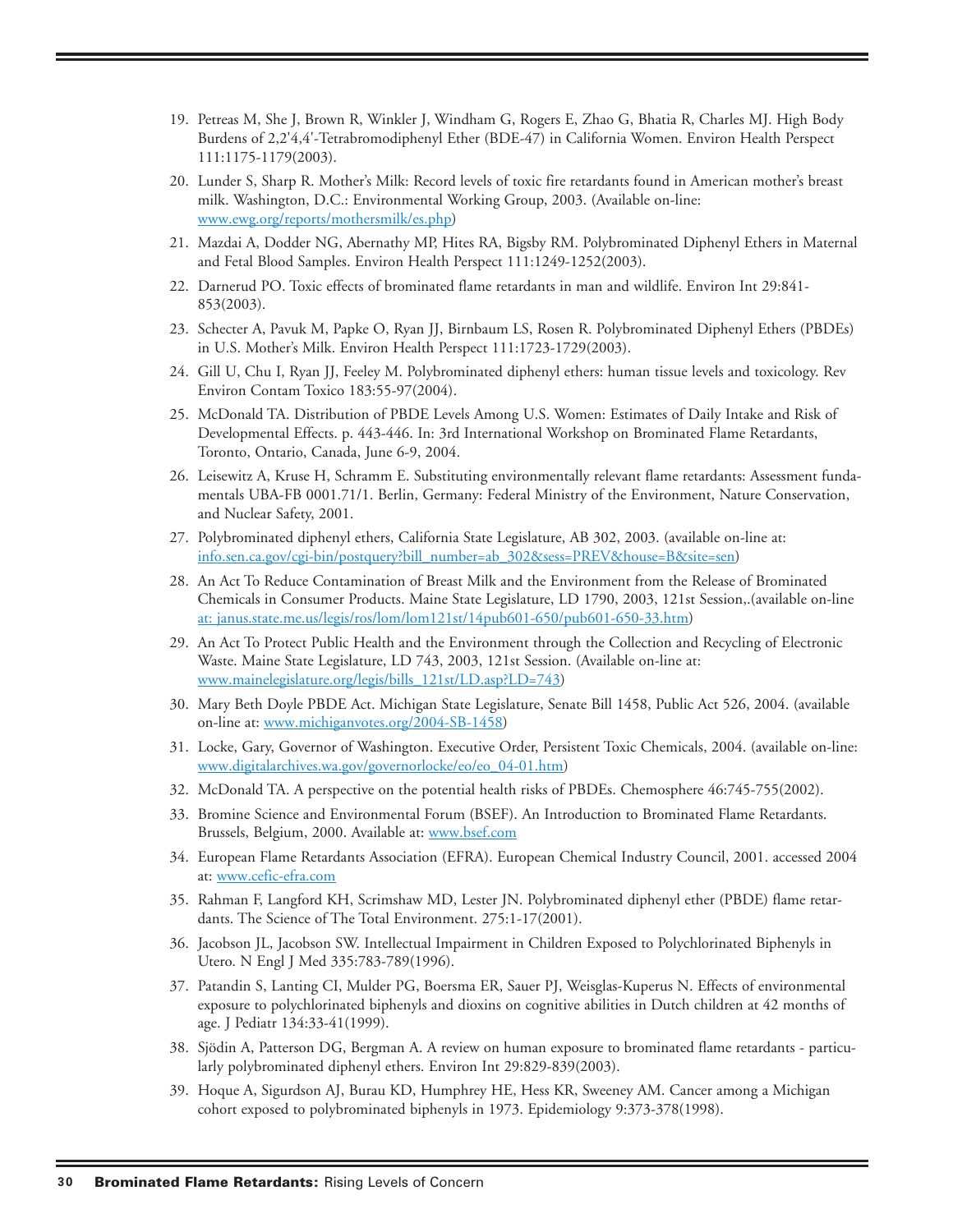- 40. Sjödin A, Patterson DG, Bergman A. Brominated Flame Retardants in Serum from U.S. Blood Donors. Environ Sci Technol 35:3830-3833(2001).
- 41. Deegan D. Brominated Flame Retardants To Be Voluntarily Phased Out. In: Environmental News, publication of the Environmental Protection Agency. Washington D.C. November 3, 2003.
- 42. Butt CM, Diamond ML, Truong J, Ikonomou MG, ter Schure A. Spatial Distribution of Polybrominated Diphenyl Ethers in Southern Ontario As Measured in Indoor and Outdoor Window Organic Films. Environ Sci Technol 38:724-731(2004).
- 43. Santillo D, Johnston P, Brigden K. The presence of brominated flame retardants and organotin compounds in dusts collected from Parliament buildings from eight countries. technical report. Exeter, UK: Greenpeace Research Laboratories, Dept. of Biological Sciences, University of Exeter, 2001.
- 44. Hale R, La Guardia M, Harvey E, Gaylor M, Matteson-Mainor T, Duff W. Flame retardants: Persistent pollutants in land-applied sludges. Nature 412:140-141(2001a).
- 45. Strandberg B, Dodder NG, Basu I, Hites RA. Concentrations and Spatial Variations of Polybrominated Diphenyl Ethers and Other Organohalogen Compounds in Great Lakes Air. Environ Sci Technol 35:1078- 1083(2001).
- 46. Gerecke AC, Hartmann PC, Heeb NV, Kohler H-PE, Giger W, Schmid P, Zennegg M, Kohler M. Anaerobic Degradation of Decabromodiphenyl Ether. Environ Sci Technol 39:1078-83(2005).
- 47. Lacorte S, Guillamon M, Martinez E, Viana P, Barcelo D. Occurrence and specific congener profile of 40 polybrominated diphenyl ethers in river and coastal sediments from Portugal. Environ Sci Technol 37:892- 898(2003).
- 48. Voordeckers JW, Fennell DE, Jones K, Haggblom MM. Anaerobic biotransformation of tetrabromobisphenol A, tetrachlorobisphenol A, and bisphenol A in estuarine sediments. Environ Sci Technol 36:696-701(2002).
- 49. Ebert J, Bahadir M. Formation of PBDD/F from flame-retarded plastic materials under thermal stress. Environ Int 29:711-716(2003).
- 50. Weber R, Kuch B. Relevance of BFRs and thermal conditions on the formation pathways of brominated and brominated-chlorinated dibenzodioxins and dibenzofurans. Environ Int 29:699-710(2003).
- 51. Law RJ, Alaee M, Allchin CR, Boon JP, Lebeuf M, Lepom P, Stern GA. Levels and trends of polybrominated diphenylethers and other brominated flame retardants in wildlife. Environ Int 29:757-770(2003).
- 52. Hale RC, La Guardia MJ, Harvey EP, Mainor TM, Duff WH, Gaylor MO. Polybrominated diphenyl ether flame retardants in Virginia freshwater fishes (USA). Environ Sci Technol 35:4585-4591(2001).
- 53. She J, Petreas M, Winkler J, Visita P, McKinney M, Kopec D. PBDEs in the San Francisco Bay Area: measurements in harbor seal blubber and human breast adipose tissue. Chemosphere 46:697-707(2002).
- 54. Ikonomou MG, Rayne S, Addison RF. Exponential Increases of the Brominated Flame Retardants, Polybrominated Diphenyl Ethers, in the Canadian Arctic from 1981 to 2000. Environ Sci Technol 36:1886- 1892(2002).
- 55. Norstrom RJ, Simon M, Moisey J, Wakeford B, Weseloh DV. Geographical distribution (2000) and temporal trends (1981-2000) of brominated diphenyl ethers in Great Lakes herring gull eggs. Environ Sci Technol 36:4783-4789(2002).
- 56. Tomy GT, Palace VP, Halldorson T, Braekevelt E, Danell R, Wautier K, Evans B, Brinkworth L, Fisk AT. Bioaccumulation, Biotransformation, and Biochemical Effects of Brominated Diphenyl Ethers in Juvenile Lake Trout (Salvelinus namaycush). Environ Sci Technol 38:1496-1504(2004).
- 57. Luross J, Alaee M, Sergaent D, Cannon C, Whittle M, Solomon K, Muir D. Spatial distribution of polybrominated diphenyl ethers and polybrominated biphenyls in lake trout from the Laurentian Great Lakes. Chemosphere 46:665-672(2002).
- 58. Bocio A, Llobet JM, Domingo JL, Corbella J, Teixido A, Casas C. Polybrominated diphenyl ethers (PBDEs) in foodstuffs: human exposure through the diet. J Agric Food Chem 51:3191-3195(2003).
- 59. Schecter A, Päpke O, Tung K-C, Staskal D, Birnbaum L. Polybrominated Diphenyl Ethers Contamination of United States Food. Environ Sci Technol 38:5306-5311(2004).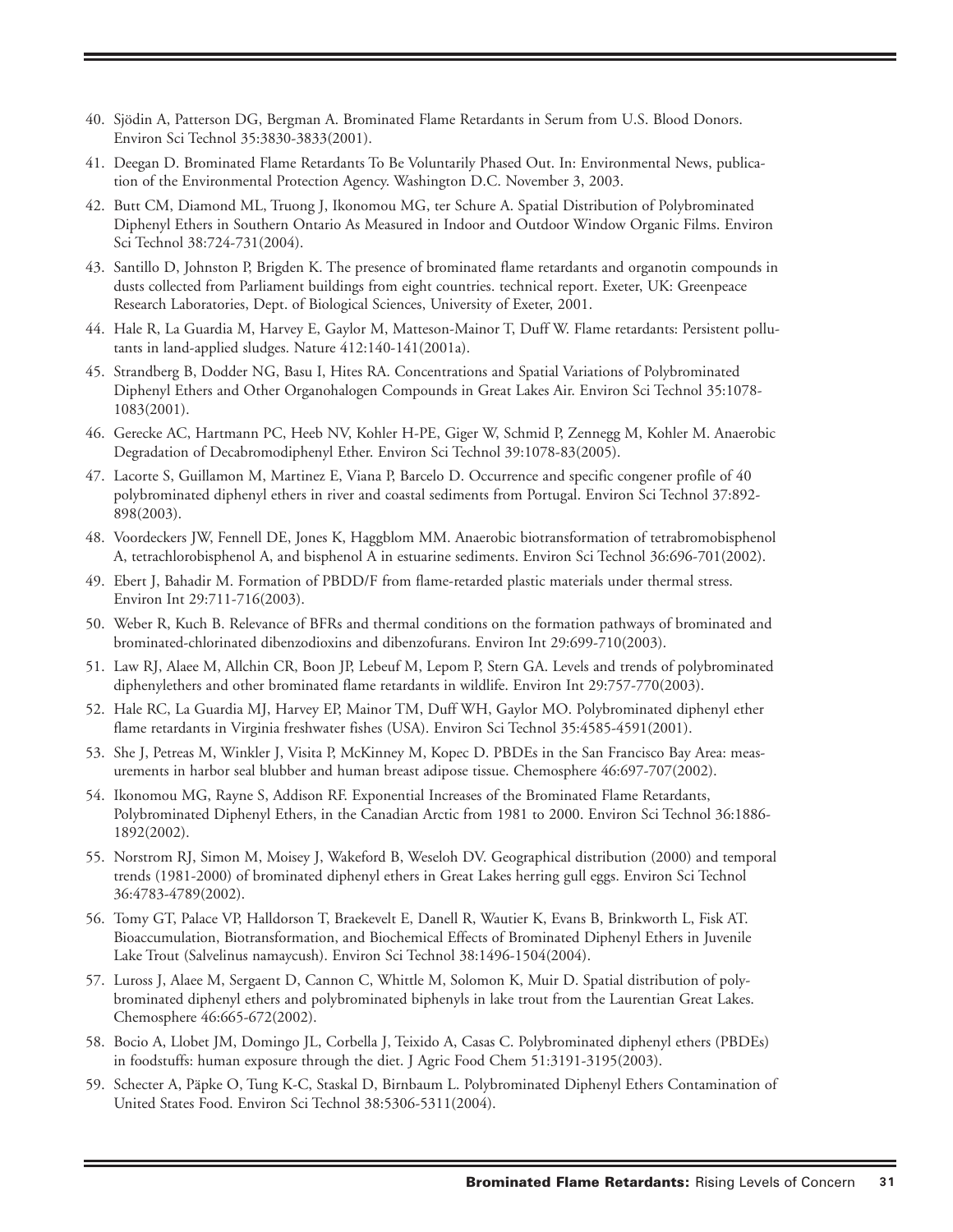- 60. Wilford BH, Harner T, Zhu J, Shoeib M, Jones KC. Passive Sampling Survey of Polybrominated Diphenyl Ether Flame Retardants in Indoor and Outdoor Air in Ottawa, Canada: Implications for Sources and Exposure. Environ Sci Technol 38:5312-5318(2004).
- 61. Rudel RA, Camann JD, Spengler JD, Korn LR, Brody JG. Phthalates, Alkylphenols, Pesticides, Polybrominated Diphenyl Ethers, and Other Endocrine-Disrupting Compounds in Indoor Air and Dust. Environ Sci Technol 37:4543-4553(2003).
- 62. McPherson A, Thorpe B, Blake A. Brominated Flame Retardants in Dust on Computers: The case for safer chemicals and better computer design: Clean Production Action, Computer Take Back Campaign, 2004. (Available on-line at: [www.cleanproduction.org\)](www.cleanproduction.org)
- 63. Sjödin A, Carlsson H, Thuresson K, Sjolin S, Bergman A, Ostman C. Flame retardants in indoor air at an electronics recycling plant and at other work environments. Environ Sci Technol 35:448-454(2001).
- 64. Jakobsson E, Thuresson K, Rylander L, Sjodin A, Hagmar L, Bergman A. Exposure to polybrominated diphenyl ethers and tetrabromobisphenol A among computer technicians. Chemosphere 46:709-716(2002).
- 65. Mariussen E, Fonnum F. The effect of brominated flame retardants on neurotransmitter uptake into rat brain synaptosomes and vesicle. Neurochem Int 43:533-542(2003).
- 66. Pop VJ, Brouwers EP, Vader HL, Vulsma T, van Baar AL, de Vijlder JJ. Maternal hypothyroxinaemia during early pregnancy and subsequent child development: a 3-year follow-up study. Clin Endocrinol (Oxf). 59:282- 288(2003).
- 67. Haddow JE, Palomaki GE, Allan WC, Williams JR, Knight GJ, Gagnon J, O'Heir CE, Mitchell ML, Hermos RJ, Waisbren SE, Faix JD, Klein RZ. Maternal thyroid deficiency during pregnancy and subsequent neuropsychological development of the child. N Engl J Med 341:549-555(1999).
- 68. Schantz SL, Widholm JJ, Rice DC. Effects of PCB exposure on neuropsychological function in children. Environ Health Perspect 111:357-376(2003).
- 69. Eriksson P, Jakobsson E, Fredriksson A. Brominated Flame Retardants: A Novel Class of Developmental Neurotoxicants in Our Environment? Environ Health Perspect 109:903-908(2001).
- 70. Viberg H, Fredriksson A, Eriksson P. Neonatal exposure to polybrominated diphenyl ether (PBDE 153) disrupts spontaneous behaviour, impairs learning and memory, and decreases hippocampal cholinergic receptors in adult mice. Toxicol Appl Pharmacol 192:95-106(2003).
- 71. Viberg H, Fredriksson A, Eriksson P. Neonatal exposure to the brominated flame retardant 2,2',4,4',5 pentabromodiphenyl ether causes altered susceptibility in the cholinergic transmitter system in the adult mouse.`. Toxicol Sci 67:104-107(2002).
- 72. Rice DC. Neurotoxicity produced by developmental exposure to PCBs. Mental Retardation and Developmental Disabilities Research Reviews 3:223-229(1997).
- 73. Viberg H, Fredriksson A, Jakobsson E, Orn U, Eriksson P. Neurobehavioral derangements in adult mice receiving decabrominated diphenyl ether (PBDE 209) during a defined period of neonatal brain development. Toxicol Sci 76:112-120(2003).
- 74. Raloff J. New PCBs? Throughout life, our bodies accumulate flame retardants, and scientists are staring to worry. Science News 164:266-268(2003).
- 75. Eriksson P, Fischer C, Karlsson H, Fredriksson A. Interaction between a brominated flame-retardant (PBDE 99) and an ortho-substituted PCB (PCB 52). The Toxicologist 72:323(2003).
- 76. Zoeller TR, Dowling AL, Herzig CT, Iannacone EA, Gauger KJ, Bansal R. Thyroid hormone, brain development, and the environment. Environ Health Perspect 110:355-361(2002).
- 77. Yamada-Okabe T, Sakai H, Kashima Y, Yamada-Okabe H. Modulation at a cellular level of the thyroid hormone receptor-mediated gene expression by 1,2,5,6,9,10-hexabromocyclododecane (HBCD), 4,4' diiodobiphenyl (DIB), and nitrofen (NIP). Toxicol Lett 155:127-133(2005).
- 78. Meerts I, van Zanden J, Luijks E, Leeuwen-Bol I, Marsh G, Jakobsson E, Bergman A, Brouwer A. Potent Competitive Interactions of Some Brominated Flame Retardants and Related Compounds with Human Transthyretin in vitro. Toxicol Sci 56:95-104(2000).